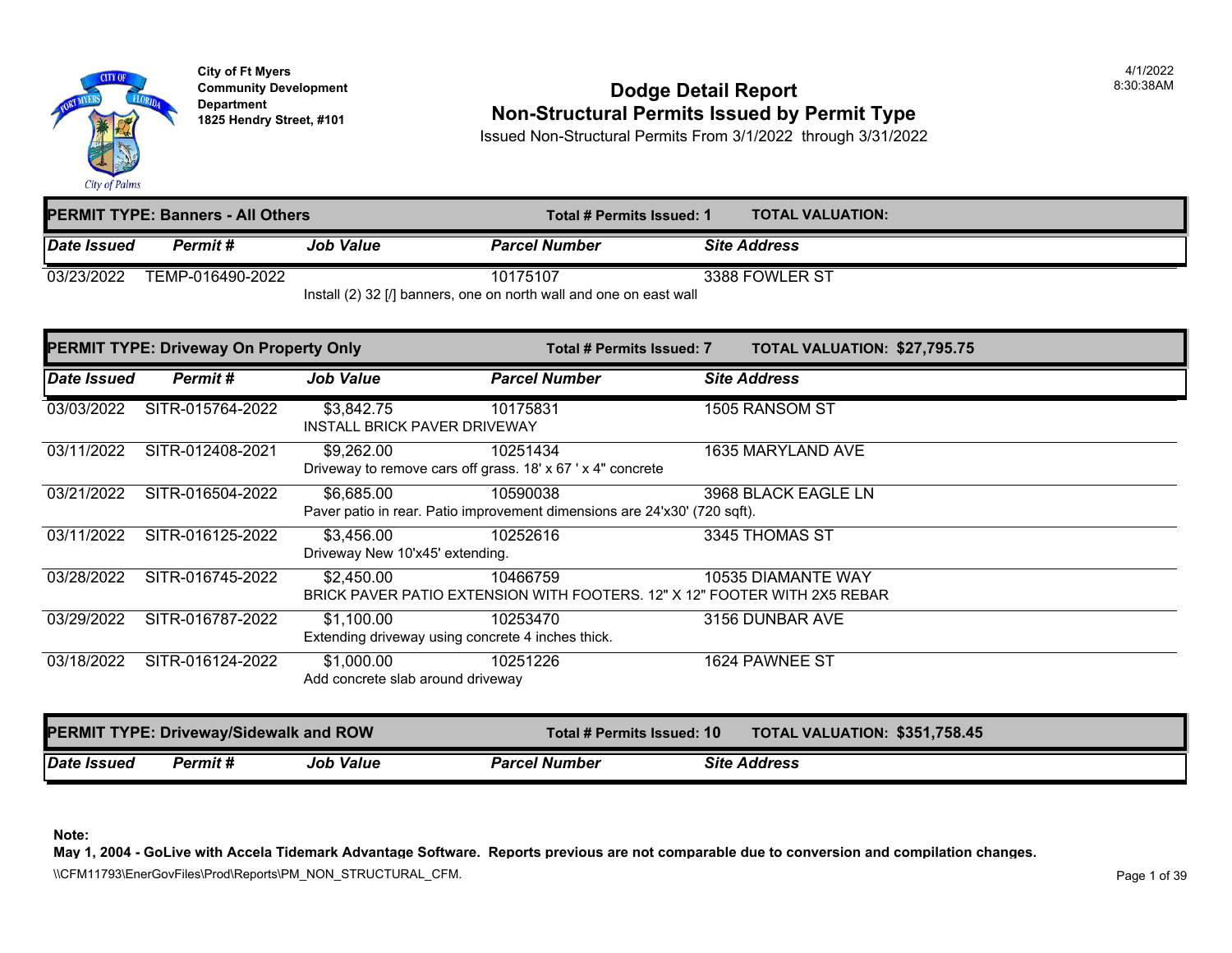

## **Community Development** 8:30:44AM **Dodge Detail Report Department Non-Structural Permits Issued by Permit Type 1825 Hendry Street, #101**

Issued Non-Structural Permits From 3/1/2022 through 3/31/2022

| $\mathcal{L}u \mathcal{L}v \mathcal{L}u \mathcal{L}u$ |                  |                                                           |                                                                                            |                                                                                                                                          |
|-------------------------------------------------------|------------------|-----------------------------------------------------------|--------------------------------------------------------------------------------------------|------------------------------------------------------------------------------------------------------------------------------------------|
| 03/10/2022                                            | SITR-001492-2020 | \$6,000.00<br>Building driveway and right of way concrete | 10252221                                                                                   | 3324 JEFFCOTT ST                                                                                                                         |
| 03/21/2022                                            | SITR-015013-2022 | \$17,900.00                                               | 10188108<br>REMOVE EXISTING CONCRETE DRIVEWAY AND INSTALL PAVERS                           | 1554 ARGYLE DR                                                                                                                           |
| 03/01/2022                                            | SITR-013203-2021 | \$5,485.00<br>Install paver driveway                      | 10176806                                                                                   | 1520 GRACE AVE                                                                                                                           |
| 03/15/2022                                            | SITR-015890-2022 | \$3,271.75                                                | 10246921<br>Overlay existing asphalt going to 1 home. 110'x11'. 1-1/4" asphalt compacted.  | 3740-3742 BELMONT ST                                                                                                                     |
| 03/18/2022                                            | SITR-016569-2022 | \$2,500.00<br>Instaling paver driveway                    | 10245611                                                                                   | 478 VAN BUREN ST                                                                                                                         |
| 03/21/2022                                            | SITR-016681-2022 | \$7,500.00                                                | 10183554                                                                                   | 3932 HAROLD AVE<br>NEW DOUBLE WIDE CONCRETE DRIVEWAY 4" THICK. PROVIDE FO REQUIRED CITY R.O.W. APR                                       |
| 03/24/2022                                            | SITC-014502-2022 | \$2,500.00                                                | 10578756<br>Remove commercial driveway put in crushed shell and cement combo with curb but | 2427 MCGREGOR BLVD                                                                                                                       |
| 03/18/2022                                            | SITC-016295-2022 | \$1,500.00                                                | 10173478                                                                                   | 2780 SOUTH ST<br>Obtain permit for existing temporary driveway with sand-set concrete pavers over existing baserock drive                |
| 03/31/2022                                            | SITC-015702-2022 | \$58,841.00<br>residential subdivision                    | 10244720                                                                                   | 340 PROSPECT AVE<br>paving within row. overall project consists of roadway and utility infrastructure to serve 29 single family ho       |
| 03/04/2022                                            | SITC-007230-2021 | \$246,260.70<br>for later tap-in and connection.          | 10254564                                                                                   | 4130 VERONICA S SHOEMAKER E<br>Mass Grading of the parcel and driveway connections and associated turn lanes. Utility connections will a |
|                                                       |                  |                                                           |                                                                                            |                                                                                                                                          |

|             | <b>PERMIT TYPE: Driveway/Sidewalk On Property Only</b> |                  | Total # Permits Issued: 1                                           | <b>TOTAL VALUATION: \$2,500.0</b> |
|-------------|--------------------------------------------------------|------------------|---------------------------------------------------------------------|-----------------------------------|
| Date Issued | Permit #                                               | <b>Job Value</b> | <b>Parcel Number</b>                                                | <b>Site Address</b>               |
|             | 03/01/2022 SITC-014504-2022                            | \$2.500.00       | 10172777                                                            | 1642 LLEWELLYN DR                 |
|             |                                                        |                  | Remove portion of church drive in our rear yard - install new drive |                                   |

**Note:**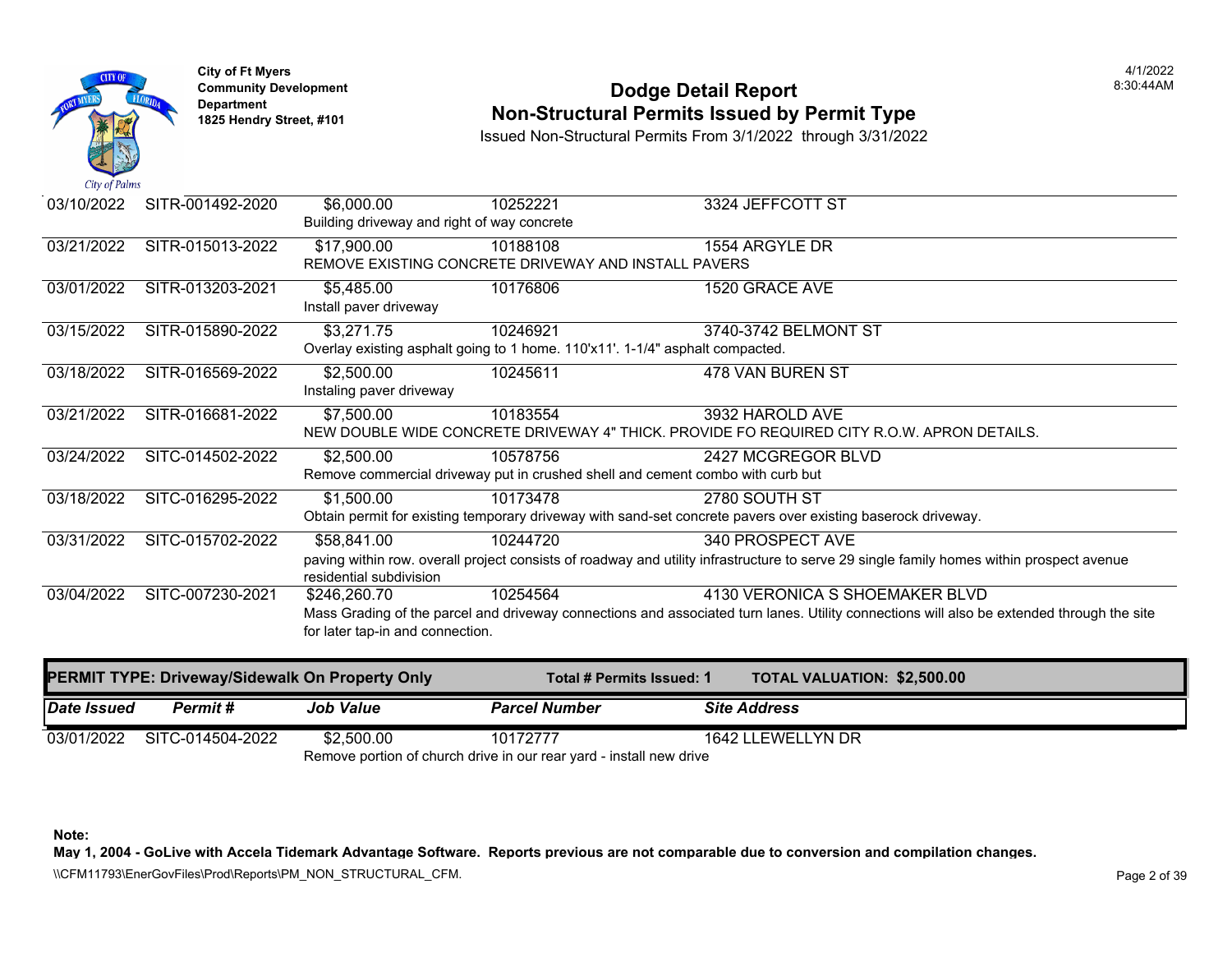

**City of Ft Myers Community Development Department 1825 Hendry Street, #101** 

#### **Dodge Detail Report Non-Structural Permits Issued by Permit Type**

Issued Non-Structural Permits From 3/1/2022 through 3/31/2022

|                    | PERMIT TYPE: Existing/Replace/Repair: 1&2 Family |                                                                             |                      | <b>Total # Permits Issued: 95</b> | <b>TOTAL VALUATION: \$650,13</b> |  |
|--------------------|--------------------------------------------------|-----------------------------------------------------------------------------|----------------------|-----------------------------------|----------------------------------|--|
| <b>Date Issued</b> | Permit#                                          | <b>Job Value</b>                                                            | <b>Parcel Number</b> |                                   | <b>Site Address</b>              |  |
| 03/14/2022         | TRD-016558-2022                                  | \$5,100.00<br>Air Conditioner change out                                    | 10172822             |                                   | 1427 EL PRADO AVE                |  |
| 03/11/2022         | TRD-016466-2022                                  | \$6,316.00<br>replace 3 ton 16 seer split system                            | 10564016             |                                   | 10829 DENNINGTON RD              |  |
| 03/31/2022         | TRD-016615-2022                                  | \$7,375.00<br>A-C REPLACEMENT 2TON                                          | 10528880             |                                   | 11350 RED BLUFF LN               |  |
| 03/01/2022         | TRD-016153-2022                                  | \$6,314.00<br>REPLACE 3 TON 14.5 SEER SPLIT SYSTEM                          | 10466871             |                                   | 10683 AVILA CIR                  |  |
| 03/16/2022         | TRD-016560-2022                                  | \$6,570.00<br>REPLACE AC SYSTEM LIKE FOR LIKE                               | 10566288             |                                   | 10977 CLARENDON ST               |  |
| 03/11/2022         | TRD-016509-2022                                  | \$6,500.00<br>Ac change out like for like                                   | 10473037             |                                   | 10054 MAJESTIC AVE               |  |
| 03/18/2022         | TRD-016680-2022                                  | \$4,332.00<br>Replacement of 1 mini split                                   | 10183502             |                                   | <b>1229 CANTERBURY DR</b>        |  |
| 03/18/2022         | TRD-016798-2022                                  | \$4,600.00<br>Adding new mini split                                         | 10183811             |                                   | 1311 RIO VISTA                   |  |
| 03/30/2022         | TRD-017111-2022                                  | \$5.891.00<br>3 TON 16 SEER 9 KW - SPLIT SYSTEM REPLACEMENT - LIKE FOR LIKE | 10474981             |                                   | 10041 COLONIAL COUNTRY CLUE      |  |
| 03/11/2022         | TRD-016358-2022                                  | \$7,500.00<br>AC Change Out Like For Like                                   | 10460392             |                                   | 11030 WINE PALM RD               |  |
| 03/30/2022         | TRD-017023-2022                                  | \$5,621.00<br>A/C system change out like for like                           | 10506969             |                                   | <b>11745 EROS RD</b>             |  |
| 03/18/2022         | TRD-016714-2022                                  | \$5,253.00<br>3 TON 16 SEER 9 KW - SPLIT SYSTEM REPLACEMENT - LIKE FOR LIKE | 10490039             |                                   | 10018 HORSE CREEK RD             |  |
| 03/29/2022         | TRD-016936-2022                                  | \$6,425.00<br><b>REPLACE 3 TON PKG UNIT</b>                                 | 10185087             |                                   | 1435 LARKSPUR DR                 |  |

**Note:**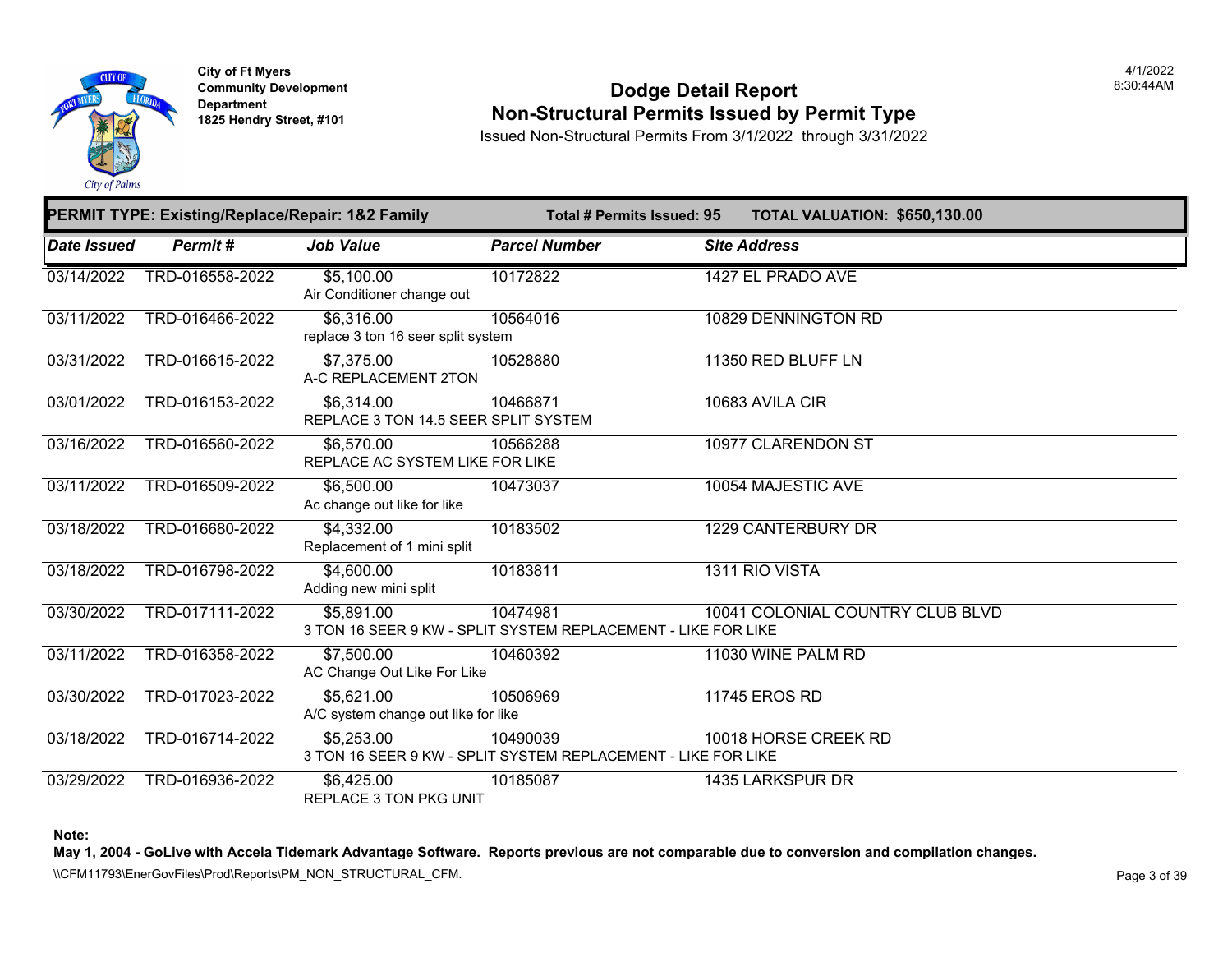

### **Community Development Community Development Community Development 1825 Non-Structural Permits Issued by Permit Type**

Issued Non-Structural Permits From 3/1/2022 through 3/31/2022

| 03/17/2022 | TRD-016724-2022 | \$7,000.00<br>A/C CHANGE OUT LIKE FOR LIKE                                                  | 10446322                                                                     | 10423 CURRY PALM LN      |
|------------|-----------------|---------------------------------------------------------------------------------------------|------------------------------------------------------------------------------|--------------------------|
| 03/11/2022 | TRD-016486-2022 | \$6,051.00<br>A/C system change out like for like                                           | 10542703                                                                     | 11008 YELLOW POPLAR DR   |
| 03/18/2022 | TRD-016834-2022 | \$4,950.00<br>A/C change out                                                                | 10532952                                                                     | 10431 MATERITA DR        |
| 03/01/2022 | TRD-015813-2022 | \$6,063.00                                                                                  | 10532914<br>HVAC FULL SYSTEM CHANGE OUT NO DUCT WORK LIKE FOR LIKE           | 10412 MATERITA DR        |
| 03/16/2022 | TRD-016611-2022 | \$7,360.00<br>Replace 4T Split AC System, like for like                                     | 10532094                                                                     | 10306 CAROLINA WILLOW DR |
| 03/30/2022 | TRD-017064-2022 | \$9.800.00                                                                                  | 10561555<br>REPLACEMENT OF ONE 3.5 TON AC SPLIT SYSTEM. LIKE FOR LIKE        | 10564 CARENA CIR         |
| 03/23/2022 | TRD-016736-2022 | \$16,927.00<br>replace 4.0 ton split system, like for like                                  | 10183515                                                                     | 1120 WALES DR            |
| 03/15/2022 | TRD-016565-2022 | \$5,850.00<br><b>HVAC Change Out Split System</b>                                           | 10496071                                                                     | 10036 CHIANA CIR         |
| 03/07/2022 | TRD-009581-2021 | \$3,000.00<br>Replacement of Air Handler only                                               | 10563520                                                                     | 3899 KING WILLIAMS ST    |
| 03/16/2022 | TRD-016593-2022 | \$6,347.00<br>replace 3.5 ton 14 seer split system                                          | 10558538                                                                     | 2763 VIA PIAZZA LOOP     |
| 03/17/2022 | TRD-016808-2022 | \$5,535.00<br>REPLACE 4 TON SPLIT SYSTEM                                                    | 10495014                                                                     | 9021 PROSPERITY WAY      |
| 03/14/2022 | TRD-016526-2022 | \$8,000.00<br>3 TON SPLIT SYSTEM LIKE FOR LIKE                                              | 10532918                                                                     | 10404 MATERITA DR        |
| 03/18/2022 | TRD-016713-2022 | $\overline{$6,935.00}$                                                                      | 10558058<br>2.5 TON 16 SEER 10 KW - SPLIT SYSTEM REPLACEMENT - LIKE FOR LIKE | 12434 CHRASFIELD CHASE   |
| 03/30/2022 | TRD-017030-2022 | \$7,480.00<br>REPLACE HVAC SPLIT SYSTEM<br>3 TON - 15 SEER - 7.5 KW<br><b>LIKE FOR LIKE</b> | 10483229                                                                     | 8236 PACIFIC BEACH DR    |

**Note:**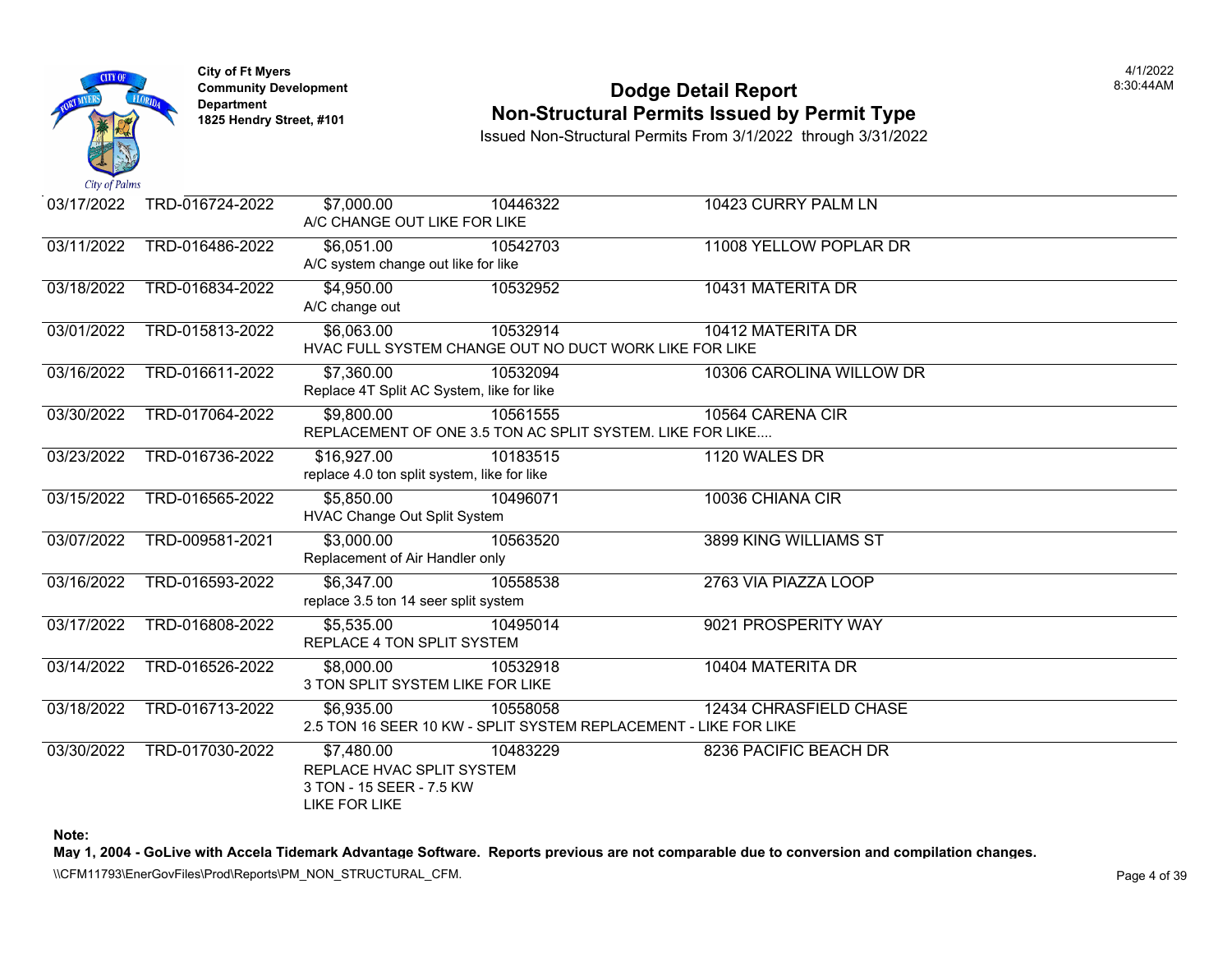

## **Community Development Community Development Community Development 1825 Non-Structural Permits Issued by Permit Type**

Issued Non-Structural Permits From 3/1/2022 through 3/31/2022

| $\mathcal{L}u \mathcal{L}v$ is a set of $\mathcal{L}u$ |                 |                                                        |          |                                                                                                          |
|--------------------------------------------------------|-----------------|--------------------------------------------------------|----------|----------------------------------------------------------------------------------------------------------|
| 03/30/2022                                             | TRD-017098-2022 | \$6,740.00                                             | 10455656 | 7966 TIGER PALM WAY                                                                                      |
|                                                        |                 | REPLACING SPLIT AC SYSTEM                              |          |                                                                                                          |
| 03/10/2022                                             | TRD-016082-2022 | \$12,500.00                                            | 10251588 | <b>1631 HIGH ST</b>                                                                                      |
|                                                        |                 | A/C 2 Minisplit A/C Systems - change out like for like |          |                                                                                                          |
| 03/21/2022                                             | TRD-016781-2022 | \$7,445.00                                             | 10533053 | 10532 CARENA CIR                                                                                         |
|                                                        |                 |                                                        |          | HVAC change out like for like to a 3.5 ton 14 seer Ruud straight cool split system with 10Kw heat and NC |
| 03/09/2022                                             | TRD-016031-2022 | \$4,680.00                                             | 10176784 | 1421 GRACE AVE                                                                                           |
|                                                        |                 | package unit Change out                                |          |                                                                                                          |
| 03/24/2022                                             | TRD-016871-2022 | \$5,900.00                                             | 10532880 | 10480 MATERITA DR                                                                                        |
|                                                        |                 | Ac change out like for like                            |          |                                                                                                          |
| 03/22/2022                                             | TRD-016923-2022 | \$3,300.00                                             | 10575243 | 11563 LAKEWOOD PRESERVE PL                                                                               |
|                                                        |                 | Installing Mini split in master bedroom                |          |                                                                                                          |
| 03/01/2022                                             | TRD-016161-2022 | \$6,418.00                                             | 10533045 | 10516 CARENA CIR                                                                                         |
|                                                        |                 | REPLACE 4 TON 18 SEER SPLIT SYSTEM                     |          |                                                                                                          |
| 03/03/2022                                             | TRD-016249-2022 | \$7,441.00                                             | 10557735 | 11120 ESTEBAN DR                                                                                         |
|                                                        |                 | A/C change out; like for like; 4 ton split system      |          |                                                                                                          |
| 03/21/2022                                             | TRD-016795-2022 | \$6,790.00                                             | 10532903 | 10434 MATERITA DR                                                                                        |
|                                                        |                 | HVAC Change Out Split System                           |          |                                                                                                          |
| 03/21/2022                                             | TRD-016775-2022 | \$7,500.00                                             | 10455674 | 10524 WINE PALM RD                                                                                       |
|                                                        |                 | AC Change Out Like for Like                            |          |                                                                                                          |
| 03/02/2022                                             | TRD-016183-2022 | \$5,649.00                                             | 10172876 | <b>1539 POINCIANA AVE</b>                                                                                |
|                                                        |                 | A/C CHANGEOUT - LIKE FOR LIKE EQUIPMENT                |          |                                                                                                          |
| 03/29/2022                                             | TRD-016947-2022 | \$9,240.00                                             | 10172276 | 2325 ALTAMONT AVE                                                                                        |
|                                                        |                 | Replace 2.5 ton like for like.                         |          |                                                                                                          |
| 03/21/2022                                             | TRD-016753-2022 | \$12,028.00                                            | 10563269 | 9118 SANDHILL CRANE CT                                                                                   |
|                                                        |                 | CHANGE OUT OF AC SYSTEM                                |          |                                                                                                          |
| 03/03/2022                                             | TRD-014958-2022 | \$7,000.00                                             | 10176055 | 1653 SUNSET PL                                                                                           |
|                                                        |                 | AC CHANGE OUT                                          |          |                                                                                                          |

**Note:**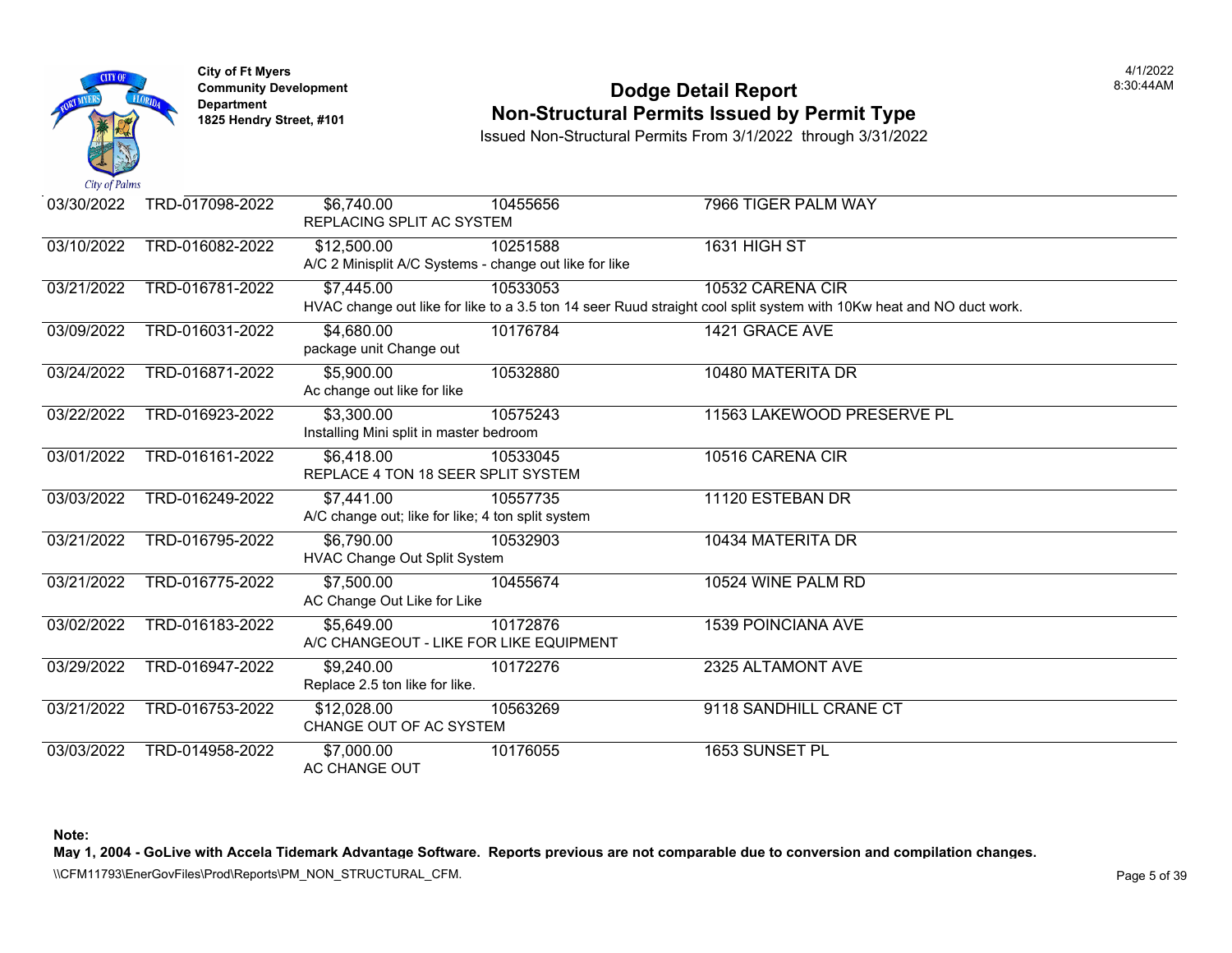

### **Community Development Community Development Community Development 1825 Non-Structural Permits Issued by Permit Type**

Issued Non-Structural Permits From 3/1/2022 through 3/31/2022

| 03/21/2022 | TRD-016608-2022 | \$9,374.00                    | 10496853<br>CHANGE OUT AC SYSTEM LIKE FOR LIKE            | 8030 SILVER BIRCH WAY    |
|------------|-----------------|-------------------------------|-----------------------------------------------------------|--------------------------|
|            |                 |                               |                                                           |                          |
| 03/31/2022 | TRD-017060-2022 | \$7,150.00                    | 10524785                                                  | 10854 TIBERIO DR         |
|            |                 |                               | Replace split system, 4 Ton York 15.75 seer 10 KW         |                          |
| 03/21/2022 | TRD-016752-2022 | \$12,028.00                   | 10563254                                                  | 10963 LONGWING DR        |
|            |                 | CHANGE OUT OF AC SYSTEM       |                                                           |                          |
| 03/15/2022 | TRD-016401-2022 | \$5,945.00                    | 10451815                                                  | 7975 GATOR PALM DR       |
|            |                 | REPLACING SPLIT AC SYSTEM     |                                                           |                          |
| 03/10/2022 | TRD-016413-2022 | \$8,960.00                    | 10184605                                                  | 3936 LUZON ST            |
|            |                 | A/C Changeout                 |                                                           |                          |
| 03/04/2022 | TRD-004179-2021 | \$4,700.00                    | 10525312                                                  | 11775 ROSALINDA CT       |
|            |                 | Like for like HVAC change out |                                                           |                          |
| 03/01/2022 | TRD-016147-2022 | \$7,480.00                    | 10547054                                                  | 10555 CAROLINA WILLOW DR |
|            |                 |                               | A/C change out; like for like; 3 ton split system         |                          |
| 03/28/2022 | TRD-016906-2022 | \$5,875.00                    | 10495887                                                  | 10026 RAVELLO BLVD       |
|            |                 |                               | a/c changeout - like for like equipment                   |                          |
| 03/21/2022 | TRD-016747-2022 | \$6,692.00                    | 10184143                                                  | 3663 ROGERS ST           |
|            |                 |                               | REPLACE 2 TON 16 SEER SPLIT SYSTEM                        |                          |
| 03/16/2022 | TRD-016567-2022 | \$10,684.50                   | 10558518                                                  | 2713 VIA SANTA CROCE CT  |
|            |                 | REPLACE AC SYSTEM             |                                                           |                          |
| 03/28/2022 | TRD-016945-2022 | \$10,709.50                   | 10522244                                                  | 10858 RUTHERFORD RD      |
|            |                 |                               | REPLACE AC SYSTEM LIKE FOR LIKE                           |                          |
| 03/29/2022 | TRD-013327-2021 | \$7,976.00                    | 10252713                                                  | 2152 BEN ST              |
|            |                 |                               | HVAC 2 FULL SYSTEM CHANGE OUTS NO DUCT WORK LIKE FOR LIKE |                          |
| 03/11/2022 | TRD-016590-2022 | \$4,000.00                    | 10254327                                                  | 3730 HIGHLAND AVE        |
|            |                 | AC Replacement like for like. |                                                           |                          |
| 03/07/2022 | TRD-016318-2022 | \$7,200.00                    | 10513971                                                  | 9350 VIA MURANO CT       |
|            |                 |                               | Install (2) 3 ton 16 seer 10kw split systems              |                          |

**Note:**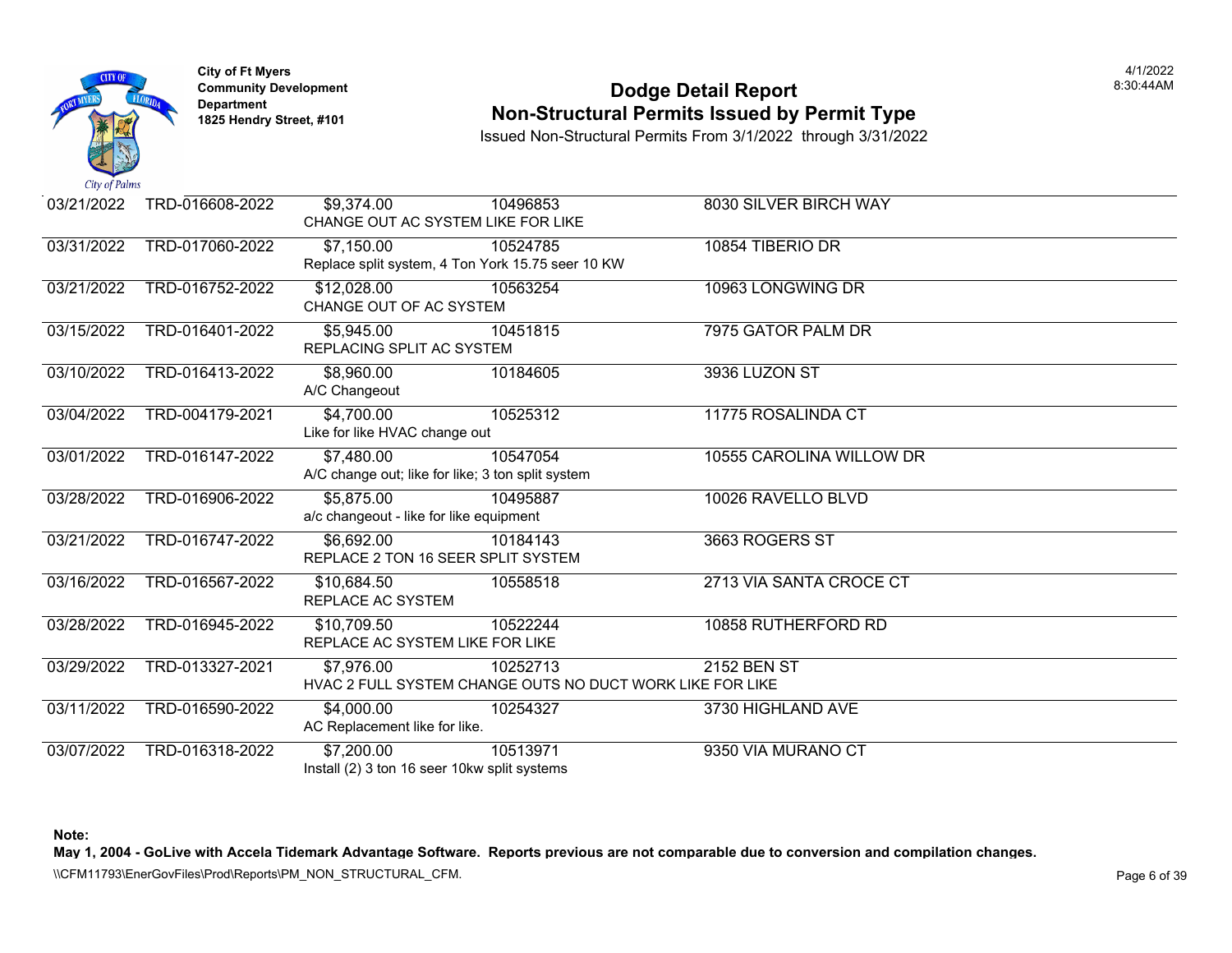

## **Community Development Community Development Community Development 1825 Non-Structural Permits Issued by Permit Type**

Issued Non-Structural Permits From 3/1/2022 through 3/31/2022

| $\mathcal{L}u \mathcal{L}v$ is a set of $\mathcal{L}u$ |                 |                                                  |                                                                               |                            |
|--------------------------------------------------------|-----------------|--------------------------------------------------|-------------------------------------------------------------------------------|----------------------------|
| 03/08/2022                                             | TRD-016263-2022 | \$6,700.00                                       | 10176826                                                                      | 1551 RICARDO AVE           |
|                                                        |                 | Replace existing Air Conditioning equipment only |                                                                               |                            |
| 03/15/2022                                             | TRD-015483-2022 | $\overline{$6,100.00}$                           | 10176741                                                                      | 1380 GASPARILLA DR         |
|                                                        |                 |                                                  | AC CHANGE OUT OF ALL THREE SYSTEMS AT PROPERTY                                |                            |
|                                                        |                 | RUUD 3 TON 17S 10 KW X2                          |                                                                               |                            |
|                                                        |                 | RUUD 2 TON 17S 5 KW                              |                                                                               |                            |
| 03/11/2022                                             | TRD-016431-2022 | \$7,000.00                                       | 10566241                                                                      | 10928 CLARENDON ST         |
|                                                        |                 |                                                  | 2.5 TON 17 SEER SPLIT SYSTEM CHANGE OUT                                       |                            |
|                                                        |                 | LIKE FOR LIKE                                    |                                                                               |                            |
| 03/01/2022                                             | TRD-015950-2022 | \$11,105.00                                      | 10513778                                                                      | 3964 CHERRYBROOK LOOP      |
|                                                        |                 |                                                  | HVAC SPLIT SYSTEM REPLACEMENT-VERTICAL ON PLATFORM IN CLOSET                  |                            |
| 03/14/2022                                             | TRD-016547-2022 | \$6,000.00                                       | 10542753                                                                      | 11118 PEACE LILLY WAY      |
|                                                        |                 | A/C system change out like for like              |                                                                               |                            |
| 03/14/2022                                             | TRD-016602-2022 | \$7,251.00                                       | 10483603                                                                      | 9330 TRIESTE DR            |
|                                                        |                 | replace 3 ton 14.5 seer split system             |                                                                               |                            |
| 03/30/2022                                             | TRD-017039-2022 | \$6,216.00                                       | 10502403                                                                      | <b>1721 WHITTLING CT</b>   |
|                                                        |                 | replace like for like 2 ton 16 seer split system |                                                                               |                            |
| 03/02/2022                                             | TRD-015850-2022 | \$6,483.00                                       | 10495957                                                                      | 3296 ANTICA ST             |
|                                                        |                 |                                                  | REPLACE LIKE FOR LIKE 2.5 TON STRAIGHT COOL SPLIT HVAC SYSTEM, 16 SEER, 10 KW |                            |
| 03/15/2022                                             | TRD-016489-2022 | \$6,640.00                                       | 10446302                                                                      | 10366 WHITE PALM WAY       |
|                                                        |                 | REPLACING SPLIT AC SYSTEM                        |                                                                               |                            |
| 03/07/2022                                             | TRD-016285-2022 | \$5,231.00                                       | 10186918                                                                      | <b>65 TIMBERLAND CIR S</b> |
|                                                        |                 | Change out like for like                         |                                                                               |                            |
| 03/02/2022                                             | TRD-016188-2022 | \$9,342.00                                       | 10548097                                                                      | 2743 FIRST ST #1404        |
|                                                        |                 |                                                  | AC CHANGE OUT 3TON 14 SEER 8 KW RUUD SPLIT SYSTEM                             |                            |
| 03/24/2022                                             | TRD-016952-2022 | \$7,923.00                                       | 10495848                                                                      | 10008 SALINA ST            |
|                                                        |                 | Replace 3 Ton AC system with new, like for like. |                                                                               |                            |
| 03/30/2022                                             | TRD-017046-2022 | \$6,000.00                                       | 10563214                                                                      | 8932 WATER TUPELO RD       |
|                                                        |                 |                                                  | Replace old system with a new Ruud 2 ton 16 seer split system                 |                            |

**Note:**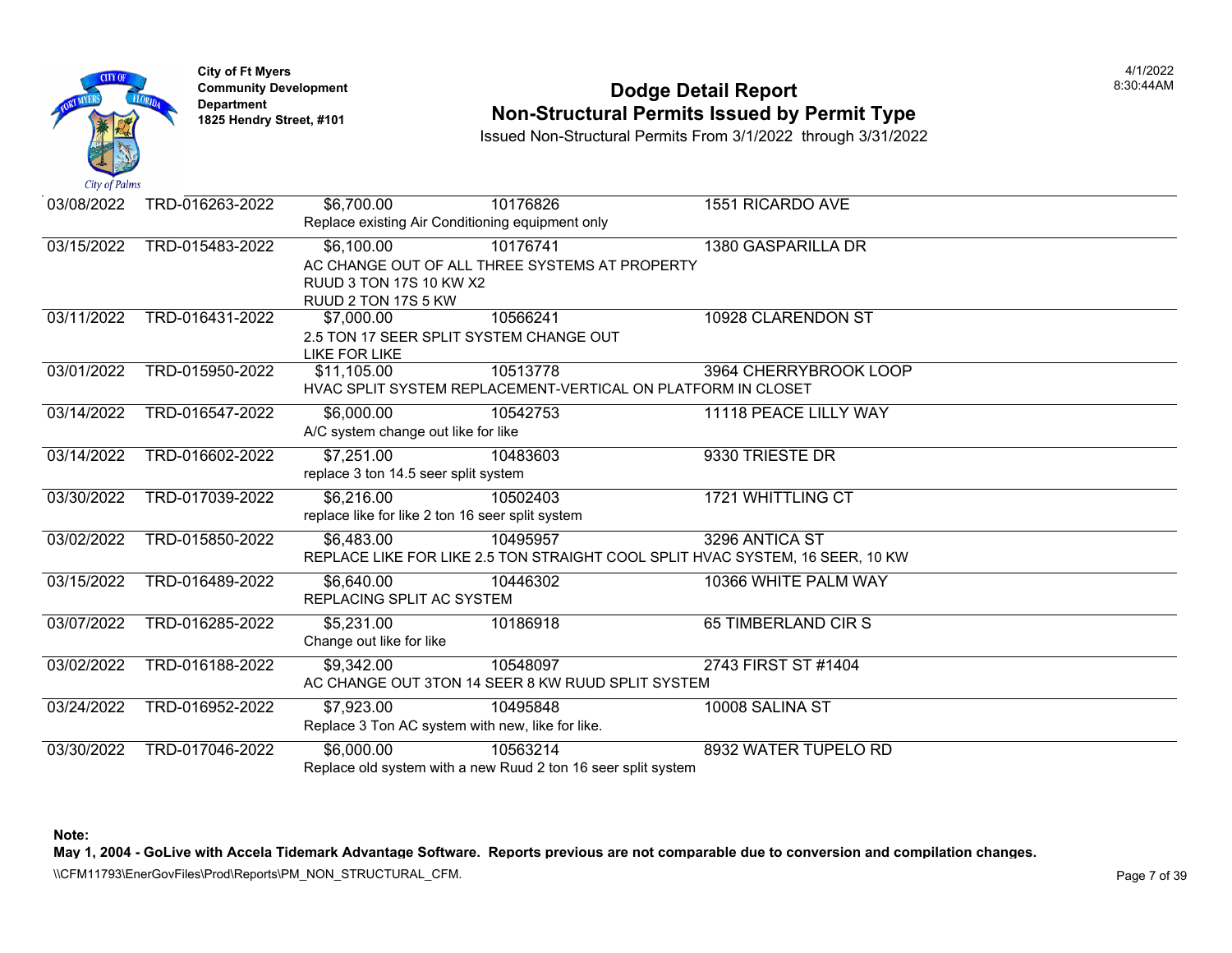

### **Community Development Community Development Community Development 1825 Non-Structural Permits Issued by Permit Type**

Issued Non-Structural Permits From 3/1/2022 through 3/31/2022

| 03/15/2022 | TRD-016552-2022 | \$5,394.00                              | 10495583                                                            | 9919 HORSE CREEK RD                                                                              |
|------------|-----------------|-----------------------------------------|---------------------------------------------------------------------|--------------------------------------------------------------------------------------------------|
|            |                 |                                         |                                                                     | 3 TON 16 SEER 9 KW - SPLIT SYSTEM REPLACEMENT - LIKE FOR LIKE                                    |
| 03/11/2022 | TRD-016449-2022 | \$5,100.00                              | 10545386                                                            | 4172 CASTILLA CIR #201                                                                           |
|            |                 | <b>HVAC Replacement</b>                 |                                                                     |                                                                                                  |
| 03/07/2022 | TRD-016105-2022 | \$6,420.00                              | 10514007                                                            | 9376 VIA SAN GIOVANI ST                                                                          |
|            |                 |                                         | change out of two 3 ton 16.5 seer 10 kw split systems/like for like |                                                                                                  |
| 03/09/2022 | TRD-016469-2022 | \$6,853.00                              | 10542659                                                            | 10288 CREPE JASMINE LN                                                                           |
|            |                 |                                         |                                                                     | REPLACE EXISTING SPLIT WITH NEW RUUD 3 TON 16 SEER SPLIT WITH 10 KW HEATER                       |
| 03/02/2022 | TRD-016144-2022 | \$7,280.00                              | 10532463                                                            | 11099 SPARKLEBERRY DR                                                                            |
|            |                 |                                         |                                                                     | Customer is now replacing their second unit as well with a new Trane 3 Ton 16 Seer split system. |
| 03/30/2022 | TRD-017025-2022 | \$6,250.00                              | 10495786                                                            | 3259 ANTICA ST                                                                                   |
|            |                 | A/C system change out like for like     |                                                                     |                                                                                                  |
| 03/10/2022 | TRD-016371-2022 | \$4,096.00                              | 10162186                                                            | 1626 POINSETTIA AVE                                                                              |
|            |                 |                                         | AC CHANGE OUT, 1 TON, 16 SEER, 12000 BTU, MINI SPLIT                |                                                                                                  |
| 03/25/2022 | TRD-016600-2022 | \$6,449.00                              | 10186657                                                            | 1660 LOWELL CT                                                                                   |
|            |                 | like for like replacement. ac changeout |                                                                     |                                                                                                  |
| 03/11/2022 | TRD-016520-2022 | \$6,828.00                              | 10491693                                                            | 10028 OAKHURST WAY                                                                               |
|            |                 |                                         |                                                                     | 3 TON 15.1 SEER 10 KW - SPLIT SYSTEM REPLACEMENT - LIKE FOR LIKE                                 |
| 03/22/2022 | TRD-016682-2022 | \$5,888.00                              | 10174057                                                            | 2242 STELLA ST                                                                                   |
|            |                 |                                         | AC CHANGE OUT, 2.5 TON, 14 SEER, 8 KW, PACKAGE UNIT RUUD.           |                                                                                                  |
| 03/10/2022 | TRD-016369-2022 | \$7,077.00                              | 10540132                                                            | 1406 PARK SHORE CIR #2                                                                           |
|            |                 | like for like replacement. ac changeout |                                                                     |                                                                                                  |
| 03/30/2022 | TRD-016965-2022 | \$700.00                                | 10246707                                                            | 3847 WASHINGTON AVE                                                                              |
|            |                 |                                         |                                                                     | changed weather head, riser, riser heads and updated service with grounding                      |
| 03/03/2022 | TRD-016338-2022 | \$1,000.00                              | 10185127                                                            | 4768 SANTA DEL RAE AVE                                                                           |
|            |                 | ELECTRICAL PANEL AND METER CHANGE       |                                                                     |                                                                                                  |
| 03/22/2022 | TRD-016117-2022 | \$10,504.00                             | 10184955                                                            | 4210 LAGG AVE                                                                                    |
|            |                 |                                         |                                                                     | COMPLETE 100A LIKE FOR LIKE SERVICE REPLACEMENT. WEATHER HEAD, RISER, CONDUIT, M                 |
|            |                 | PANEL.                                  |                                                                     |                                                                                                  |

**Note:**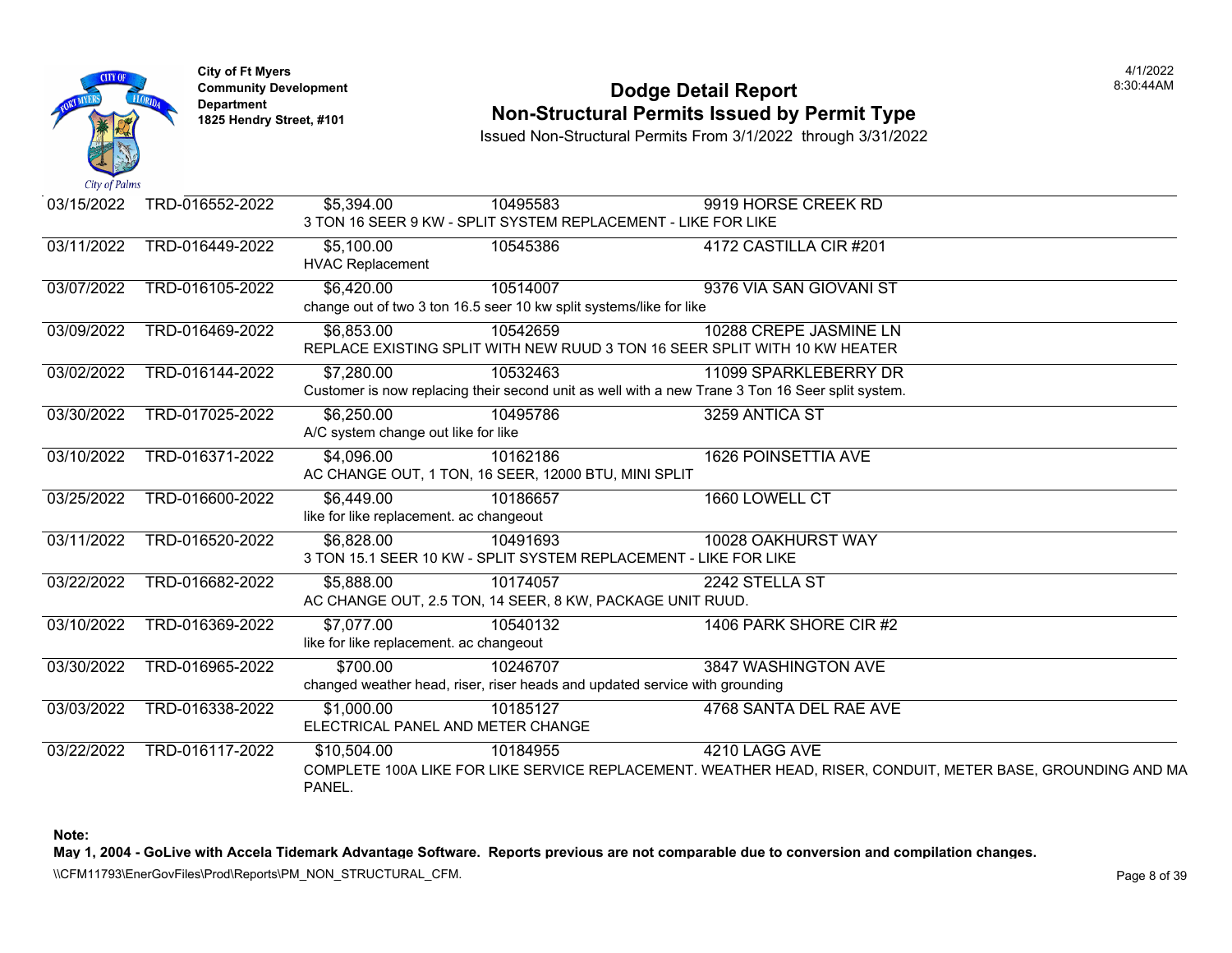

#### **Community Development Dodge Detail Report** 8:30:44AM **Non-Structural Permits Issued by Permit Type**

Issued Non-Structural Permits From 3/1/2022 through 3/31/2022

| 03/04/2022 | TRD-016219-2022 | \$2,157.00<br>panel Replacement                | 10187977                                                         | 20 GEORGE TOWN                                                                                                                          |
|------------|-----------------|------------------------------------------------|------------------------------------------------------------------|-----------------------------------------------------------------------------------------------------------------------------------------|
| 03/18/2022 | TRD-016784-2022 | \$2,000.00                                     | 10172691                                                         | 1789 MARLYN RD                                                                                                                          |
|            |                 |                                                |                                                                  | Like for like replacement of 200A exterior panel & relocate panel and meter 5ft for clearance(s)                                        |
| 03/04/2022 | TRD-016134-2022 | \$4,560.00                                     | 10176616                                                         | 1317 CALOOSA DR                                                                                                                         |
|            |                 | Change service overhead to underground.        |                                                                  |                                                                                                                                         |
| 03/30/2022 | TRD-017004-2022 | \$27,116.00                                    | 10176916                                                         | 3540 AVOCADO DR                                                                                                                         |
|            |                 |                                                |                                                                  | replace 200 amp panel, replace over head service, add arc fault protection, smoke detectors re place AC disconnect and Pool disconnect, |
|            |                 |                                                | replace outlets and switches in home, install surge protection   |                                                                                                                                         |
| 03/03/2022 | TRD-016337-2022 | \$1,600.00                                     | 10184272                                                         | 1452 OAKLEY AVE                                                                                                                         |
|            |                 |                                                |                                                                  | Replace 200 Amp meter can with 200 Amp , eter can due to failure. Update grounding.                                                     |
| 03/17/2022 | TRD-016824-2022 | \$13,000.00                                    | 10251902                                                         | 1900 VERONA ST                                                                                                                          |
|            |                 |                                                | REMOVE CAST IRON PIPE, REPLACE WITH PVC                          |                                                                                                                                         |
| 03/25/2022 | TRD-016992-2022 | \$2,450.00                                     | 10251775                                                         | 2849 BLOUNT ST                                                                                                                          |
|            |                 | Re-pipe portable water pipes                   |                                                                  |                                                                                                                                         |
| 03/18/2022 | TRD-016661-2022 | \$2,415.00                                     | 10244820                                                         | 200 RIVERVIEW RD                                                                                                                        |
|            |                 |                                                |                                                                  | REPLACE CAST IRON MAIN SEWER LINE WITH PVC FROM CLEANOUT TO CITY TAP                                                                    |
| 03/07/2022 | TRD-016280-2022 | \$1,800.00                                     | 10183799                                                         | 1300 RIO VISTA                                                                                                                          |
|            |                 | partial repipe of hot and cold water lines.    |                                                                  |                                                                                                                                         |
| 03/14/2022 | TRD-016585-2022 | \$10,000.00                                    | 10251847                                                         | 1834 HIGH ST                                                                                                                            |
|            |                 |                                                | REPLACE SEWER MAIN 60 FOOT LIKE FOR LIKE                         |                                                                                                                                         |
| 03/04/2022 | TRD-016375-2022 | \$15,822.00                                    | 10183766                                                         | 1239 BILTMORE DR                                                                                                                        |
|            |                 |                                                |                                                                  | Replace existing kitchen drain line and tie into existing main line under hall bathroom with new PVC pipe.                              |
| 03/16/2022 | TRD-016649-2022 | \$2,480.00                                     | 10250233                                                         | 4331 OHIO AVE                                                                                                                           |
|            |                 |                                                | Replace existing interior pressure water lines with pex and cpvc |                                                                                                                                         |
|            |                 | Replace existing water heater same for same    |                                                                  |                                                                                                                                         |
| 03/24/2022 | TRD-017002-2022 | \$2,400.00                                     | 10557939                                                         | 12718 GLADSTONE WAY                                                                                                                     |
|            |                 | Replace domestic water system throughout home. |                                                                  |                                                                                                                                         |

**Note:** 

**May 1, 2004 - GoLive with Accela Tidemark Advantage Software. Reports previous are not comparable due to conversion and compilation changes.** 

\\CFM11793\EnerGovFiles\Prod\Reports\PM\_NON\_STRUCTURAL\_CFM.<br>Page 9 of 39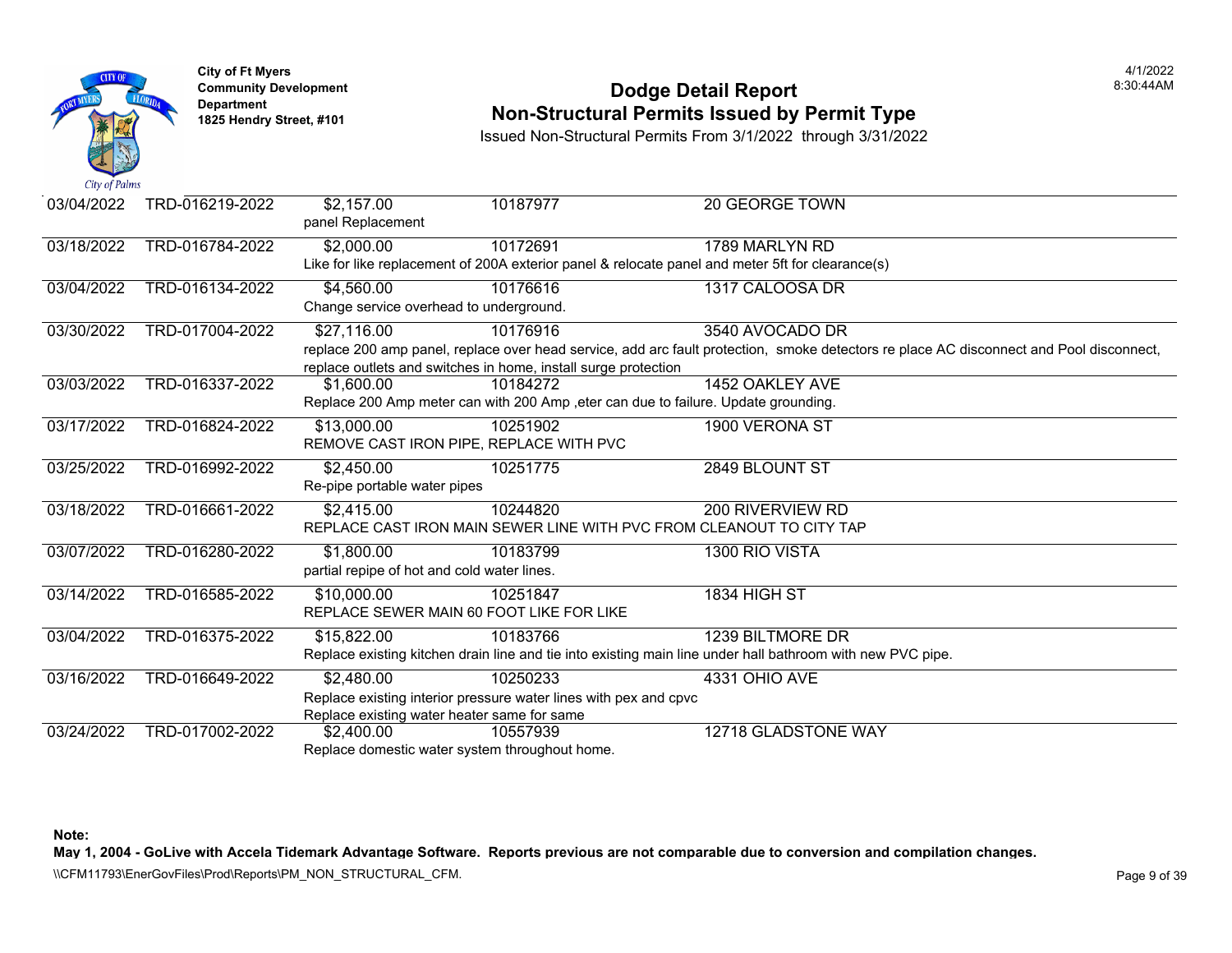

**City of Ft Myers Community Development Department 1825 Hendry Street, #101** 

#### **Dodge Detail Report Non-Structural Permits Issued by Permit Type**

Issued Non-Structural Permits From 3/1/2022 through 3/31/2022

|                    |                 | <b>PERMIT TYPE: Existing/Replace/Repair: Commercial</b>                                                 | <b>Total # Permits Issued: 31</b> |                     | <b>TOTAL VALUATION: \$254,72</b> |  |
|--------------------|-----------------|---------------------------------------------------------------------------------------------------------|-----------------------------------|---------------------|----------------------------------|--|
| <b>Date Issued</b> | <b>Permit#</b>  | <b>Job Value</b>                                                                                        | <b>Parcel Number</b>              | <b>Site Address</b> |                                  |  |
| 03/09/2022         | TRD-016344-2022 | \$6,681.00<br>Change out the existing 5 ton split system with a new 5 ton split system in unit 703-A    | 10468439                          |                     | 5276 SUMMERLIN COMMONS WA        |  |
| 03/01/2022         | TRD-016102-2022 | \$6,076.00<br>REPLACE TWO 15 TON SPLIT SYSTEMS IN GYM. (WARRANTY)                                       | 10187903                          |                     | 1360 ROYAL PALM SQUARE BLVD      |  |
| 03/25/2022         | TRD-016786-2022 | \$28,000.00<br>Remove and replace (5) packaged rooftop HVAC units, like for like.                       | 10245699                          |                     | 4204 PALM BEACH BLVD             |  |
| 03/01/2022         | TRD-016228-2022 | \$2,430.00<br><b>REPLACING CONDENSER UNIT</b>                                                           | 10186770                          |                     | 1765 RED CEDAR DR #4             |  |
| 03/15/2022         | TRD-016345-2022 | \$5,564.00<br>Changing out the existing 3 ton split system with a new 3 ton split system in unit 1003-A | 10468439                          |                     | 5290 SUMMERLIN COMMONS WA        |  |
| 03/18/2022         | TRD-016678-2022 | \$16,155.00<br>Replace 2 Air Handlers and 2 Condensers - Like for Like                                  | 10254360                          | 2850 HANSON ST      |                                  |  |
| 03/07/2022         | TRD-016267-2022 | \$7,439.50<br>Replace ac system like for like                                                           | 10255118                          |                     | 10501 BEN C PRATT SIX MILE CY    |  |
| 03/18/2022         | TRD-016732-2022 | \$6,180.00<br>SPlit system change out                                                                   | 10254457                          | 3591 WORK DR #B     |                                  |  |
| 03/16/2022         | TRD-016605-2022 | \$7,251.00<br>REPLACE 4 TON 16 SEER SPLIT SYSTEM                                                        | 10596021                          |                     | 10181 BEN C PRATT SIX MILE CYI   |  |
| 03/01/2022         | TRD-016227-2022 | \$2,430.00<br>REPLACING CONDENSER UNIT                                                                  | 10186770                          |                     | 1731 RED CEDAR DR #21            |  |
| 03/18/2022         | TRD-016805-2022 | \$17,000.00<br>Change out air conditioning unit.                                                        | 10460274                          |                     | 2061 MCGREGOR BLVD               |  |
| 03/02/2022         | TRD-016166-2022 | \$7,450.00<br>Replace Split System AC - Unit #4                                                         | 10254786                          |                     | 4231 COLONIAL BLVD               |  |
| 03/09/2022         | TRD-016467-2022 | \$2,430.00<br>REPLACING CONDENSER UNIT                                                                  | 10186770                          |                     | 1731 RED CEDAR DR #17            |  |

**Note:**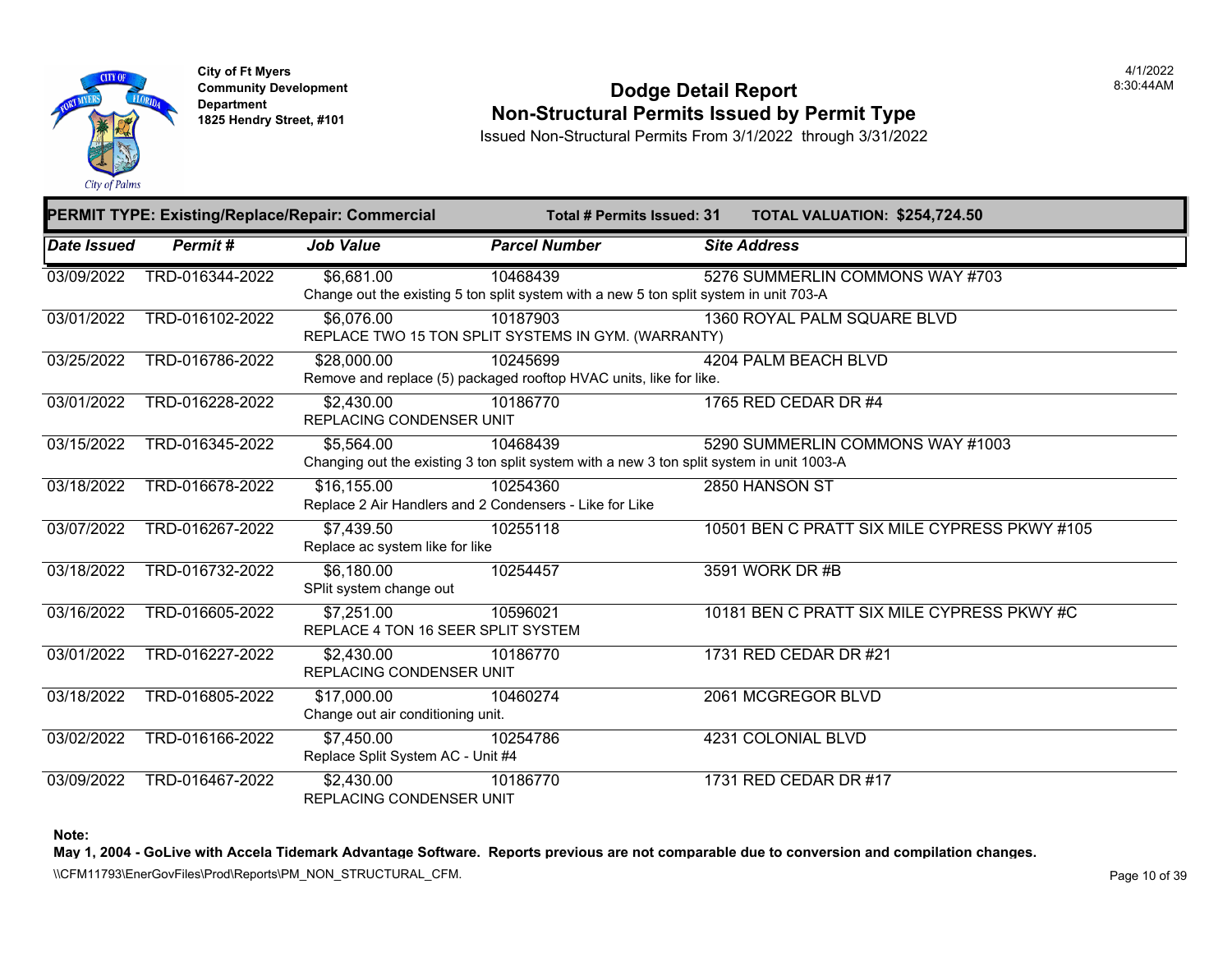

#### **Community Development Community Development Community Development 1825 Non-Structural Permits Issued by Permit Type**

Issued Non-Structural Permits From 3/1/2022 through 3/31/2022

| 03/07/2022 | TRD-015343-2022 | \$12,498.00                                       | 10254592                                                                         | 2955 COLONIAL BLVD                                                                                   |
|------------|-----------------|---------------------------------------------------|----------------------------------------------------------------------------------|------------------------------------------------------------------------------------------------------|
|            |                 |                                                   |                                                                                  | Changing out the existing 10 Ton roof top dining room D2 A/C unit with a new 10 Ton roof top unit    |
| 03/31/2022 | TRD-017113-2022 | \$10,567.00                                       | 10245996                                                                         | 4162 PALM BEACH BLVD                                                                                 |
|            |                 | Replacement of 1 A/C system                       |                                                                                  |                                                                                                      |
| 03/25/2022 | TRD-017035-2022 | \$5,535.00                                        | 10183971                                                                         | 3583 MCGREGOR BLVD                                                                                   |
|            |                 | Replace 4 ton AC system cool only                 |                                                                                  |                                                                                                      |
| 03/31/2022 | TRD-010281-2021 | \$9,451.00                                        | 10578270                                                                         | 10500 DARTINGTON DR                                                                                  |
|            |                 |                                                   |                                                                                  | PACKAGE UNIT CHANGEOUT, LIKE FOR LIKE, 6 TON. FIRE AND SMOKE SYSTEMS PRE-EXISTING                    |
| 03/16/2022 | TRD-016496-2022 | \$16,000.00                                       | 10162469                                                                         | <b>2224 BAY ST</b>                                                                                   |
|            |                 | CHANGE OUT 2 AC SYSTEMS, LIKE FOR LIKE            |                                                                                  |                                                                                                      |
| 03/31/2022 | TRD-017082-2022 | \$5,180.00                                        | 10188018                                                                         | 1342 COLONIAL BLVD #D28                                                                              |
|            |                 |                                                   | Replacing 2.0 Ton 14 SEER Split System with 5 KW Heater Unit Vertical In closet. |                                                                                                      |
| 03/21/2022 | TRD-016727-2022 | \$2,470.00                                        | 10254216                                                                         | 2789 ORTIZ AVE #K                                                                                    |
|            |                 | <b>Panel Replacement</b>                          |                                                                                  |                                                                                                      |
| 03/18/2022 | TRD-016837-2022 | \$1,200.00                                        | 10602147                                                                         | 8981 COLONIAL CENTER DR                                                                              |
|            |                 |                                                   | Replace wire desteoyed by construction of new buuilding retention pond.          |                                                                                                      |
| 03/15/2022 | TRD-016376-2022 | $\overline{$19,000.00}$                           | 10249852                                                                         | 4770 LAREDO AVE                                                                                      |
|            |                 |                                                   |                                                                                  | Low Voltage Demo Existing wire & door access equipment on eight (8) doors and Demo thirteen (13) car |
|            |                 | door access equipment on thirteen (3) doors.      |                                                                                  |                                                                                                      |
| 03/17/2022 | TRD-016603-2022 | \$500.00                                          | 10555473                                                                         | 8021 DANI DR                                                                                         |
|            |                 | Provide 3-phase, 30amp circuit for a booster pump |                                                                                  |                                                                                                      |
| 03/18/2022 | TRD-016726-2022 | \$762.00                                          | 10162469                                                                         | <b>2224 BAY ST</b>                                                                                   |
|            |                 | Install new circuitry for A/C                     |                                                                                  |                                                                                                      |
| 03/21/2022 | TRD-016564-2022 | \$10,850.00                                       | 10585037                                                                         | 10551 VENETO DR                                                                                      |
|            |                 |                                                   | Install a 100 AMP 3-phase electrical panel to accommodate for outdoor events.    |                                                                                                      |
| 03/10/2022 | TRD-016541-2022 | \$4,900.00                                        | 10485064                                                                         | 10112 COLONIAL COUNTRY CLUE                                                                          |
|            |                 | REPLACE BUS BARS INSIDE METER CENTER              |                                                                                  |                                                                                                      |
| 03/29/2022 | TRD-017139-2022 | \$900.00                                          | 10555218                                                                         | 2741 FIRST ST #100                                                                                   |
|            |                 |                                                   | Add 200 amp circuit for pizza oven and add two outlets for tvs on wall           |                                                                                                      |

**Note:**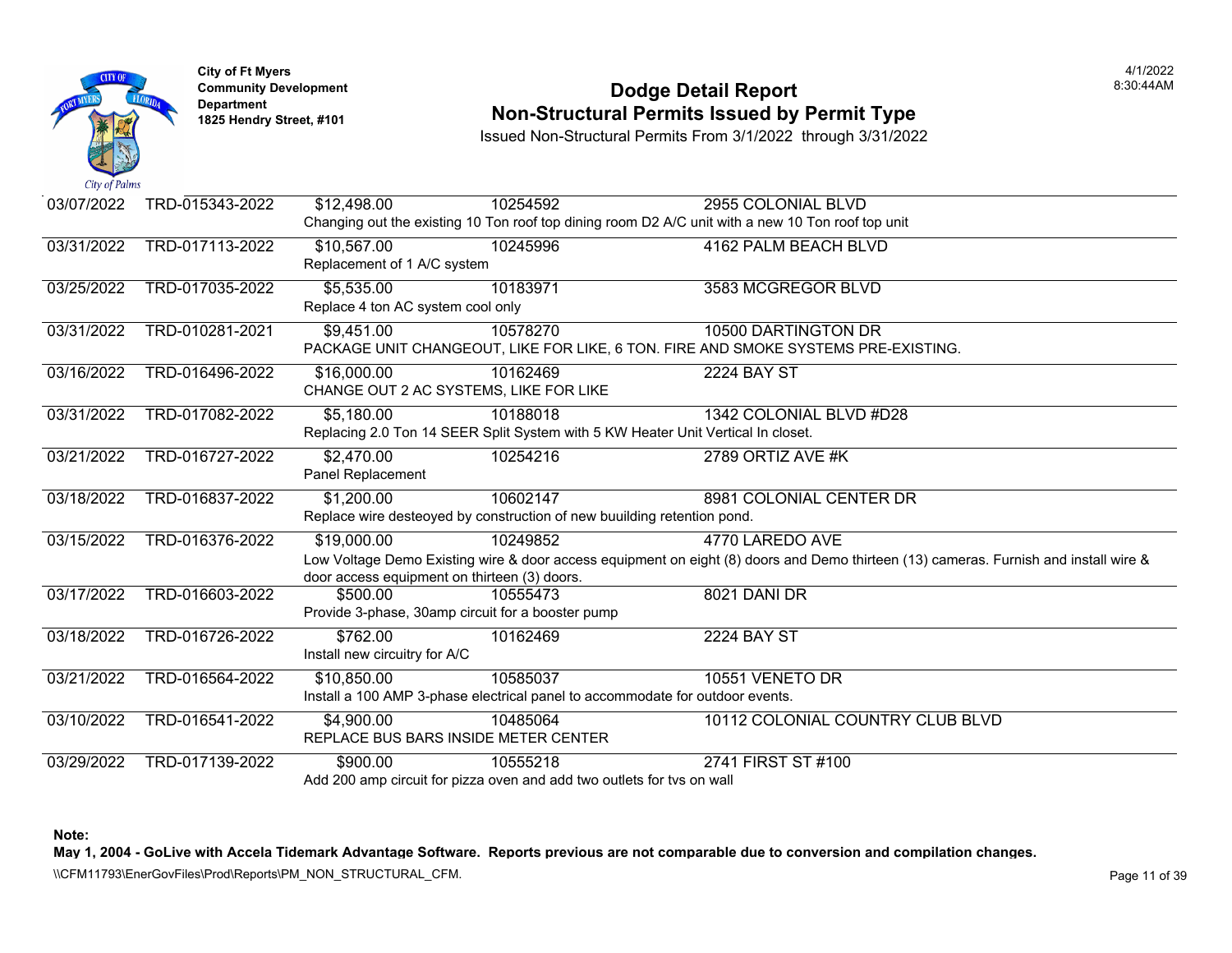

## **Community Development 18:30:44AM**<br>
Dodge Detail Report Department 18:30:44AM<br>
1825 Hendry Street, #101 **Non-Structural Permits Issued by Permit Type**

Issued Non-Structural Permits From 3/1/2022 through 3/31/2022

| 03/17/2022 | TRD-016559-2022 | \$853.00                                                   | 10185881 | 2325 E MALL DR     |
|------------|-----------------|------------------------------------------------------------|----------|--------------------|
|            |                 | Replace damaged 1" backflow; like for like - same location |          |                    |
| 03/21/2022 | TRD-016806-2022 | \$750.00                                                   | 10255502 | 3000 COLONIAL BLVD |
|            |                 | REPLACE EXISTING BAKFLOW WITH A NEW ONE                    |          |                    |
| 03/14/2022 | TRD-016663-2022 | \$30.000.00                                                | 10186101 | 2270 COLONIAL BLVD |
|            |                 | REPLACE DOMESTIC WATER BOOSTER.                            |          |                    |
| 03/29/2022 | TRD-017126-2022 | \$8,222,00                                                 | 10534769 | 3650 COLONIAL CT   |
|            |                 | Replace (5) five water heaters.                            |          |                    |
|            |                 |                                                            |          |                    |

|             | <b>PERMIT TYPE: Existing/Replace/Repair: Multi-Family</b> |                                            | Total # Permits Issued: 86                                                | TOTAL VALUATION: \$386,228.25                                                                                                            |
|-------------|-----------------------------------------------------------|--------------------------------------------|---------------------------------------------------------------------------|------------------------------------------------------------------------------------------------------------------------------------------|
| Date Issued | Permit#                                                   | <b>Job Value</b>                           | <b>Parcel Number</b>                                                      | <b>Site Address</b>                                                                                                                      |
| 03/24/2022  | TRD-016820-2022                                           | \$6,084.00                                 | 10501519<br>3 TON 16 SEER 9 KW - SPLIT SYSTEM REPLACEMENT - LIKE FOR LIKE | 11017 MILL CREEK WAY #1004                                                                                                               |
| 03/24/2022  | TRD-016996-2022                                           | \$2,493.00<br>Replace condenser unit only. | 10186770                                                                  | 1775 RED CEDAR DR #10                                                                                                                    |
| 03/30/2022  | TRD-017034-2022                                           | \$4,600.00<br>REPLACING SPLIT AC SYSTEM    | 10447446                                                                  | 8106 QUEEN PALM LN #145                                                                                                                  |
| 03/10/2022  | TRD-016524-2022                                           | \$2,430.00<br>Replacing condenser unit.    | 10186770                                                                  | 1765 RED CEDAR DR #14                                                                                                                    |
| 03/28/2022  | TRD-016902-2022                                           | \$4,500.00<br>AC change out like for like  | 10482102                                                                  | 10410 WINE PALM RD #5324                                                                                                                 |
| 03/21/2022  | TRD-016835-2022                                           | \$5,795.00                                 | 10477713                                                                  | 10421 WINE PALM RD #4913<br>HVAC CHANGE OUT - PROVIDE & INSTALL A NEW 2.5 TON, 16 SEER RHEEM SPLIT SYSTEM UNIT - EQUIP IS LIKE FOR LIKE. |
| 03/30/2022  | TRD-017047-2022                                           | \$3,600.00                                 | 10559135<br>AC CHANGE OUT SAME ELEVATION SAME LOCATION                    | 519 VAN BUREN ST#C                                                                                                                       |

**Note:** 

**May 1, 2004 - GoLive with Accela Tidemark Advantage Software. Reports previous are not comparable due to conversion and compilation changes.**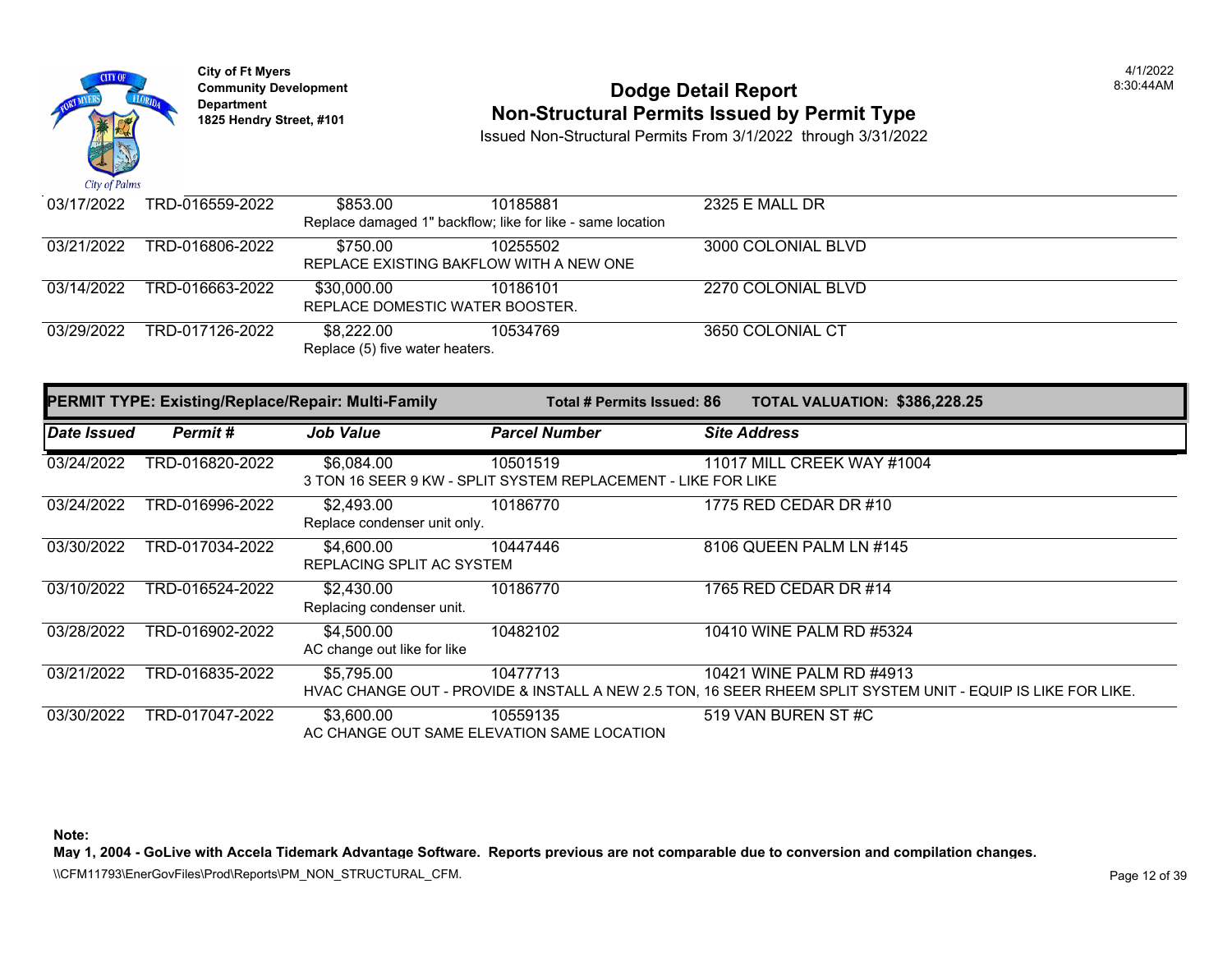

## **Community Development Community Development Community Development 1825 Non-Structural Permits Issued by Permit Type**

Issued Non-Structural Permits From 3/1/2022 through 3/31/2022

| $\alpha$ $\mu$ $\mu$ $\mu$ |                 |                                                                                                       |          |                                                                                                            |
|----------------------------|-----------------|-------------------------------------------------------------------------------------------------------|----------|------------------------------------------------------------------------------------------------------------|
| 03/02/2022                 | TRD-016080-2022 | \$5,180.00<br>REPLACE HVAC RTU / PKG UNIT<br>2.5 TON - 14 SEER - 7.5 KW<br><b>LIKE FOR LIKE</b>       | 10186991 | 5207 CEDARBEND DR #1                                                                                       |
| 03/07/2022                 | TRD-016404-2022 | \$4,797.00<br>CHANGE OUT OF AC SYSTEM, LIKE FOR LIKE.                                                 | 10510114 | <b>10137 COLONIAL COUNTRY CLUE</b>                                                                         |
| 03/14/2022                 | TRD-015721-2022 | \$3,600.00<br>ac change out same location same elevation                                              | 10559135 | 529 VAN BUREN ST #B                                                                                        |
| 03/15/2022                 | TRD-016601-2022 | \$6,314.00<br>replace 3 ton 14 seer split system                                                      | 10185256 | 1452 PARK SHORE CIR #3                                                                                     |
| 03/18/2022                 | TRD-016711-2022 | \$5,199.00                                                                                            | 10498724 | 10127 COLONIAL COUNTRY CLUE<br>2.5 TON 16 SEER 8 KW - SPLIT SYSTEM REPLACEMENT - LIKE FOR LIKE             |
| 03/28/2022                 | TRD-016607-2022 | $\overline{$}7,400.00$<br>REPLACE HVAC SPLIT SYSTEM<br>4 TON - 14 SEER - 8 KW<br><b>LIKE FOR LIKE</b> | 10548403 | 2090 W FIRST ST #1006                                                                                      |
| 03/15/2022                 | TRD-016350-2022 | \$8,000.00<br>15 K/w, occupied multi family residential property                                      | 10552753 | 12930 NEW MARKET ST #202<br>Change out down sized from 5 Ton to 4 Ton split system HVAC 14 Seer, 4.00 Ton, |
| 03/30/2022                 | TRD-016978-2022 | \$5,622.25<br>REPLACE AC SYSTEM LIKE FOR LIKE                                                         | 10447121 | 8083 QUEEN PALM LN #415                                                                                    |
| 03/15/2022                 | TRD-016698-2022 | \$2,493.00<br>Replacing condenser unit.                                                               | 10186770 | 1775 RED CEDAR DR #4                                                                                       |
| 03/21/2022                 | TRD-016493-2022 | \$3,600.00<br>AC CHANGE OUT SAME LOCATION SAME ELEVATION                                              | 10245650 | 3604 SEMINOLE AVE #A201                                                                                    |
| 03/07/2022                 | TRD-016250-2022 | \$7,369.20                                                                                            | 10502536 | 10133 COLONIAL COUNTRY CLUE<br>A/C SPLIT SYSTEM CHANGE OUT, LIKE FOR LIKE. 2.5-TON, 16.5 SEER, 8KW         |
| 03/02/2022                 | TRD-015969-2022 | \$3,800.00<br>Replace 3 Tons Split System                                                             | 10511486 | 4236 BELLASOL CIR #1024                                                                                    |
| 03/18/2022                 | TRD-016750-2022 | \$6,500.00<br>Ac change out like for like                                                             | 10553548 | 10820 PALAZZO WAY #102                                                                                     |

**Note:**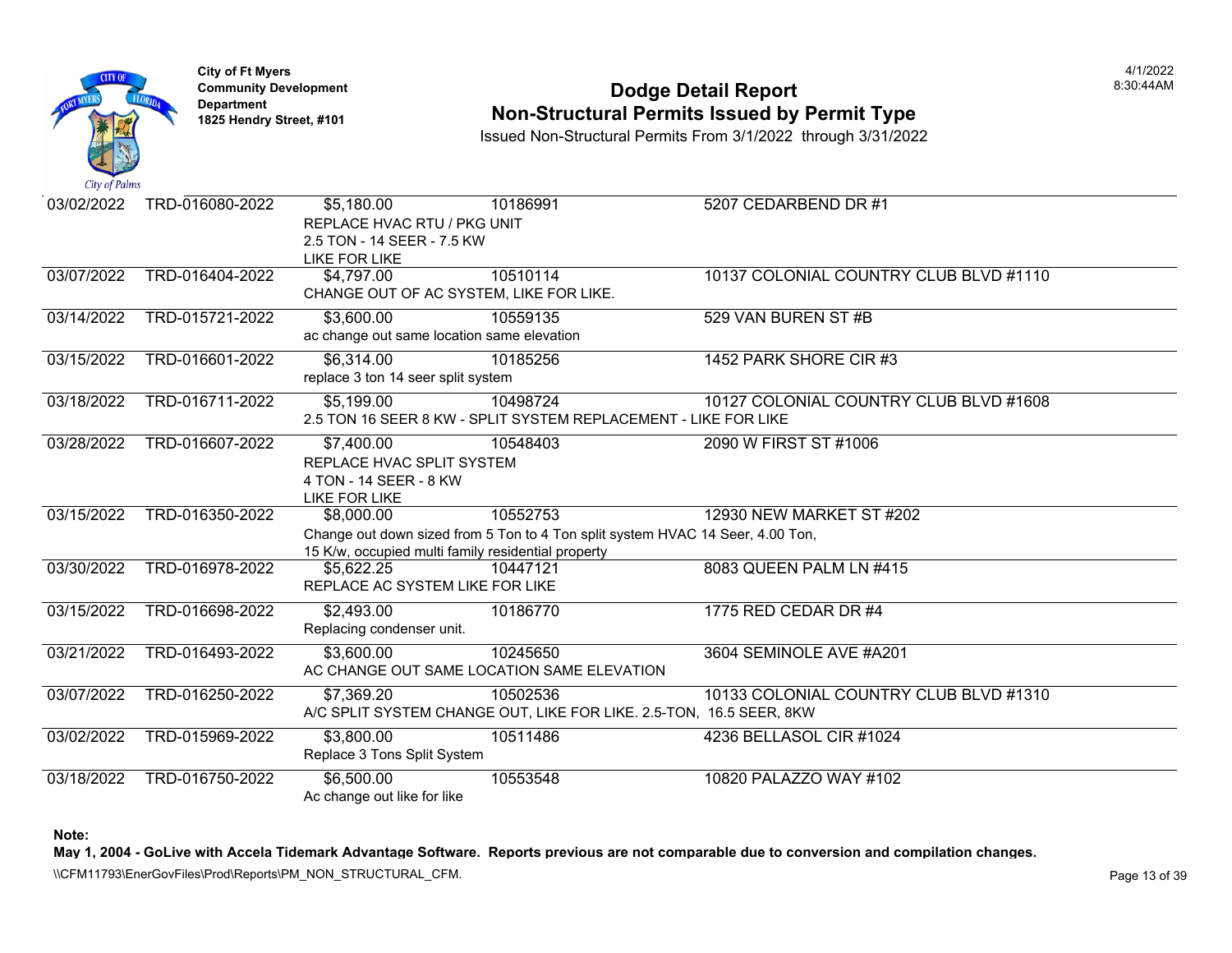

## **Community Development Community Development Community Development 1825 Non-Structural Permits Issued by Permit Type**

Issued Non-Structural Permits From 3/1/2022 through 3/31/2022

| 03/21/2022 | TRD-016788-2022 | \$6,675.00                           | 10525093                                                        | 9612 HEMINGWAY LN #3801                                                            |
|------------|-----------------|--------------------------------------|-----------------------------------------------------------------|------------------------------------------------------------------------------------|
|            |                 |                                      |                                                                 | HVAC CHANGE OUT - PROVIDE & INSTALL A NEW TRANE 3.5 TON, 16 SEER SPLIT SYSTEM UNIT |
| 03/17/2022 | TRD-016531-2022 | \$10,000.00                          | 10540416                                                        | 2104 W FIRST ST #1803                                                              |
|            |                 | <b>HVAC Replacement</b>              |                                                                 |                                                                                    |
| 03/30/2022 | TRD-016997-2022 | \$6,471.00                           | 10447106                                                        | 8091 QUEEN PALM LN #312                                                            |
|            |                 | REPLACE AC SYSTEM LIKE FOR LIKE      |                                                                 |                                                                                    |
| 03/21/2022 | TRD-016731-2022 | \$4,600.00                           | 10496388                                                        | 10391 BUTTERFLY PALM DR #101                                                       |
|            |                 | REPLACING SPLIT AC SYSTEM            |                                                                 |                                                                                    |
| 03/15/2022 | TRD-016556-2022 | \$4,600.00                           | 10507350                                                        | 10370 WASHINGTONIA PALM WAY                                                        |
|            |                 | REPLACING SPLIT AC SYSTEM            |                                                                 |                                                                                    |
| 03/30/2022 | TRD-017199-2022 | \$3,436.00                           | 10186390                                                        | 4636 DELEON ST #G233                                                               |
|            |                 | HVAC replacement like for like.      |                                                                 |                                                                                    |
| 03/10/2022 | TRD-016238-2022 | \$6,479.00                           | 10447127                                                        | 8083 QUEEN PALM LN #425                                                            |
|            |                 | REPLACE 2.5 TON 16 SEER SPLIT SYSTEM |                                                                 |                                                                                    |
| 03/21/2022 | TRD-016398-2022 | \$5,220.00                           | 10545205                                                        | 8788 JAVIERA WAY #8410                                                             |
|            |                 | CHANGE OUT SYSTEM, LIKE FOR LIKE     |                                                                 |                                                                                    |
| 03/02/2022 | TRD-016290-2022 | \$4,715.00                           | 10254534                                                        | 3833 SCHOOLHOUSE RD E #2                                                           |
|            |                 | REPLACE 3 TON SPLIT SYSTEM.          |                                                                 |                                                                                    |
| 03/30/2022 | TRD-017054-2022 | \$4,560.00                           | 10450164                                                        | 8059 QUEEN PALM LN #726                                                            |
|            |                 | REPLACING SPLIT AC SYSTEM            |                                                                 |                                                                                    |
| 03/11/2022 | TRD-016271-2022 | \$5,186.00                           | 10500304                                                        | 10131 COLONIAL COUNTRY CLUE                                                        |
|            |                 |                                      | 2 TON 16 SEER 5 KW - SPLIT SYSTEM REPLACEMENT - LIKE FOR LIKE   |                                                                                    |
| 03/03/2022 | TRD-016197-2022 | \$5.744.00                           | 10525961                                                        | 9631 HEMINGWAY LN #3605                                                            |
|            |                 |                                      | 2.5 TON 16 SEER 8 KW - SPLIT SYSTEM REPLACEMENT - LIKE FOR LIKE |                                                                                    |
| 03/21/2022 | TRD-016868-2022 | \$3,500.00                           | 10511401                                                        | 8546 BERNWOOD COVE LOOP #1                                                         |
|            |                 | Replacing condenser unit.            |                                                                 |                                                                                    |
| 03/17/2022 | TRD-016492-2022 | \$3,600.00                           | 10245650                                                        | 3608 SEMINOLE AVE #C209                                                            |
|            |                 |                                      | AC CHANGE OUT SAME LOCATION SAME ELEVATION                      |                                                                                    |

**Note:**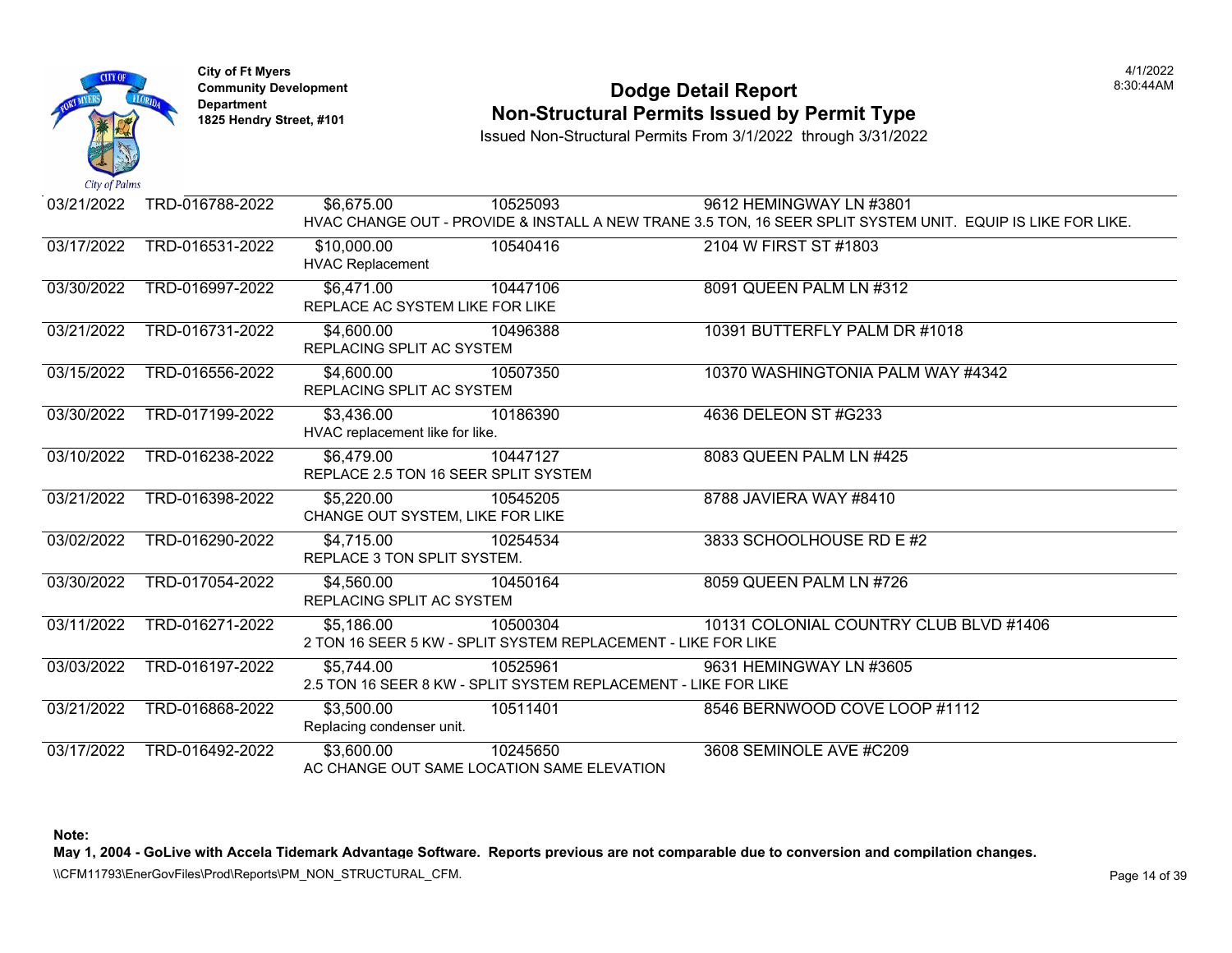

## **Community Development Community Development Community Development 1825 Non-Structural Permits Issued by Permit Type**

Issued Non-Structural Permits From 3/1/2022 through 3/31/2022

| 03/21/2022 | TRD-016488-2022 | \$3,600.00                      | 10246050                                                            | 4215 GREENWOOD AVE #6        |
|------------|-----------------|---------------------------------|---------------------------------------------------------------------|------------------------------|
|            |                 |                                 | AC CHANGE OUT SAME LOCATION SAME ELEVATION                          |                              |
| 03/30/2022 | TRD-017006-2022 | \$6,800.00                      | 10545336                                                            | 11861 NALDA ST #12202        |
|            |                 |                                 | Replace old system with a new Ruud 3 ton 16 seer split system       |                              |
| 03/25/2022 | TRD-016860-2022 | \$5,675.00                      | 10532637                                                            | 9667 HEMINGWAY LN #3110      |
|            |                 |                                 | 2.5 TON 16 SEER 8 KW - SPLIT SYSTEM REPLACEMENT - LIKE FOR LIKE     |                              |
| 03/07/2022 | TRD-016272-2022 | \$4,990.00                      | 10510051                                                            | 10139 COLONIAL COUNTRY CLUE  |
|            |                 |                                 | 2.5 TON 16 SEER 5 KW - SPLIT SYSTEM REPLACEMENT - LIKE FOR LIKE     |                              |
| 03/21/2022 | TRD-016495-2022 | \$3,600.00                      | 10245650                                                            | 3604 SEMINOLE AVE #A110      |
|            |                 |                                 | AC CHANGE OUT SAME LOCATION SAME ELEVATION                          |                              |
| 03/28/2022 | TRD-016988-2022 | \$6,100.00                      | 10489312                                                            | 10361 BUTTERFLY PALM DR #738 |
|            |                 | Ac change out like for like     |                                                                     |                              |
| 03/07/2022 | TRD-016415-2022 | \$2,400.00                      | 10186770                                                            | 1761 RED CEDAR DR #18        |
|            |                 | Replacing condenser unit.       |                                                                     |                              |
| 03/22/2022 | TRD-016813-2022 | \$5,575.50                      | 10459424                                                            | 10220 WASHINGTONIA PALM WAY  |
|            |                 |                                 | REPLACE AC SYSTEM LIKE FOR LIKE                                     |                              |
| 03/21/2022 | TRD-016867-2022 | \$2,493.00                      | 10186770                                                            | 1755 RED CEDAR DR #15        |
|            |                 | Replacing condenser unit.       |                                                                     |                              |
| 03/30/2022 | TRD-017196-2022 | \$3,436.00                      | 10186390                                                            | 4636 DELEON ST #G132         |
|            |                 | HVAC replacement like for like. |                                                                     |                              |
| 03/21/2022 | TRD-016812-2022 | \$7,450.00                      | 10544799                                                            | 11924 TULIO WAY #2906        |
|            |                 |                                 | Replace old system with a new Trane 4 ton 17 seer split system.     |                              |
| 03/17/2022 | TRD-016811-2022 | $\overline{$7,050.00}$          | 10497351                                                            | 2797 FIRST ST #1101          |
|            |                 |                                 | REPLACE LIKE FOR LIKE 5 TON 13 SEER NO KW HRDOTECH WATERSOURCE PKG. |                              |
| 03/18/2022 | TRD-016715-2022 | \$5,000.00                      | 10482207                                                            | 10110 COLONIAL COUNTRY CLUE  |
|            |                 |                                 | 2 TON 14.5 SEER 5 KW - SPLIT SYSTEM REPLACEMENT - LIKE FOR LIKE     |                              |
| 03/24/2022 | TRD-016999-2022 | \$3,800.00                      | 10186770                                                            | 5249 RED CEDAR DR #5         |
|            |                 | AC change out                   |                                                                     |                              |

**Note:**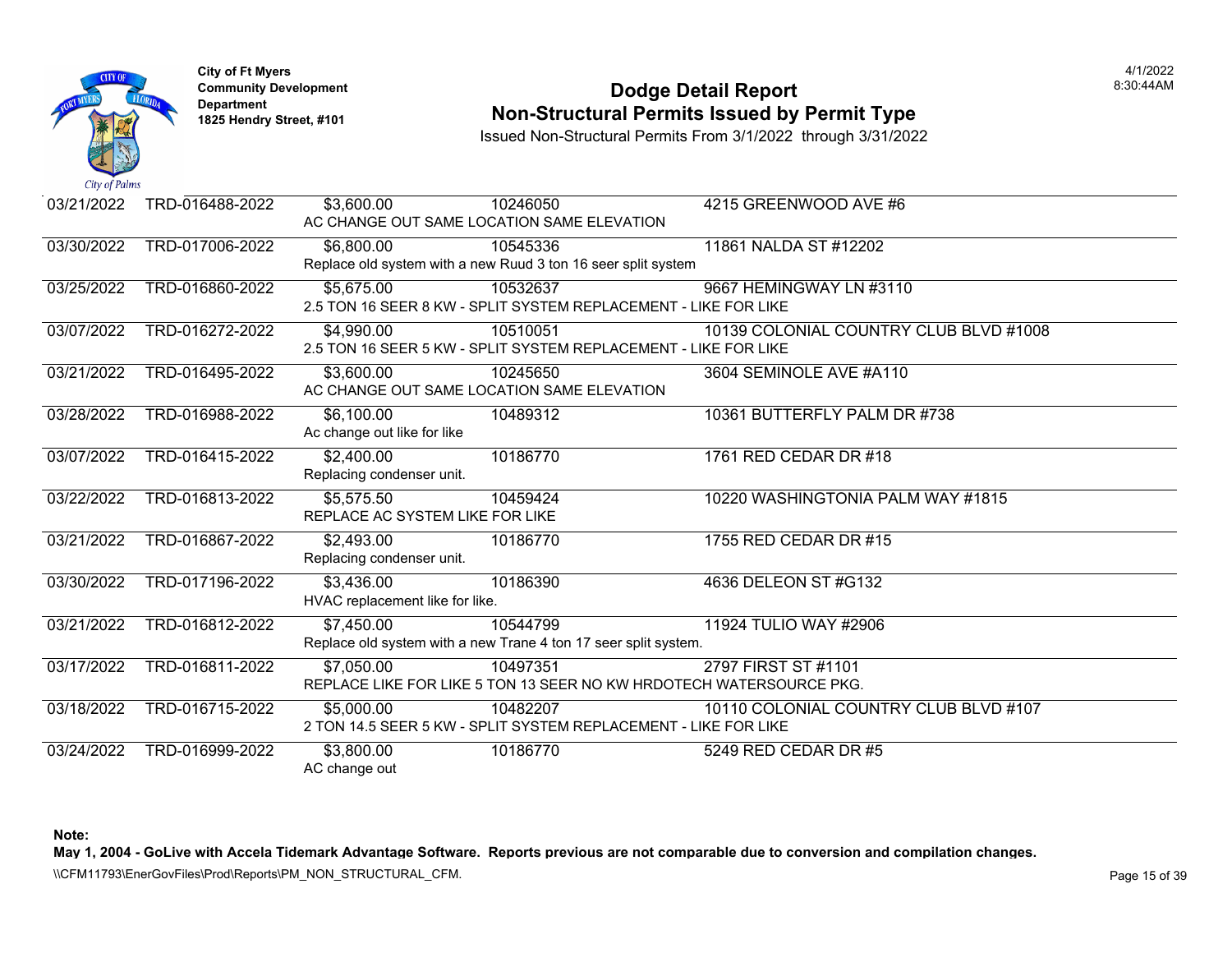

#### **Community Development Community Development Community Development 1825 Non-Structural Permits Issued by Permit Type**

Issued Non-Structural Permits From 3/1/2022 through 3/31/2022

| 03/11/2022 | TRD-016386-2022 | \$4,750.00                                | 10517690                                                          | 4275 BELLASOL CIR #2223                                                                         |
|------------|-----------------|-------------------------------------------|-------------------------------------------------------------------|-------------------------------------------------------------------------------------------------|
|            |                 |                                           |                                                                   | Replace existing 2.5 Ton split system, 7.5KW, 14 SEER with 2.5 Ton split system, 7.5KW, 14 SEER |
| 03/07/2022 | TRD-016407-2022 | \$7,400.00                                | 10544943                                                          | 11768 PASEO GRANDE BLVD #49                                                                     |
|            |                 |                                           | A/C change out; like for like; 3 ton split system.                |                                                                                                 |
| 03/24/2022 | TRD-017000-2022 | \$2,493.00                                | 10186770                                                          | 1629 RED CEDAR DR #1                                                                            |
|            |                 | Replacing condenser unit                  |                                                                   |                                                                                                 |
| 03/31/2022 | TRD-016748-2022 | \$10,000.00                               | 10540416                                                          | 2104 W FIRST ST #1803                                                                           |
|            |                 | <b>HVAC Replacement</b>                   |                                                                   |                                                                                                 |
| 03/30/2022 | TRD-017024-2022 | \$6,950.00                                | 10552756                                                          | 10381 GLASTONBURY CIR #201                                                                      |
|            |                 |                                           |                                                                   | 5 TON 14.5 SEER 9 KW - SPLIT SYSTEM REPLACEMENT - LIKE FOR LIKE                                 |
| 03/28/2022 | TRD-016802-2022 | \$3,605.00                                | 10545225                                                          | 11901 IZARRA WAY #8610                                                                          |
|            |                 |                                           |                                                                   | INSTALL A NEW XR16 TRANE 2.5 TON 16 SEER OUTDOOR AIR CONDITION.                                 |
| 03/07/2022 | TRD-016347-2022 | \$4,976.00                                | 10496546                                                          | 11020 MILL CREEK WAY #2607                                                                      |
|            |                 |                                           |                                                                   | 2.5 TON 16 SEER 8 KW - SPLIT SYSTEM REPLACEMENT - LIKE FOR LIKE                                 |
| 03/04/2022 | TRD-016139-2022 | \$5,151.00                                | 10483796                                                          | 10420 WINE PALM RD #5424                                                                        |
|            |                 |                                           | AC change out, split system, 205 ton, 14 seer, 8 kw RUUD.         |                                                                                                 |
| 03/01/2022 | TRD-016185-2022 | \$4,460.00                                | 10451381                                                          | 8086 QUEEN PALM LN #315                                                                         |
|            |                 | REPLACING AC SPLIT SYSTEM                 |                                                                   |                                                                                                 |
| 03/21/2022 | TRD-016554-2022 | \$5,400.00                                | 10491575                                                          | 10118 COLONIAL COUNTRY CLUE                                                                     |
|            |                 |                                           | Replace old system with a new Trane 2.5 ton 15 seer split system. |                                                                                                 |
| 03/16/2022 | TRD-015839-2022 | \$4,831.00                                | 10480928                                                          | 10411 WINE PALM RD #5012                                                                        |
|            |                 | AC CHANGE OUT LIKE FOR LIKE.              |                                                                   |                                                                                                 |
| 03/10/2022 | TRD-016523-2022 | \$2,430.00                                | 10186770                                                          | 1761 RED CEDAR DR #12                                                                           |
|            |                 | Replacing condenser unit.                 |                                                                   |                                                                                                 |
|            |                 |                                           |                                                                   |                                                                                                 |
| 03/03/2022 | TRD-016196-2022 | \$6,095.00                                | 10540405                                                          | 2104 W FIRST ST #603<br>3.5 TON 16 SEER 10 KW - SPLIT SYSTEM REPLACEMENT LIKE FOR LIKE          |
|            |                 |                                           |                                                                   |                                                                                                 |
| 03/11/2022 | TRD-016573-2022 | \$3,436.00                                | 10246066                                                          | 4349 ARMEDA AVE #7                                                                              |
|            |                 | Replace the existing system for the same. |                                                                   |                                                                                                 |

**Note:**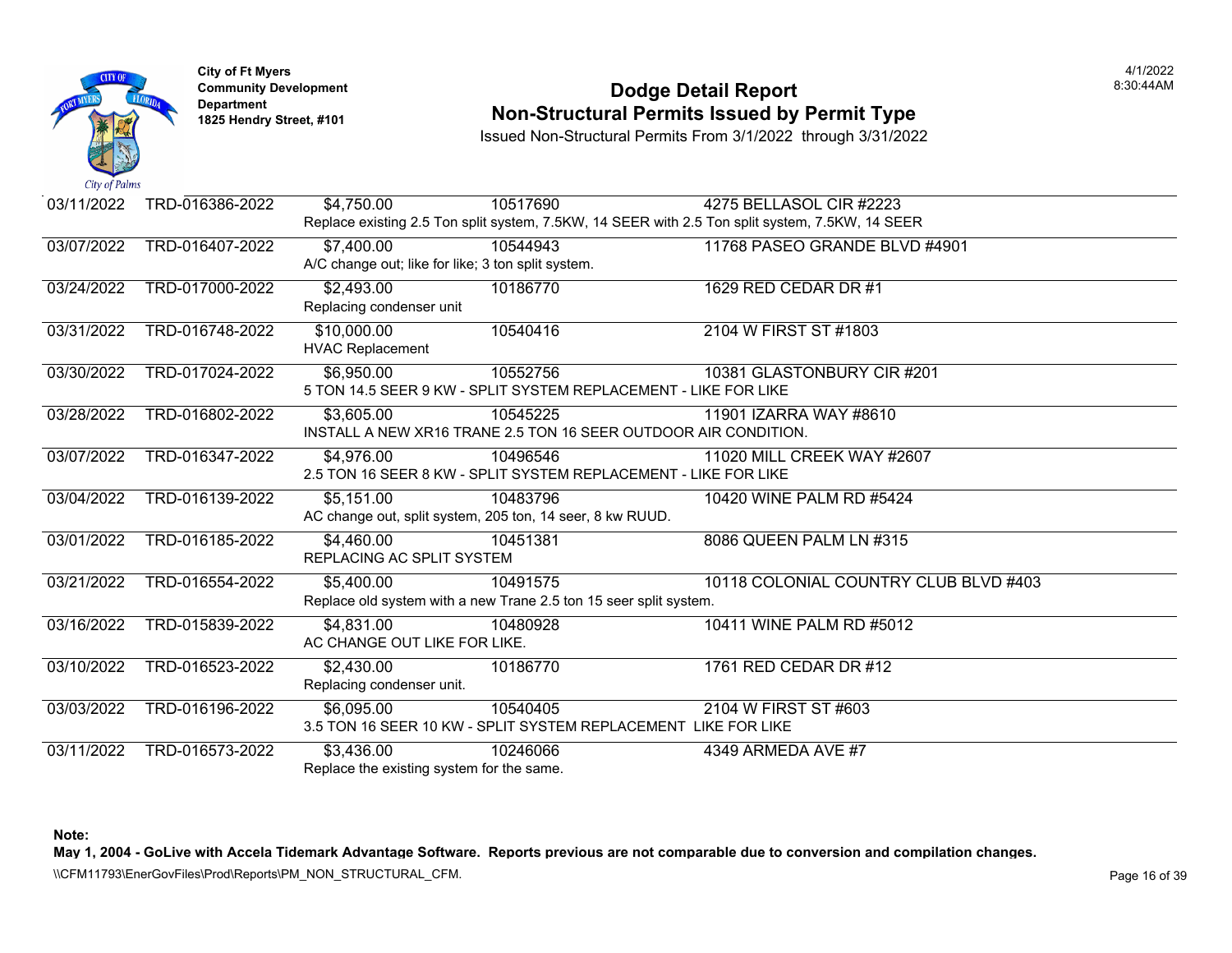

### **Community Development Community Development Community Development 1825 Non-Structural Permits Issued by Permit Type**

Issued Non-Structural Permits From 3/1/2022 through 3/31/2022

| 03/18/2022 | TRD-016712-2022 | \$6,247.00                                       | 10541845                                                                    | 10344 WHISPERING PALMS DR #1                                                                  |
|------------|-----------------|--------------------------------------------------|-----------------------------------------------------------------------------|-----------------------------------------------------------------------------------------------|
|            |                 |                                                  |                                                                             | 2.5 TON 16 SEER 5 KW - SPLIT SYSTEM REPLACEMENT - LIKE FOR LIKE                               |
| 03/30/2022 | TRD-017197-2022 | \$3,436.00                                       | 10186390                                                                    | 4624 DELEON ST #C109                                                                          |
|            |                 | HVAC replacement like for like.                  |                                                                             |                                                                                               |
| 03/17/2022 | TRD-016589-2022 | \$6,929.00                                       | 10551882                                                                    | 3000 OASIS GRAND BLVD #2802                                                                   |
|            |                 | <b>HVAC Replacement</b>                          |                                                                             |                                                                                               |
| 03/22/2022 | TRD-016749-2022 | \$5,800.00                                       | 10458804                                                                    | 8056 QUEEN PALM LN #617                                                                       |
|            |                 | AC change out like for like                      |                                                                             |                                                                                               |
| 03/17/2022 | TRD-016720-2022 | \$4,745.00                                       | 10509286                                                                    | 10135 COLONIAL COUNTRY CLUE                                                                   |
|            |                 | change out of ac system                          |                                                                             |                                                                                               |
| 03/30/2022 | TRD-017001-2022 | \$5,855.00                                       | 10508749                                                                    | 4122 RESIDENCE DR #119                                                                        |
|            |                 | replace like for like 2 ton 15 seer split system |                                                                             |                                                                                               |
| 03/01/2022 | TRD-016022-2022 | \$5,270.00                                       | 10172341                                                                    | 1925 CLIFFORD ST #603                                                                         |
|            |                 | Change out like for like                         |                                                                             |                                                                                               |
| 03/11/2022 | TRD-016434-2022 | \$5,836.00                                       | 10545129                                                                    | 8663 OLINDA WAY #7508                                                                         |
|            |                 | HVAC Change Out Split System                     |                                                                             |                                                                                               |
| 03/18/2022 | TRD-016814-2022 | \$3,600.00                                       | 10250552                                                                    | 665 MARSH AVE #B                                                                              |
|            |                 |                                                  | AC CHANGE OUT SAME LOCATION SAME ELEVATION                                  |                                                                                               |
| 03/07/2022 | TRD-016409-2022 | \$2,400.00                                       | 10249508                                                                    | <b>400 POINSETTIA LN</b>                                                                      |
|            |                 |                                                  | Replace meter equipment like for like. Units 9,10 Poinsettia                |                                                                                               |
| 03/09/2022 | TRD-016312-2022 | \$1,500.00                                       | 10172456                                                                    | 1920 VIRGINIA AVE #1202                                                                       |
|            |                 |                                                  | Add circuit for microwave relocate existing switches in dinning and kitchen |                                                                                               |
| 03/07/2022 | TRD-016410-2022 | \$600.00                                         | 10249508                                                                    | <b>400 POINSETTIA LN</b>                                                                      |
|            |                 |                                                  |                                                                             | REPLACE BURIED ELECTRICAL LINE FEEDING POST LIGHT FOR UNIT# 299 EDUARDO                       |
| 03/03/2022 | TRD-016245-2022 | \$3,800.00                                       | 10186390                                                                    | 4640 DELEON ST #H143                                                                          |
|            |                 |                                                  |                                                                             | Installing new power for washer machine circuit and dryer circuit as well as upgrading panel. |
| 03/07/2022 | TRD-016411-2022 | \$2,400.00                                       | 10249508                                                                    | <b>400 POINSETTIA LN</b>                                                                      |
|            |                 |                                                  | Replace meter equipment like for like. Units 164 Siesta, 187 La Plaza.      |                                                                                               |

**Note:**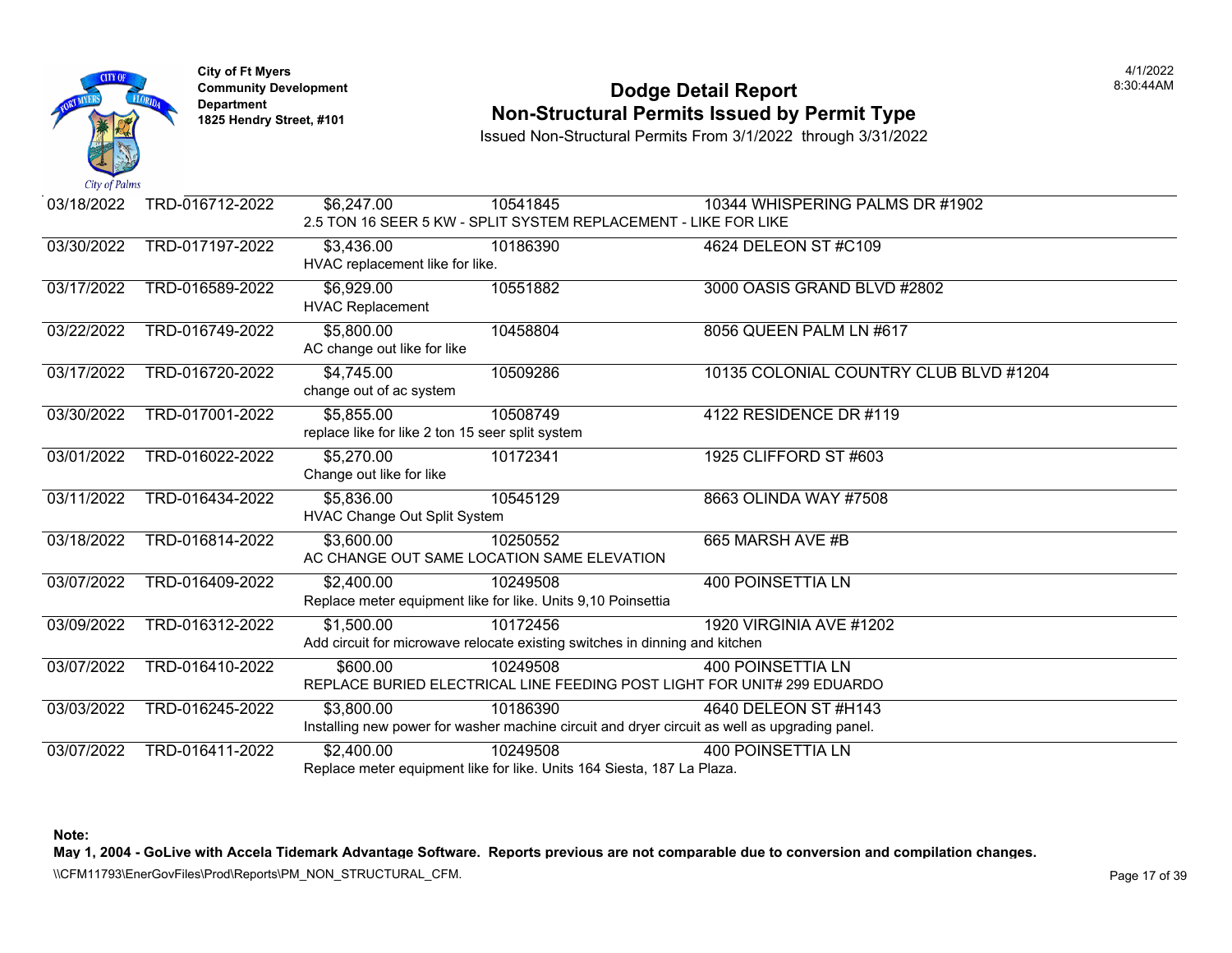

## **Community Development** 8:30:44AM **Dodge Detail Report Department Non-Structural Permits Issued by Permit Type 1825 Hendry Street, #101**

Issued Non-Structural Permits From 3/1/2022 through 3/31/2022

| 03/15/2022 | TRD-016017-2022 | \$100.00                                    | 10610811                                                                   | 6205 MAHAFFEY RD #305                                                           |
|------------|-----------------|---------------------------------------------|----------------------------------------------------------------------------|---------------------------------------------------------------------------------|
|            |                 |                                             | replace line side meter jaw ((PRIVATE PROVIDER - INSPECTIONS ONLY))        |                                                                                 |
| 03/07/2022 | TRD-016414-2022 | \$2,400.00                                  | 10249508                                                                   | 400 POINSETTIA LN                                                               |
|            |                 |                                             | REPLACE METER EQUIPMENT LIKE FOR LIKE. 192,193 DOMINGO/ 222,223 POINSETTIA |                                                                                 |
| 03/07/2022 | TRD-016412-2022 | \$2,400.00                                  | 10249508                                                                   | <b>400 POINSETTIA LN</b>                                                        |
|            |                 |                                             | REPLACE SERVICE CONDUCTORS FROM TRANSFORMER UNIT 35,36 POINSETTIA          |                                                                                 |
| 03/21/2022 | TRD-016614-2022 | \$1,700.00                                  | 10161851                                                                   | 1538 EVANS AVE                                                                  |
|            |                 |                                             |                                                                            | REOVE FEDERAL PACIFIC PANEL BOX. INSTALL NEW 200 AMP PAMAL. 2 GROUND RODS AND N |
| 03/04/2022 | TRD-006756-2021 | \$899.00                                    | 10185575                                                                   | 3704 BROADWAY #114                                                              |
|            |                 | Replace Electric Water Heater Like for Like |                                                                            |                                                                                 |
| 03/17/2022 | TRD-016606-2022 | \$233.30                                    | 10185378                                                                   | 3850 CENTRAL AVE #205                                                           |
|            |                 |                                             | Remove and replace electric tanked water heater like for like.             |                                                                                 |
| 03/16/2022 | TRD-016468-2022 | \$1,569.00                                  | 10497285                                                                   | 10128 COLONIAL COUNTRY CLUE                                                     |
|            |                 |                                             | 40GAL ELECTRIC WATER HEATER REPLACEMENT                                    |                                                                                 |
| 03/18/2022 | TRD-016857-2022 | \$2,200.00                                  | 10447127                                                                   | 8083 QUEEN PALM LN #425                                                         |
|            |                 | Replace water heater                        |                                                                            |                                                                                 |
| 03/07/2022 | TRD-016405-2022 | \$950.00                                    | 10606063                                                                   | 12015 HAWTHORN LAKE DR                                                          |
|            |                 | Irrigation / lawn sprinklers                |                                                                            |                                                                                 |
| 03/04/2022 | TRD-016220-2022 | \$1,250.00                                  | 10254792                                                                   | 4052 WINKLER AVE                                                                |
|            |                 | Replace 2" backflow                         |                                                                            |                                                                                 |

| <b>PERMIT TYPE: Flag Pole</b> |                  |                                        | Total # Permits Issued: 1 | <b>TOTAL VALUATION: \$2,400.0</b> |
|-------------------------------|------------------|----------------------------------------|---------------------------|-----------------------------------|
| Date Issued                   | Permit #         | <b>Job Value</b>                       | <b>Parcel Number</b>      | <b>Site Address</b>               |
| 03/16/2022                    | SIGN-016088-2022 | \$2,400.00<br>Install new 35' Flagpole | 10186109                  | 2418 COLONIAL BLVD                |

PERMIT TYPE: FPL: Commercial **The Commercial Commercial Commercial Commercial Commercial Commercial Commercial Commercial Commercial Commercial Commercial Commercial Commercial Commercial Commercial Commercial Commercial C** 

**Note:**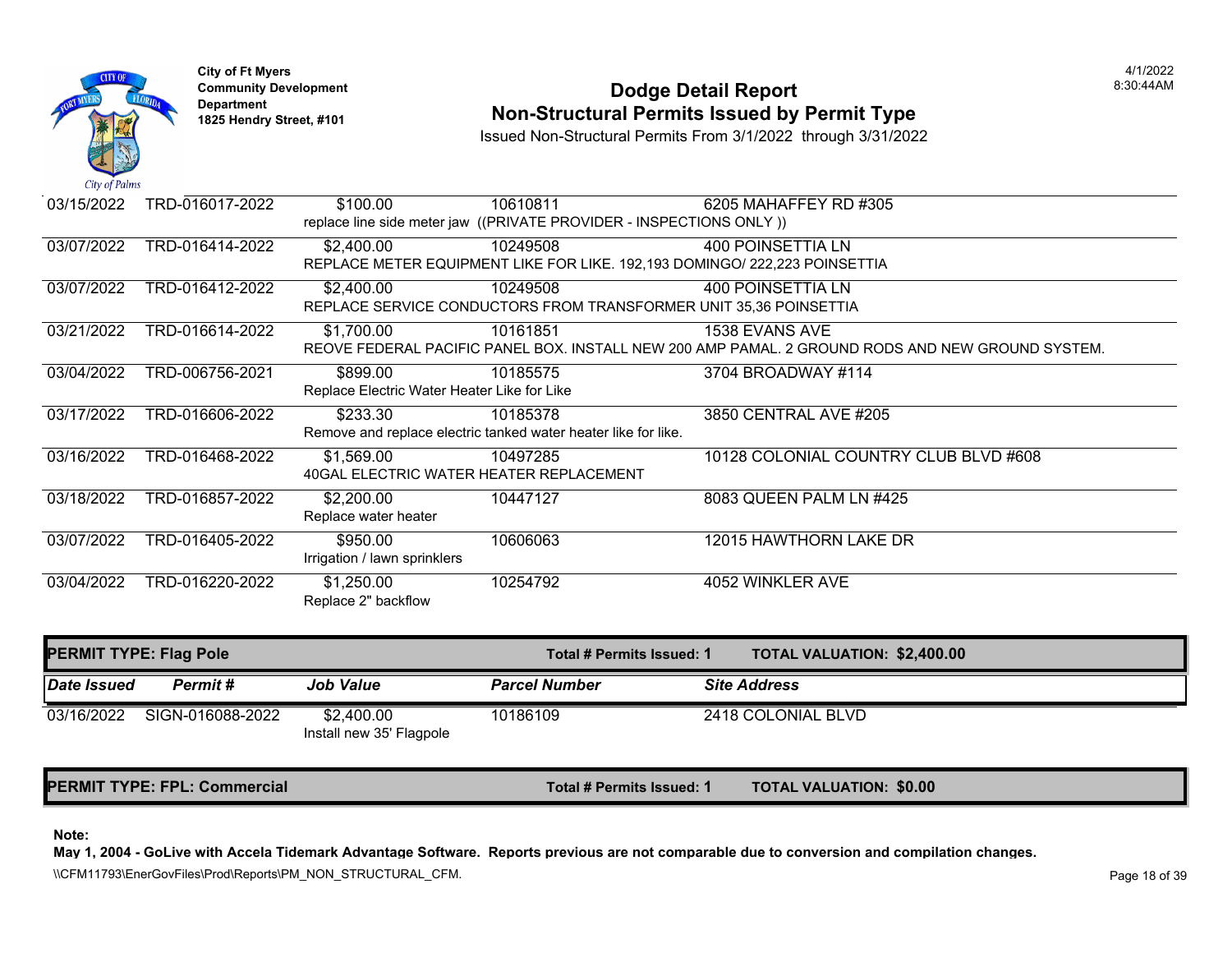

# **Community Development** 8:30:44AM **Dodge Detail Report Department Non-Structural Permits Issued by Permit Type 1825 Hendry Street, #101**

Issued Non-Structural Permits From 3/1/2022 through 3/31/2022

| Date Issued | Permit #        | <b>Job Value</b>                           | <b>Parcel Number</b> | <b>Site Address</b> |
|-------------|-----------------|--------------------------------------------|----------------------|---------------------|
| 03/28/2022  | TRD-016875-2022 | \$0.00                                     | 10173608             | 2700 EVANS AVE      |
|             |                 | Inspect current House meter, Meter#AC63586 |                      |                     |

| <b>PERMIT TYPE: Fuel Gas: 1&amp;2 Family</b> |                 | Total # Permits Issued: 3                                                                                |                      | <b>TOTAL VALUATION: \$17,250</b> |                     |  |
|----------------------------------------------|-----------------|----------------------------------------------------------------------------------------------------------|----------------------|----------------------------------|---------------------|--|
| Date Issued                                  | Permit#         | <b>Job Value</b>                                                                                         | <b>Parcel Number</b> |                                  | <b>Site Address</b> |  |
| 03/21/2022                                   | TRD-016675-2022 | \$750.00                                                                                                 | 10176733             |                                  | 3505 HIBISCUS DR    |  |
|                                              |                 | Running gas lines & hook up only to tankless exterior water heater and cooktop                           |                      |                                  |                     |  |
|                                              |                 | (existing tank to remain underground)                                                                    |                      |                                  |                     |  |
| 03/16/2022                                   | TRD-016361-2022 | \$14,100.00                                                                                              | 10577891             |                                  | 4189 MCGREGOR BLVD  |  |
|                                              |                 | Installing new LP gas line which will connect to a new 500-gallon UG/LP tank and an outdoor kitchen, tan |                      |                                  |                     |  |
|                                              |                 | fire bowls and cooktop.                                                                                  |                      |                                  |                     |  |
| 03/24/2022                                   | TRD-016851-2022 | \$2,400.00                                                                                               | 10172768             |                                  | 2714 SHRIVER DR     |  |
|                                              |                 | 4 - 420# ABOVEGROUND LP TANKS, SURFACE MOUNT 65' OF GALVANIZED PIPE FROM TANKS T                         |                      |                                  |                     |  |
|                                              |                 | <b>EQUIPMENT</b>                                                                                         |                      |                                  |                     |  |
|                                              |                 |                                                                                                          |                      |                                  |                     |  |

| <b>PERMIT TYPE: Fuel Gas: Commercial</b> |                 |                  | Total # Permits Issued: 1                                                   | <b>TOTAL VALUATION: \$300,00</b> |
|------------------------------------------|-----------------|------------------|-----------------------------------------------------------------------------|----------------------------------|
| <b>Date Issued</b>                       | Permit #        | <b>Job Value</b> | <b>Parcel Number</b>                                                        | <b>Site Address</b>              |
| 03/21/2022                               | TRD-013139-2021 | \$300,000,00     | 10254564<br>UNDERGROUND STORAGE TANKS, FUEL PIPING AND DISPENSING EQUIPMENT | 4130 VERONICA S SHOEMAKER E      |

| <b>PERMIT TYPE: Fuel Gas: Multi-Family</b> |                 |                  | Total # Permits Issued: 3                                                              | <b>TOTAL VALUATION: \$3,000.0</b> |
|--------------------------------------------|-----------------|------------------|----------------------------------------------------------------------------------------|-----------------------------------|
| Date Issued                                | <b>Permit</b> # | <b>Job Value</b> | <b>Parcel Number</b>                                                                   | <b>Site Address</b>               |
| 03/15/2022                                 | TRD-014803-2022 | \$1.000.00       | 10610811<br>INSTALL 250 UG RUN LINES TO GRILLS ((PRIVATE PROVIDER - INSPECTIONS ONLY)) | 10665 AREUM PL                    |

**Note:**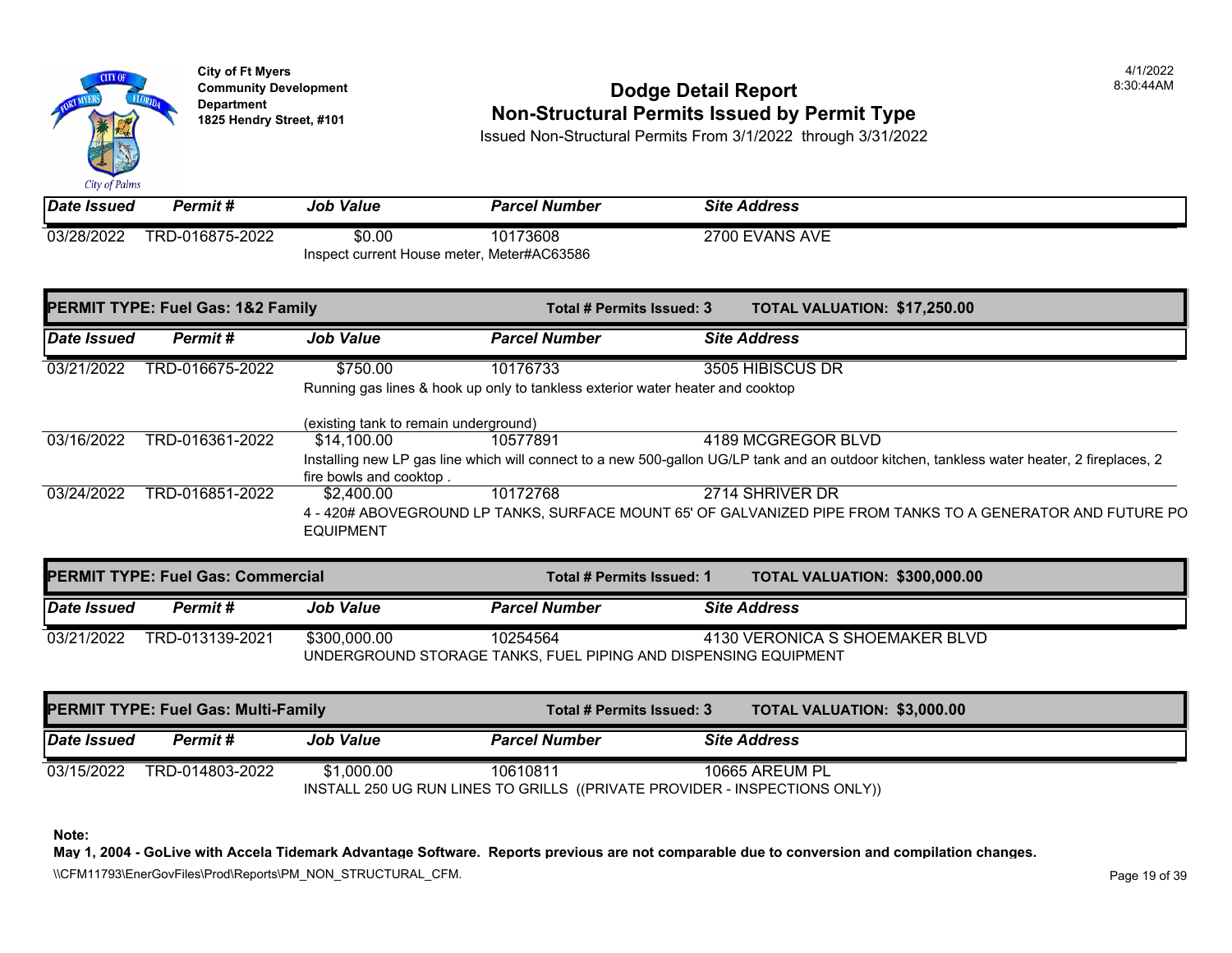#### **Community Development Dodge Detail Report** 8:30:44AM **Department**<br>1825 Hendry Street, #101 **Non-Structural Permits Issued by Permit Type**

Issued Non-Structural Permits From 3/1/2022 through 3/31/2022

City of Palms TRD-014796-2022 03/15/2022 \$1,000.00 10610811 6110 MAHAFFEY RD INSTALL 250 UG TANK RUN LINES TO GRILL ((PRIVATE PROVIDER - INSPECTIONS ONLY)) 03/15/2022 TRD-014798-2022 \$1,000.00 10610811 6170 MAHAFFEY RD INSTALL 500 UG RUN LINES TO GRILLS ((PRIVATE PROVIDER - INSPECTIONS ONLY))

|             | <b>PERMIT TYPE: Ground Sign - Erect</b><br>Total # Permits Issued: 1 |                                                      |                      | <b>TOTAL VALUATION: \$2,450.00</b> |
|-------------|----------------------------------------------------------------------|------------------------------------------------------|----------------------|------------------------------------|
| Date Issued | Permit #                                                             | <b>Job Value</b>                                     | <b>Parcel Number</b> | <b>Site Address</b>                |
| 03/09/2022  | SIGN-014866-2022                                                     | \$2.450.00<br>Install Pole Sign For Ovadia Law Group | 10176378             | 3364 CLEVELAND AVE                 |

|             | <b>PERMIT TYPE: Ground Sign - Repair/Copy Change</b> |                                                              | Total # Permits Issued: 4                                                               | TOTAL VALUATION: \$11,140.00 |
|-------------|------------------------------------------------------|--------------------------------------------------------------|-----------------------------------------------------------------------------------------|------------------------------|
| Date Issued | Permit#                                              | <b>Job Value</b>                                             | <b>Parcel Number</b>                                                                    | <b>Site Address</b>          |
| 03/03/2022  | SIGN-015773-2022                                     | \$2,450.00<br>Face Change on exiting pole sign for Sunco     | 10171954                                                                                | 2208 CLEVELAND AVE           |
| 03/01/2022  | SIGN-014070-2021                                     | \$2,200.00<br>Alter Existing ground sign- Use Existing steel | 10548273                                                                                | 10660 COLONIAL BLVD          |
| 03/24/2022  | SIGN-011684-2021                                     | \$4,290.00                                                   | 10185794<br>(89444)Remove/Replace existing pan faces on double sided existing pole sign | 4264 FOWLER ST               |
| 03/01/2022  | SIGN-014069-2021                                     | \$2,200.00<br>Alter Existing Pole sign - Use existing steel  | 10548273                                                                                | 10660 COLONIAL BLVD          |

|             | <b>PERMIT TYPE: Minor Site Clearing/Tree Removal</b> |                               | Total # Permits Issued: 5 | <b>TOTAL VALUATION: \$255,027.07</b> |
|-------------|------------------------------------------------------|-------------------------------|---------------------------|--------------------------------------|
| Date Issued | Permit #                                             | <b>Job Value</b>              | <b>Parcel Number</b>      | <b>Site Address</b>                  |
| 03/29/2022  | SITR-016527-2022                                     | \$750.00                      | 10176697                  | 1368 HANTON AVE                      |
|             |                                                      | Tree removal in right of way. |                           |                                      |

**Note:** 

**May 1, 2004 - GoLive with Accela Tidemark Advantage Software. Reports previous are not comparable due to conversion and compilation changes.** 

\\CFM11793\EnerGovFiles\Prod\Reports\PM\_NON\_STRUCTURAL\_CFM.<br>Rage 20 of 39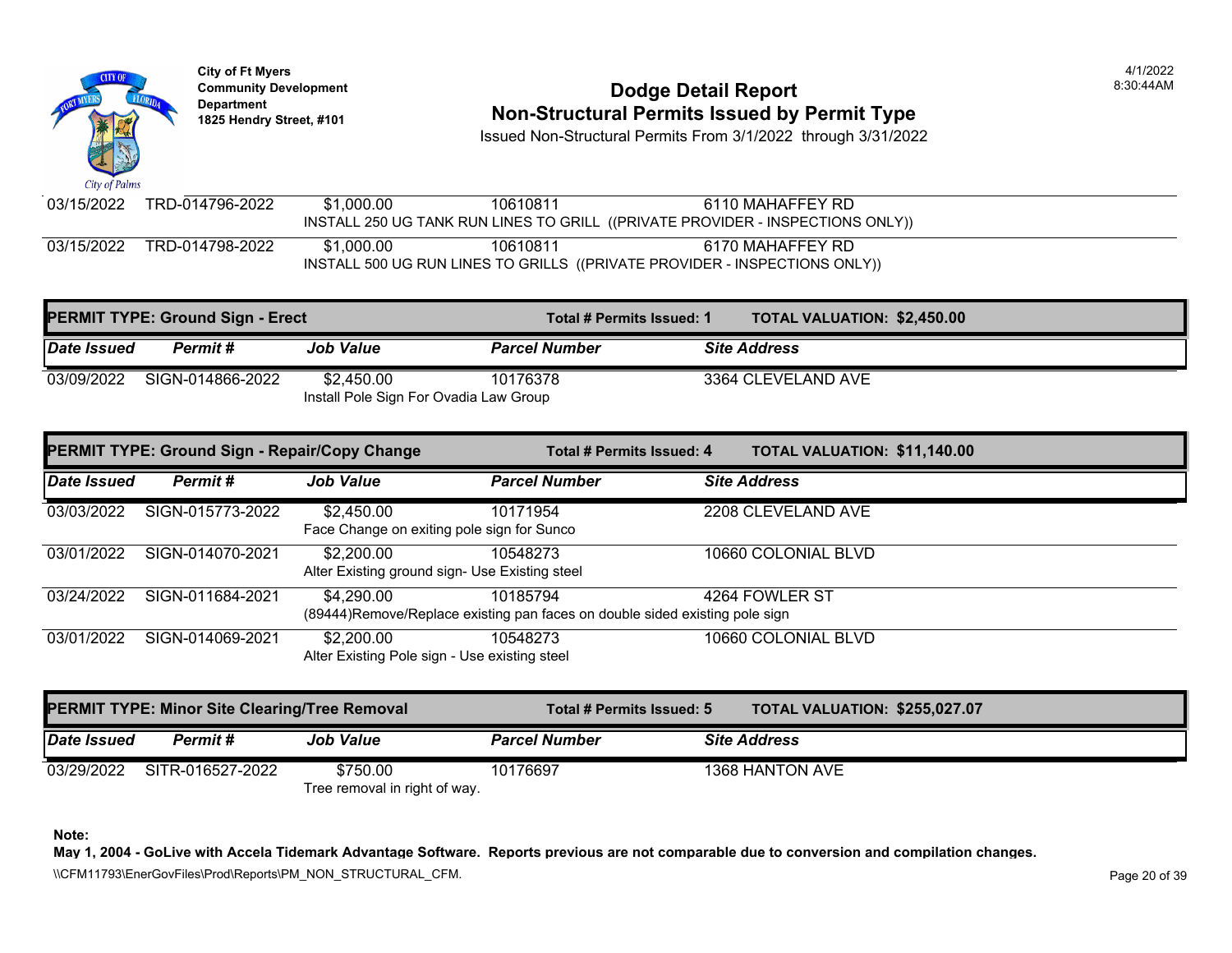

## **Community Development** 8:30:44AM **Dodge Detail Report Department Non-Structural Permits Issued by Permit Type 1825 Hendry Street, #101**

Issued Non-Structural Permits From 3/1/2022 through 3/31/2022

| 03/15/2022 | SITR-015701-2022 | \$191,680.00                          | 10254182 | 10699 BUCKINGHAM RD  |
|------------|------------------|---------------------------------------|----------|----------------------|
|            |                  | Land Clearing for Development         |          |                      |
| 03/10/2022 | SITC-016072-2022 | \$32,597.07                           | 10251140 | 3280 MARION ST       |
|            |                  | Clearing and Grubbing Site Work Only. |          |                      |
| 03/03/2022 | SITC-015568-2022 | \$15,000.00                           | 10254929 | 4750 WINKLER AVE     |
|            |                  | Site clearing for a Deep Well.        |          |                      |
| 03/03/2022 | SITC-015567-2022 | \$15,000.00                           | 10502005 | 4600 CHALLENGER BLVD |
|            |                  | Site clearing for a Deep Well.        |          |                      |

|                    | PERMIT TYPE: New: 1&2 Family |                                                         | Total # Permits Issued: 7                                                             | <b>TOTAL VALUATION: \$12,282</b> |
|--------------------|------------------------------|---------------------------------------------------------|---------------------------------------------------------------------------------------|----------------------------------|
| <b>Date Issued</b> | Permit#                      | <b>Job Value</b>                                        | <b>Parcel Number</b>                                                                  | <b>Site Address</b>              |
| 03/04/2022         | TRD-016298-2022              | \$4,177.00                                              | 10185198<br>Replace 100 amp main lug panel like for like and install surge protection | 1424 PARK SHORE CIR #1           |
| 03/11/2022         | TRD-016373-2022              | \$795.00                                                | 10466771<br>240 VOLT 50 AMP CIRCUIT FOR PORTABLE SPA                                  | 10544 DIAMANTE WAY               |
| 03/02/2022         | TRD-015979-2022              | \$795.00                                                | 10590060<br>240 VOLT 50 AMP CIRCUIT FOR PORTABLE SPA                                  | 4736 IMPERIAL EAGLE DR           |
| 03/10/2022         | TRD-016233-2022              | \$2,120.00<br>Adding electrical service to garden house | 10175747                                                                              | 1234 COCONUT DR                  |
| 03/31/2022         | TRD-016679-2022              | \$750.00                                                | 10591163<br>Install 60 amp circuit to feed new Tesla Gen3 charger                     | <b>11481 TIVERTON TRCE</b>       |
| 03/02/2022         | TRD-016275-2022              | \$1,500.00<br><b>NEW IRRIGATION</b>                     | 10183572                                                                              | 1324 STADLER DR                  |
| 03/11/2022         | TRD-016221-2022              | \$2,145.00<br>Installation of Lawn Irrigation System    | 10184010                                                                              | 1318 WALES DR                    |

PERMIT TYPE: New: Commercial **The Commercial Total # Permits Issued: 5** TOTAL VALUATION: \$57,059

#### **Note:**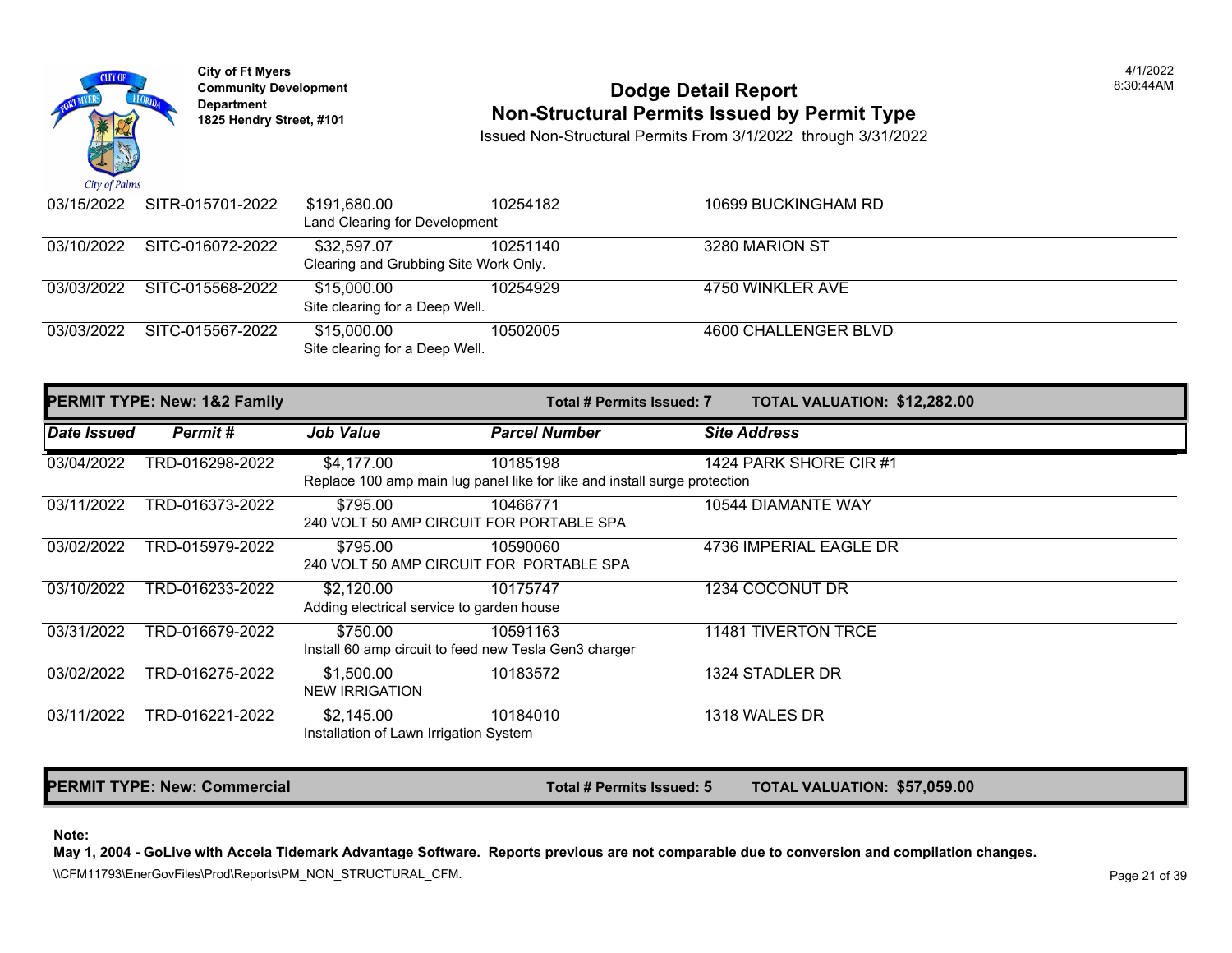

## **Community Development** 8:30:44AM **Dodge Detail Report Department Non-Structural Permits Issued by Permit Type 1825 Hendry Street, #101**

Issued Non-Structural Permits From 3/1/2022 through 3/31/2022

| Date Issued | Permit #        | <b>Job Value</b>                         | <b>Parcel Number</b> | <b>Site Address</b>                                                                                                              |
|-------------|-----------------|------------------------------------------|----------------------|----------------------------------------------------------------------------------------------------------------------------------|
| 03/23/2022  | TRD-015214-2022 | \$2,200.00<br>150a overhead service      | 10250710             | 3006 PALM BEACH BLVD                                                                                                             |
| 03/04/2022  | TRD-015904-2022 | \$5,574.00<br>poles.                     | 10582464             | 11163 CARLINGFORD RD<br>Install one pole and head at each end of mailboxes, concrete poles bases, new breaker in irrigation pane |
| 03/10/2022  | TRD-016284-2022 | \$2,489.00<br>Lawn irrigation            | 10486376             | 3235 CHAMPION RING RD                                                                                                            |
| 03/04/2022  | TRD-016087-2022 | \$44,200.00<br><b>IRRIGATION INSTALL</b> | 10162332             | 2101 EDWARDS DR                                                                                                                  |
| 03/11/2022  | TRD-016274-2022 | \$2,596.00                               | 10162456             | <b>1529 LEE ST</b><br>Pull permit and bring cooler up to code, cooler installed by another contractor without permit.            |

|                                                                           | <b>PERMIT TYPE: New: Multi-Family</b> |                  | Total # Permits Issued: 1 | <b>TOTAL VALUATION: \$2,000.0</b> |
|---------------------------------------------------------------------------|---------------------------------------|------------------|---------------------------|-----------------------------------|
| <b>Date Issued</b>                                                        | <b>Permit</b> #                       | <b>Job Value</b> | <b>Parcel Number</b>      | <b>Site Address</b>               |
| 03/10/2022                                                                | TRD-016133-2022                       | \$2,000.00       | 10256213                  | 12101 GRAND JARDIN DR             |
| Temporary Power for construction use for the Town Plantation South Campus |                                       |                  |                           |                                   |

|                    | <b>PERMIT TYPE: Outdoor Activities - with Vendors</b> |                                       | <b>Total # Permits Issued: 7</b> | <b>TOTAL VALUATION:</b> |
|--------------------|-------------------------------------------------------|---------------------------------------|----------------------------------|-------------------------|
| <b>Date Issued</b> | Permit#                                               | <b>Job Value</b>                      | <b>Parcel Number</b>             | <b>Site Address</b>     |
| 03/16/2022         | TEMP-016385-2022                                      | 4TH ANNIVERSARY PARTY                 | 10172138                         | 2161 MCGREGOR BLVD      |
| 03/15/2022         | TEMP-016379-2022                                      | LCBA Annual Bench BBQ and Shrimp Boil | 10187905                         | 10091 MCGREGOR BLVD     |
| 03/14/2022         | TEMP-016293-2022                                      | Women's March Fort Myers              | 10187905                         | 10091 MCGREGOR BLVD     |

**Note:**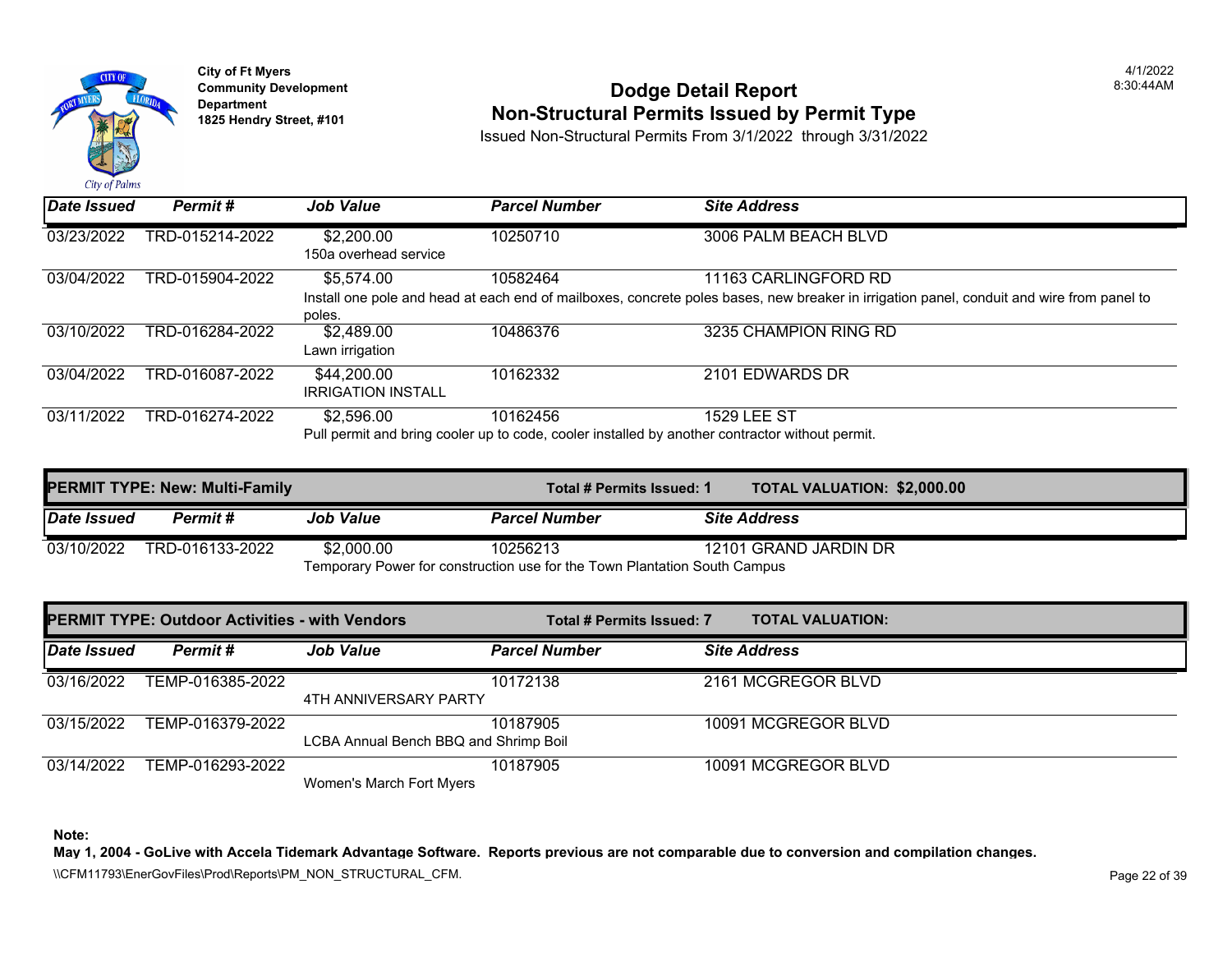

# **Community Development** 8:30:44AM **Dodge Detail Report Department Non-Structural Permits Issued by Permit Type 1825 Hendry Street, #101**

Issued Non-Structural Permits From 3/1/2022 through 3/31/2022

| 03/11/2022 | TEMP-016223-2022 |                              | 10250550 | 4135 DR MARTIN LUTHER KING JI |
|------------|------------------|------------------------------|----------|-------------------------------|
|            |                  | The Sounds that Beatz Cancer |          |                               |
| 03/11/2022 | TEMP-016244-2022 |                              | 10245826 | 4191 PALM BEACH BLVD          |
|            |                  | <b>MUSIC FESTIVAL</b>        |          |                               |
| 03/31/2022 | TEMP-016818-2022 |                              | 10245826 | 4191 PALM BEACH BLVD          |
|            |                  | Bravo Festival               |          |                               |
| 03/15/2022 | TEMP-016420-2022 |                              | 10187905 | 10091 MCGREGOR BLVD           |
|            |                  | <b>BBN EXPO</b>              |          |                               |
|            |                  |                              |          |                               |

| <b>PERMIT TYPE: Pool &amp; Spa: 1&amp;2 Family</b> |                  |                                                 | Total # Permits Issued: 7                                                                      | <b>TOTAL VALUATION: \$547,94</b> |
|----------------------------------------------------|------------------|-------------------------------------------------|------------------------------------------------------------------------------------------------|----------------------------------|
| <b>IDate Issued</b>                                | Permit#          | <b>Job Value</b>                                | <b>Parcel Number</b>                                                                           | <b>Site Address</b>              |
| 03/15/2022                                         | POOL-016459-2022 | \$80,000.00                                     | 10184173<br>in-ground pool, spa, paver deck, retaining wall & exit alarms (MASTER FBC20-00027) | 3722 ARLINGTON ST                |
| 03/22/2022                                         | POOL-014650-2022 | \$75,000.00<br>ION NEW POOL SPA PATIO ENCLOSURE | 10572251                                                                                       | 11612 SHADY BLOSSOM DR           |
| 03/25/2022                                         | POOL-016118-2022 | \$67,500.00<br>Inground Pool/Spa                | 10184171                                                                                       | 3711 LUVERNE ST                  |
| 03/16/2022                                         | POOL-016195-2022 | \$49,000.00<br>Pool/Deck (FBC20-00026)          | 10576429                                                                                       | 4223 DUTCHESS PARK RD            |
| 03/30/2022                                         | POOL-016529-2022 | \$64,947.00<br>concrete swimming pool, deck,    | 10244926                                                                                       | 4107 E RIVER DR                  |
| 03/24/2022                                         | POOL-016302-2022 | \$131,500.00                                    | 10590130<br>New Swimming Pool Construction ((PRIVATE PROVIDER - INSPECTIONS ONLY))             | 4013 SPOTTED EAGLE WAY           |
| 03/17/2022                                         | POOL-016334-2022 | \$80,000.00<br>Install Pool w/Spa below ground. | 10465100                                                                                       | 11292 WINE PALM RD               |

PERMIT TYPE: Pool: 1&2 Family **The Community of the Community Total # Permits Issued: 4** TOTAL VALUATION: \$292,00

#### **Note:**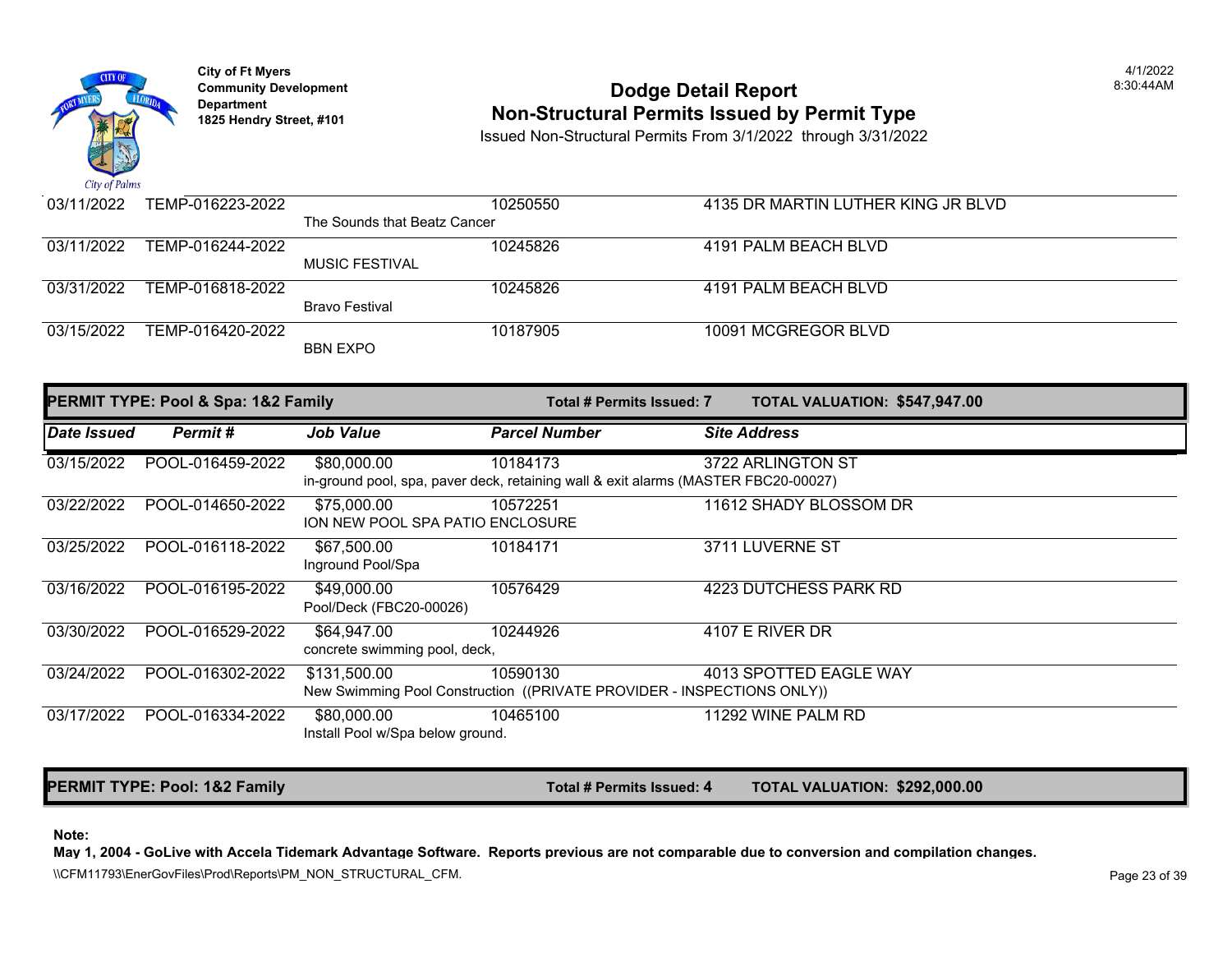

# **Community Development** 8:30:44AM **Dodge Detail Report Department Non-Structural Permits Issued by Permit Type 1825 Hendry Street, #101**

Issued Non-Structural Permits From 3/1/2022 through 3/31/2022

| $\mathbf{u}$ $\mathbf{v}$ $\mathbf{v}$ $\mathbf{v}$ $\mathbf{v}$ $\mathbf{v}$ |                  |                                                             |                                                                                   |                     |  |  |  |
|-------------------------------------------------------------------------------|------------------|-------------------------------------------------------------|-----------------------------------------------------------------------------------|---------------------|--|--|--|
| Date Issued                                                                   | Permit#          | <b>Job Value</b>                                            | <b>Parcel Number</b>                                                              | <b>Site Address</b> |  |  |  |
| 03/23/2022                                                                    | POOL-016462-2022 | \$72,000.00<br>New Construction Pool and All Related Items  | 10575210                                                                          | 11662 KATI FALLS LN |  |  |  |
| 03/07/2022                                                                    | POOL-015966-2022 | \$120,000.00<br>New Construction Pool and All Related Items | 10183672                                                                          | 1347 JAMBALANA LN   |  |  |  |
| 03/31/2022                                                                    | POOL-016444-2022 | \$60,000.00                                                 | 10564376<br>Constrcut qunite swimming pool, sand set payers and screen enclosure. | 10401 MATERITA DR   |  |  |  |
| 03/17/2022                                                                    | POOL-013305-2021 | \$40,000.00<br>New Concrete Pool and Deck                   | 10184298                                                                          | 1578 HILL AVE       |  |  |  |

|                                                                               | <b>PERMIT TYPE: Pool: Commercial</b> |                  |                      | <b>TOTAL VALUATION: \$43,000</b><br>Total # Permits Issued: 1 |                       |
|-------------------------------------------------------------------------------|--------------------------------------|------------------|----------------------|---------------------------------------------------------------|-----------------------|
| Date Issued                                                                   | Permit #                             | <b>Job Value</b> | <b>Parcel Number</b> |                                                               | <b>Site Address</b>   |
| 03/14/2022                                                                    | POOL-015925-2022                     | \$43.000.00      | 10513885             |                                                               | 3801 CHERRYBROOK LOOP |
| swimming pool renovation: new tiles, surface, main drain cover, nonskid tiles |                                      |                  |                      |                                                               |                       |

|             | PERMIT TYPE: Re-Roof: 1&2 Family |                                                  | Total # Permits Issued: 77 | <b>TOTAL VALUATION: \$1,868,6</b> |  |
|-------------|----------------------------------|--------------------------------------------------|----------------------------|-----------------------------------|--|
| Date Issued | Permit#                          | <b>Job Value</b>                                 | <b>Parcel Number</b>       | <b>Site Address</b>               |  |
| 03/25/2022  | TRD-016890-2022                  | \$12,000.00<br>Re-roof of a single family home.  | 10175183                   | 2540 KENNESAW ST                  |  |
| 03/14/2022  | TRD-016218-2022                  | \$15,000.00<br><b>RE-ROOF SHINGLE TO SHINGLE</b> | 10496714                   | 8129 SILVER BIRCH WAY             |  |
| 03/14/2022  | TRD-016664-2022                  | \$19,800.00<br>Tiles off shingles on             | 10252463                   | 2515 FORD ST                      |  |
| 03/10/2022  | TRD-016555-2022                  | \$9,000.00<br>metal to metal re-roof             | 10250441                   | 6227 MEADOW VIEW CIR              |  |

**Note:**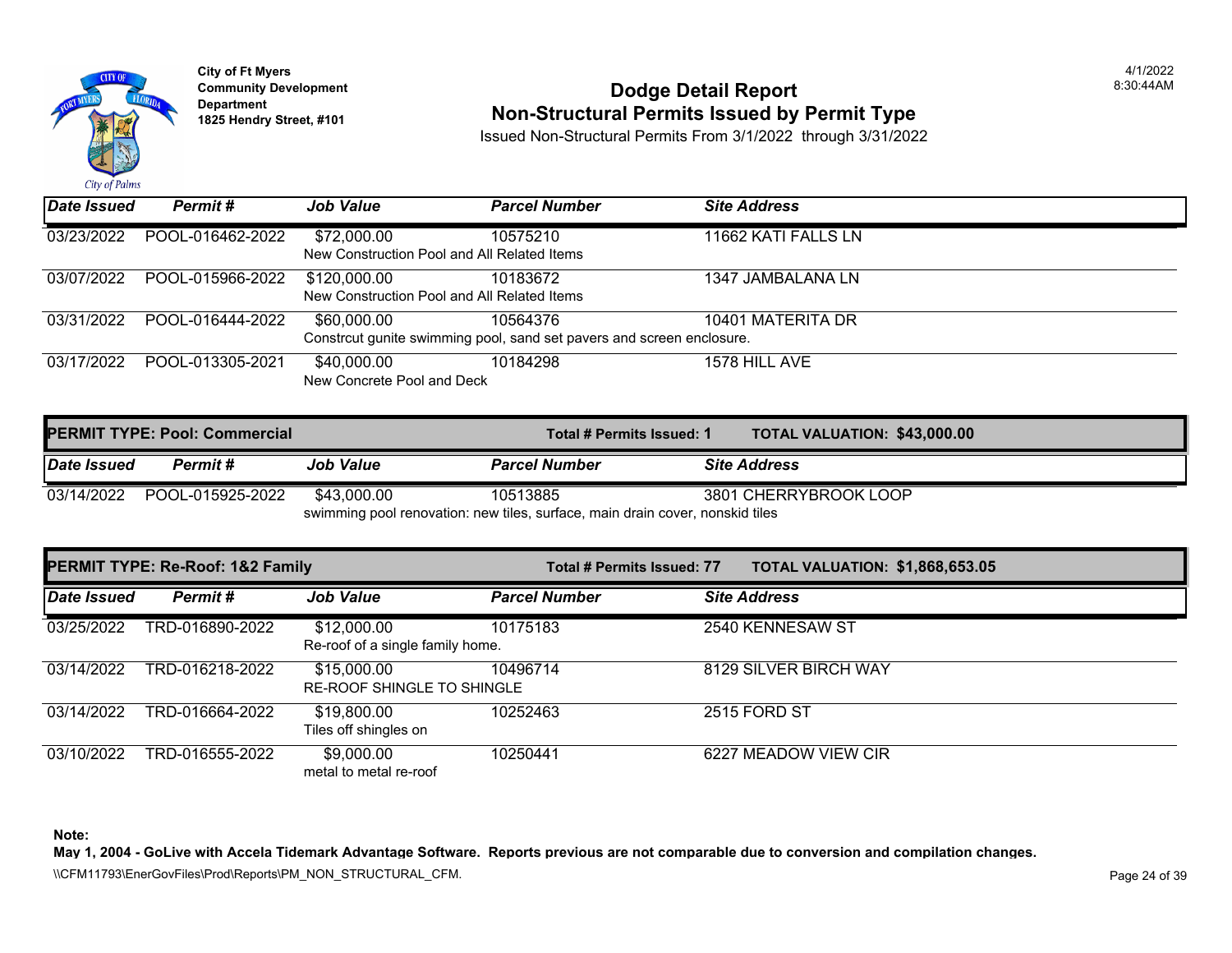

## **Community Development Community Development Community Development 1825 Non-Structural Permits Issued by Permit Type**

Issued Non-Structural Permits From 3/1/2022 through 3/31/2022

| 03/25/2022 | TRD-016909-2022 | \$6,500.00<br>SHINGLES OFF SHINGLES ON        | 10173845                                                                            | 2311 DORA ST                                                                                          |
|------------|-----------------|-----------------------------------------------|-------------------------------------------------------------------------------------|-------------------------------------------------------------------------------------------------------|
| 03/25/2022 | TRD-016916-2022 | \$100,000.00                                  | 10460436                                                                            | 11072 SIERRA PALM CT                                                                                  |
|            |                 | manufacturers specifications.                 |                                                                                     | Remove hurricane damaged tile and underlayment. Re-nail decking to code. Install self adhered underla |
| 03/04/2022 | TRD-016383-2022 | \$12,649.09<br>23 SF SHNGLE ROOF REPLACEMENT  | 10246386                                                                            | <b>4 ROANOKE DR</b>                                                                                   |
| 03/30/2022 | TRD-016949-2022 | \$41,778.71<br>Concrete Tile Roof Replacement | 10532304                                                                            | 10380 SPRUCE PINE CT                                                                                  |
| 03/22/2022 | TRD-016783-2022 | \$2,400.00                                    | 10183471                                                                            | 1141 SHADOW LN                                                                                        |
|            |                 |                                               | Tear off rear low slope roof on studio building and replace with modified cap sheet |                                                                                                       |
| 03/16/2022 | TRD-016066-2022 | \$20,100.00<br>New roof system/Metal          | 10161893                                                                            | 2534 SECOND ST                                                                                        |
| 03/15/2022 | TRD-016480-2022 | \$11,650.17<br>Shingle-Reroof No Flat         | 10176128                                                                            | 1617 BRAMAN AVE                                                                                       |
| 03/15/2022 | TRD-015849-2022 | \$9,950.00                                    | 10249466<br>REROOF, NEW UNDERLAYMENT AND NEW SHINGLES                               | 29 SKIPTON CIR                                                                                        |
| 03/03/2022 | TRD-016252-2022 | \$33,750.00                                   | 10507107<br>Tear off underlayment and tile. Install new underlayment and tile.      | 8673 PEGASUS DR                                                                                       |
| 03/01/2022 | TRD-016239-2022 | \$2,400.00<br>Repair leak                     | 10175882                                                                            | 1825 LINHART AVE #70                                                                                  |
| 03/02/2022 | TRD-016217-2022 | \$19,900.00<br>Shingle Reroof with flat       | 10173902                                                                            | 2134 JEFFCOTT ST                                                                                      |
| 03/15/2022 | TRD-016210-2022 | \$14,950.00<br>Shingle re-roof & Flat         | 10176661                                                                            | 1308 OSCEOLA DR                                                                                       |
| 03/02/2022 | TRD-016231-2022 | \$67,700.00<br>Re Roof Tile to Tile           | 10520685                                                                            | 12906 KENTFIELD LN                                                                                    |
| 03/28/2022 | TRD-016932-2022 | \$7,990.00                                    | 10183617<br>Re-Roof; Remove the Existing Shingle Roof; Install New Shingle Roof     | 1140 VESPER DR                                                                                        |

**Note:**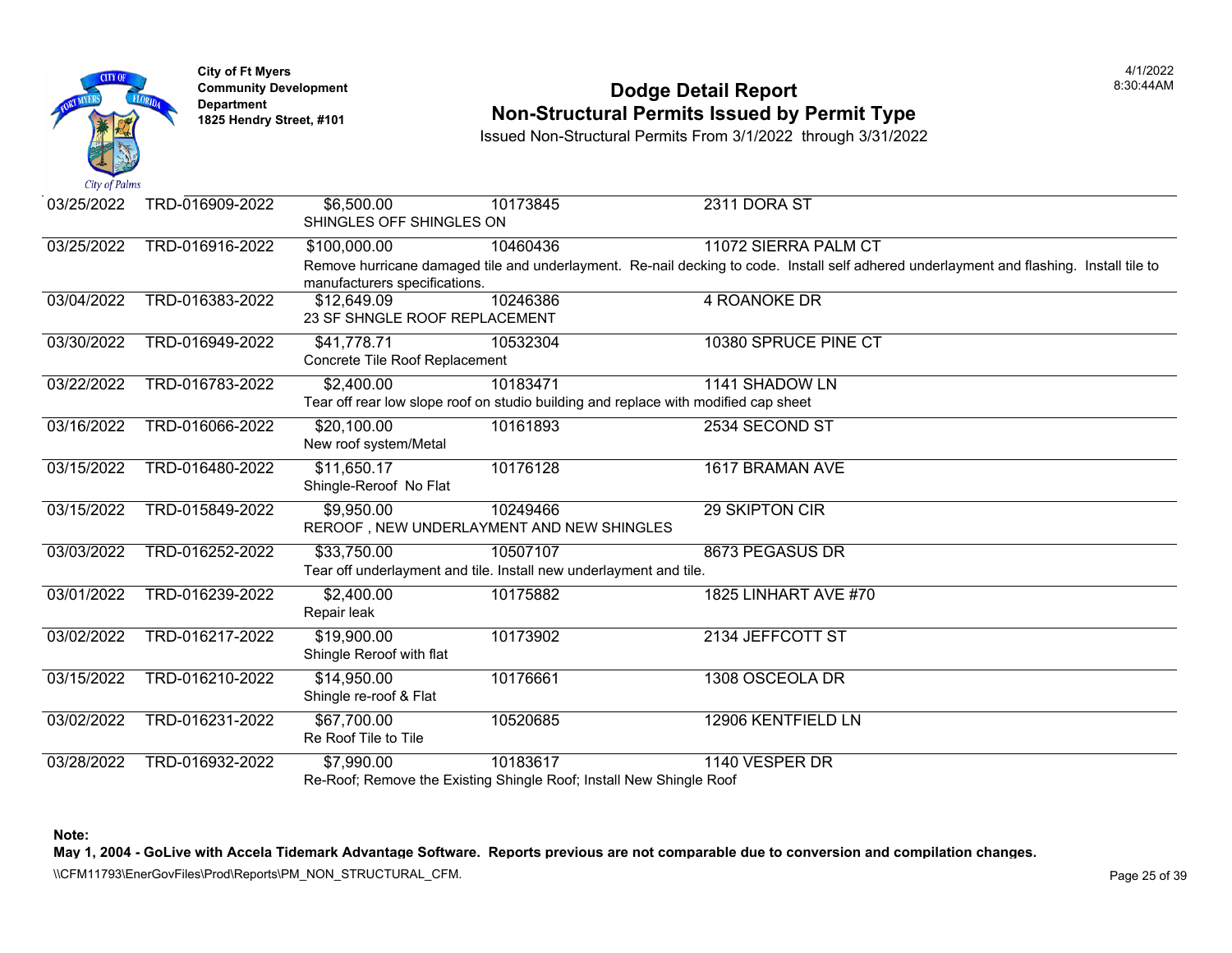

### **Community Development Community Development Community Development Non-Structural Permits Issued by Permit Type**

Issued Non-Structural Permits From 3/1/2022 through 3/31/2022

| 03/22/2022 | TRD-016828-2022 | \$68,000.00<br>CONCRETE TILE REROOF                    | 10524767                                                                             | 10814 FORTINA DR                                                                                                                 |
|------------|-----------------|--------------------------------------------------------|--------------------------------------------------------------------------------------|----------------------------------------------------------------------------------------------------------------------------------|
| 03/02/2022 | TRD-016282-2022 | \$10,625.00                                            | 10172994                                                                             | 2115 CRAWFORD ST<br>REMOVE EXISTING SHINGLE & FLAT ROOFS, INSTALL SA & DIM SHINGLES, INSTALL 2-PLY MOD                           |
| 03/28/2022 | TRD-017081-2022 | \$45,000.00<br>REMOVE AND REPLACE TILE ROOF SYSTEM     | 10455652                                                                             | 7942 TIGER PALM WAY                                                                                                              |
| 03/25/2022 | TRD-017038-2022 | \$11,753.04                                            | 10176049                                                                             | 1617 SUNSET PL<br>Remove existing insulated rolled modified down sheathing on flat & install a new tapered modified on flat      |
| 03/17/2022 | TRD-014678-2022 | \$5,390.00                                             | 10251230<br>ASPHALT SHINGLE TEAR-OFF AND RE-ROOF. FL18355-R6. FL5259-R33             | 1655 HENDERSON AVE                                                                                                               |
| 03/02/2022 | TRD-016039-2022 | \$2,000.00                                             | 10183540                                                                             | 1253 STADLER DR<br>Remove low slope roofing. Nail existing roof sheathing at low slope roof to meet code. Replace with self a    |
| 03/03/2022 | TRD-016311-2022 | \$16,890.00                                            | 10184141<br>and stick underlayment. Install new 5V panels. Install modified on flat. | 1481 GROVE AVE<br>Tear off existing shingle and flat roof. Replace all rotted wood. Replace all valley metal, vents, drip edge a |
| 03/11/2022 | TRD-016443-2022 | \$46,500.00<br>REMOVE AND REPLACE ROOF, TO METAL       | 10490125                                                                             | 9156 SHADOW GLEN WAY                                                                                                             |
| 03/17/2022 | TRD-016568-2022 | \$71,353.00<br>Concrete Tile ReRoof                    | 10465867                                                                             | 10543 BELLA VISTA DR                                                                                                             |
| 03/14/2022 | TRD-016626-2022 | \$7,500.00<br>Remove and replace shingle.              | 10162074                                                                             | 2651 ORANGE ST                                                                                                                   |
| 03/21/2022 | TRD-016852-2022 | \$12,000.00<br><b>REROOF</b>                           | 10483943                                                                             | 4360 AVIAN AVE                                                                                                                   |
| 03/21/2022 | TRD-016794-2022 | \$55,000.00<br>manufacturers specifications.           | 10524769                                                                             | 10822 TIBERIO DR<br>Remove hurricane damaged tile and underlayment. Re-nail decking to code. Install self adhered underla        |
| 03/09/2022 | TRD-016307-2022 | \$2,400.00<br>Tear off and re-roof                     | 10172650                                                                             | 1773 LLEWELLYN DR                                                                                                                |
| 03/08/2022 | TRD-016436-2022 | \$16,000.00<br>Remove and replace shingle roof system. | 10187980                                                                             | 24 GEORGE TOWN                                                                                                                   |

**Note:**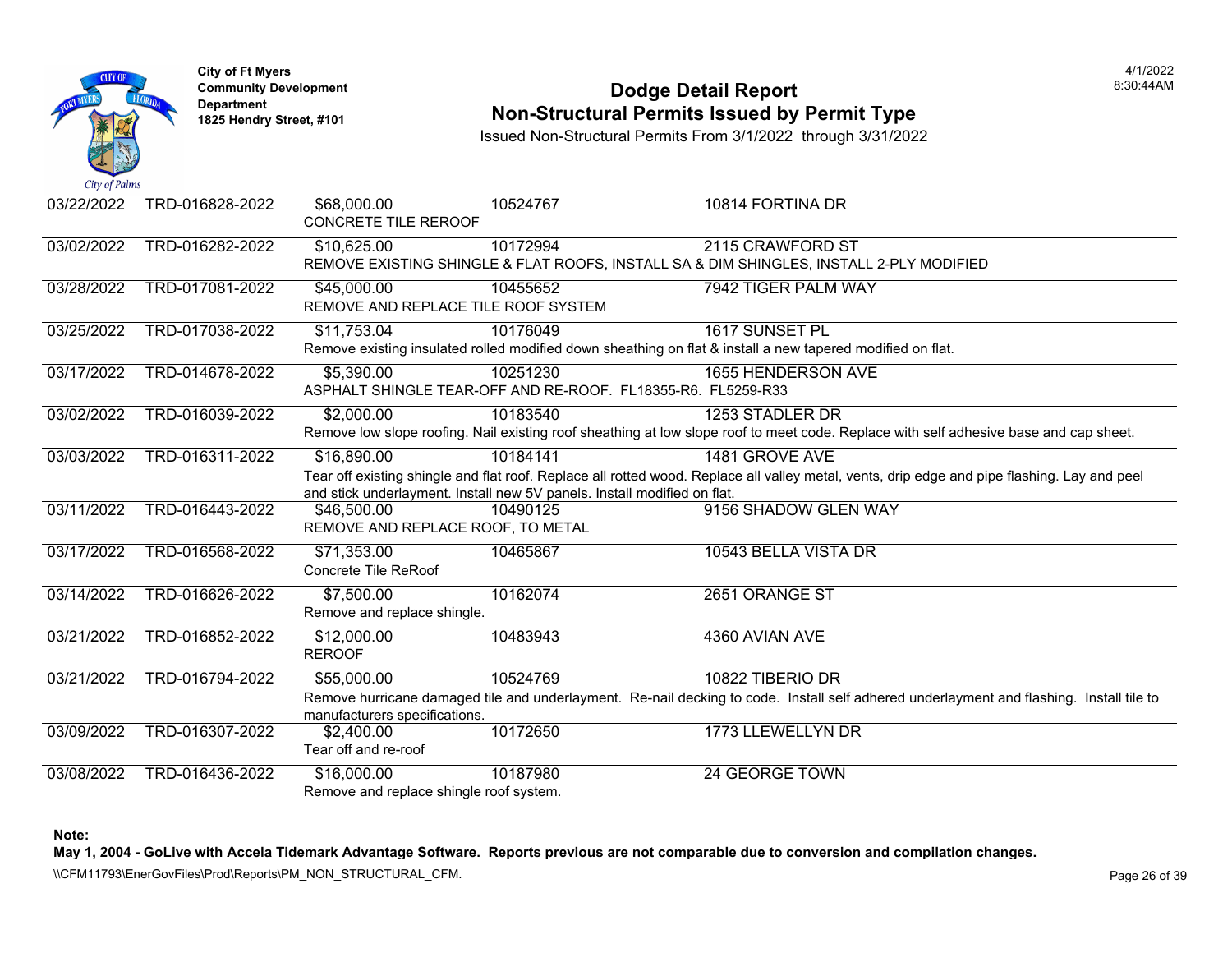

## **Community Development Community Development Community Development 1825 Non-Structural Permits Issued by Permit Type**

Issued Non-Structural Permits From 3/1/2022 through 3/31/2022

| 03/16/2022 | TRD-016549-2022 | \$16,943.25<br>tear off flat roof and re roof flat roof    | 10246761                                                                              | 3960 MADISON AVE                                                                                              |
|------------|-----------------|------------------------------------------------------------|---------------------------------------------------------------------------------------|---------------------------------------------------------------------------------------------------------------|
| 03/29/2022 | TRD-017003-2022 | \$20,000.00<br><b>UNDERLAYMENT</b>                         | 10172884                                                                              | <b>1556 POINCIANA AVE</b><br>REMOVE SHINGLES/MODIFIED BITUMEN AND UNDERLAYMENT, REPLACE WITH METAL TILE/MO    |
| 03/02/2022 | TRD-016048-2022 | \$5,946.00                                                 | 10249578                                                                              | <b>79 POINSETTIA DR</b><br>TPO ROOF-OVER MOBILE HOME FL 12772.1 11 SQ. AT SITE ADDRESS 79 POINSETTA DR FT MYE |
| 03/28/2022 | TRD-017103-2022 | \$10,000.00<br>Tear off shingles, re-roof.                 | 10248013                                                                              | 878 ZANA DR                                                                                                   |
| 03/21/2022 | TRD-016838-2022 | \$10,000.00                                                | 10176332<br>INSTALL APROX 20 SQ OF 2 PLY MODIFIED BITUMEN PEEL AND STICK. 1 1/2 PITCH | 1823 GRACE AVE                                                                                                |
| 03/09/2022 | TRD-016303-2022 | \$9,775.00<br>Shingle Roof Replacement                     | 10161971                                                                              | 2665 GUAVA ST                                                                                                 |
| 03/07/2022 | TRD-016333-2022 | \$8,000.00<br>SHINGLES OFF SHINGLES ON                     | 10186659                                                                              | 1644 LOWELL CT                                                                                                |
| 03/03/2022 | TRD-016235-2022 | \$82,140.00<br>RE ROOF TILE TO TILE                        | 10531075                                                                              | 10118 SALISBURY CT                                                                                            |
| 03/04/2022 | TRD-016374-2022 | \$10,500.00<br>Remove and replace shingle roof             | 10184804                                                                              | 4367 TUFTS AVE                                                                                                |
| 03/04/2022 | TRD-016380-2022 | \$16,500.00<br>SHINGLE RE-ROOF                             | 10245722                                                                              | <b>4329 NEW ST</b>                                                                                            |
| 03/04/2022 | TRD-016382-2022 | \$3,000.00<br>Remove shingles add new.                     | 10253161                                                                              | 2947 THOMAS ST                                                                                                |
| 03/18/2022 | TRD-016854-2022 | \$11,000.00<br>Shingle roof replacement.                   | 10186649                                                                              | 1644 MERRIMACK CT                                                                                             |
| 03/17/2022 | TRD-016591-2022 | \$11,000.00<br>Re-roof, installing new fiberglass shingles | 10496768                                                                              | 11146 RIVER TRENT CT                                                                                          |
| 03/01/2022 | TRD-016216-2022 | \$23,000.00<br>Re-Roof                                     | 10175381                                                                              | 2222 UNITY AVE                                                                                                |

**Note:**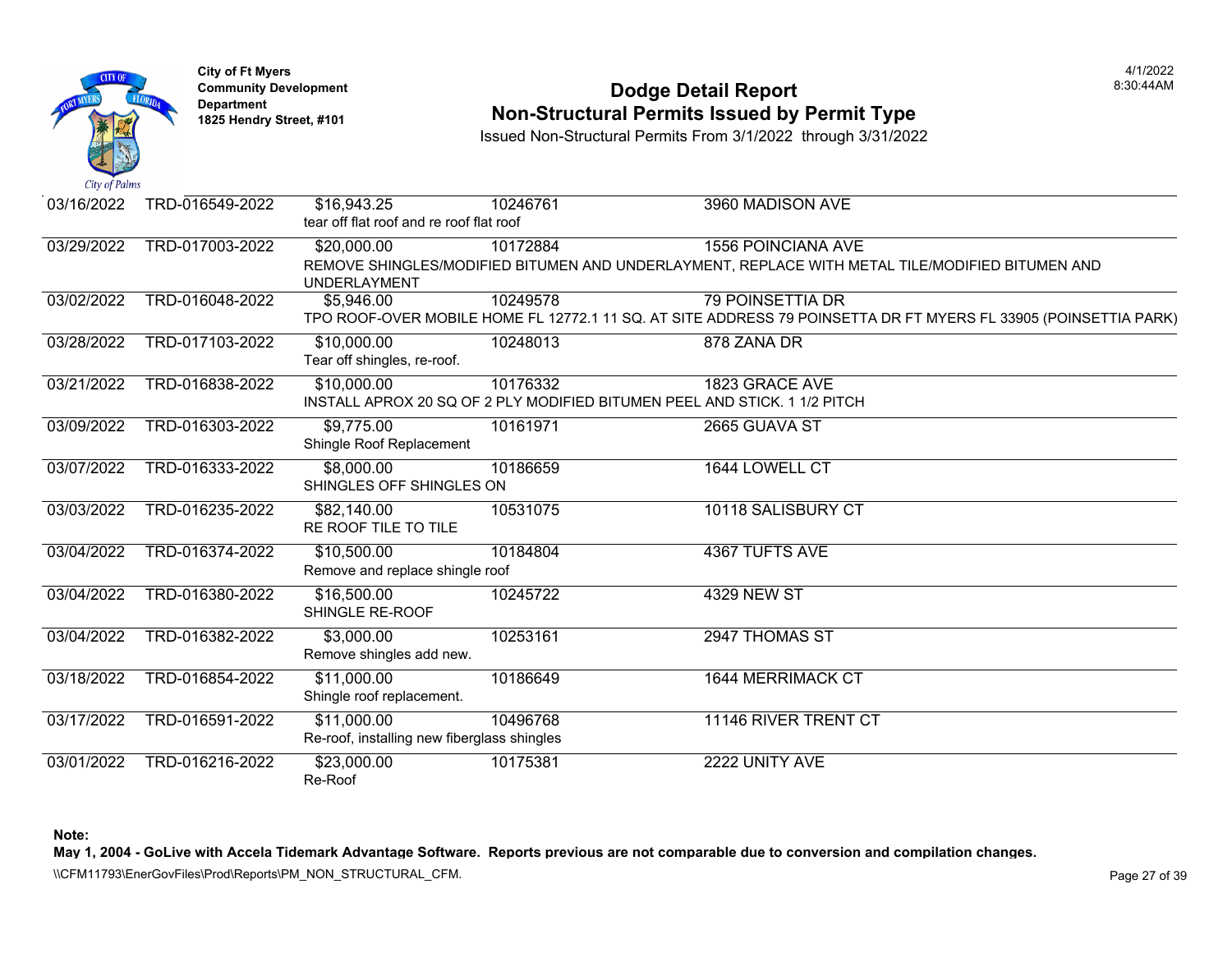

### **Community Development Community Development Community Development Non-Structural Permits Issued by Permit Type**

Issued Non-Structural Permits From 3/1/2022 through 3/31/2022

| 03/18/2022 | TRD-016655-2022 | \$17,780.00<br>Shingle to Shingle Reroof                                 | 10162013                                                                  | 2726 DR ELLA PIPER WAY                                                                                                 |
|------------|-----------------|--------------------------------------------------------------------------|---------------------------------------------------------------------------|------------------------------------------------------------------------------------------------------------------------|
| 03/18/2022 | TRD-016570-2022 | \$52,000.00<br>Concrete Tile ReRoof                                      | 10524896                                                                  | 10688 CAMARELLE CIR                                                                                                    |
| 03/23/2022 | TRD-016981-2022 | \$3,500.00<br>Re-Roof Pitch roof.                                        | 10246119                                                                  | 4275 SCOTT AVE                                                                                                         |
| 03/21/2022 | TRD-016653-2022 | \$10,355.79<br>Remove and Replace Architectural Shingles                 | 10176211                                                                  | 1853 BRAMAN AVE                                                                                                        |
| 03/29/2022 | TRD-017141-2022 | \$8,000.00                                                               | 10251849<br>Tear off and replace bad plywood, replace paper and shingles. | 1854 HIGH ST                                                                                                           |
| 03/24/2022 | TRD-016836-2022 | \$11,070.00                                                              | 10186734<br>REMOVE EXISTING SHINGLES AND REPLACE WITH NEW                 | 1659 SOUTH DR                                                                                                          |
| 03/18/2022 | TRD-016639-2022 | \$46,490.00<br>Re-Roof Tile Eagle Capistrano<br>Underlayment - Tri Built | 10493533                                                                  | 9267 BRENO DR                                                                                                          |
| 03/24/2022 | TRD-016872-2022 | \$80,000.00<br>metal tile to manufacturers specifications.               | 10472895                                                                  | 9133 LINKS DR<br>Remove hurricane damaged metal tile and underlayment. Re-nail decking to code. Install self adhered u |
| 03/24/2022 | TRD-016877-2022 | \$12,000.00<br>Shingle re roof                                           | 10183651                                                                  | 1271 BURTWOOD DR                                                                                                       |
| 03/18/2022 | TRD-016717-2022 | \$9,280.00<br>Re-Roof existing structure with Asphalt Shingles           | 10173869                                                                  | 2120 SOUTH ST                                                                                                          |
| 03/16/2022 | TRD-016754-2022 | \$5,000.00<br>TEAR OFF SHINGLE AND PUT ON                                | 10176370                                                                  | <b>1949 PASSAIC AVE</b>                                                                                                |
| 03/24/2022 | TRD-016470-2022 | \$135,600.00<br>Tear off and reroof                                      | 10183959                                                                  | 1200 WALDEN DR                                                                                                         |
| 03/08/2022 | TRD-016437-2022 | \$64,900.00<br>Remove and replace tile.                                  | 10460385                                                                  | 7412 HERITAGE PALMS ESTATES                                                                                            |
| 03/16/2022 | TRD-016767-2022 | \$1,200.00<br>Replace old roof on extension 12'x24'                      | 10175249                                                                  | 2701 ASHWOOD ST                                                                                                        |

**Note:**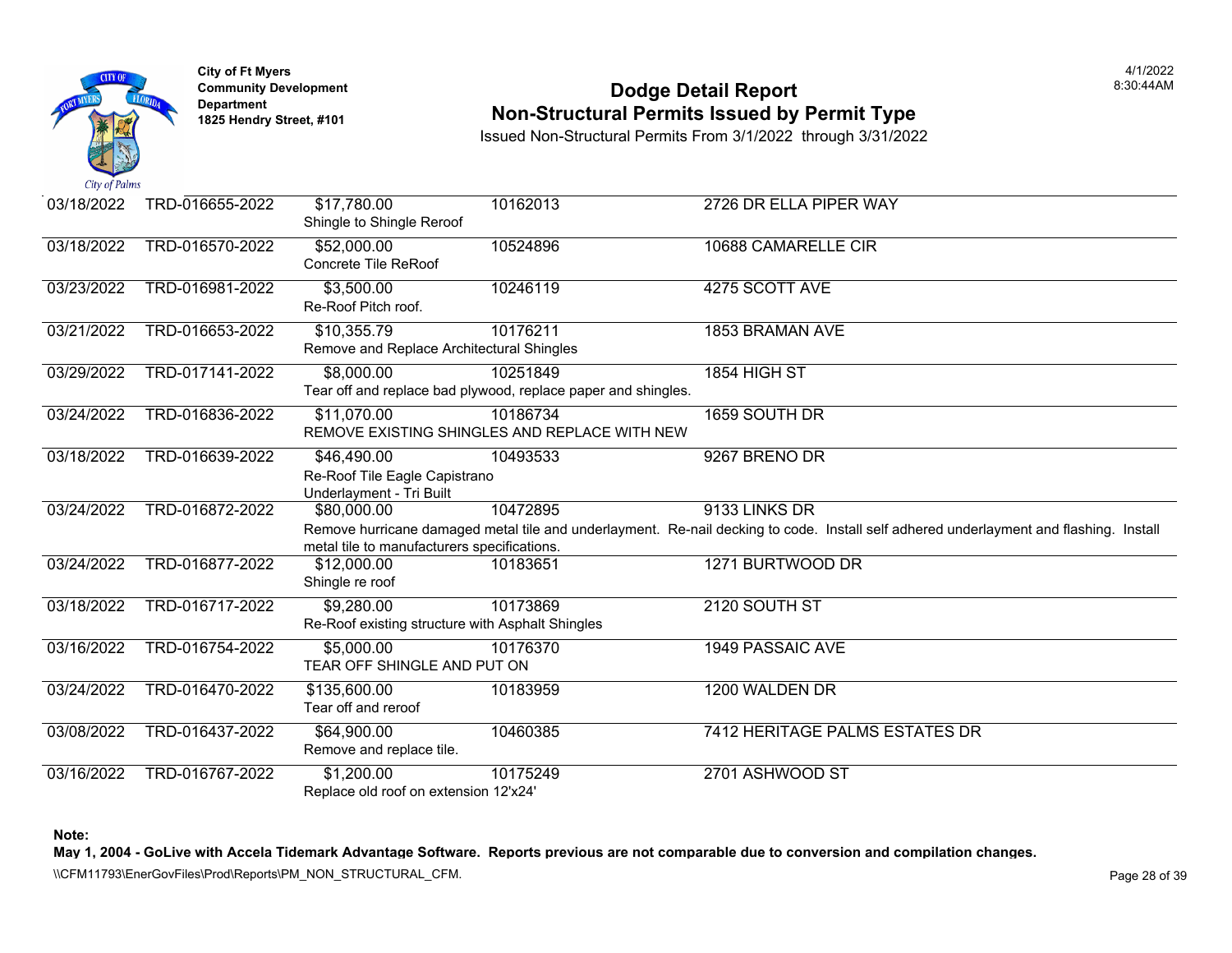

### **Community Development Community Development Community Development 1825 Non-Structural Permits Issued by Permit Type**

Issued Non-Structural Permits From 3/1/2022 through 3/31/2022

| 03/16/2022 | TRD-016770-2022 | \$4,300.00                                    | 10245623                                           | 3960 SEMINOLE AVE                                                                                     |
|------------|-----------------|-----------------------------------------------|----------------------------------------------------|-------------------------------------------------------------------------------------------------------|
|            |                 | Tear off old shingles - install new shingles. |                                                    |                                                                                                       |
| 03/18/2022 | TRD-016859-2022 | \$2,475.00                                    | 10247889                                           | 647 NUNA AVE #46                                                                                      |
|            |                 |                                               | REMOVE AND REPLACE ASPHALT SHINGLES ON MOBILE HOME |                                                                                                       |
| 03/23/2022 | TRD-016831-2022 | \$53,489.00                                   | 10524872                                           | 10640 CAMARELLE CIR                                                                                   |
|            |                 | CONCRETE TILE REROOF                          |                                                    |                                                                                                       |
| 03/04/2022 | TRD-016296-2022 | \$73,000.00                                   | 10446215                                           | 8026 TIGER PALM WAY                                                                                   |
|            |                 | REMOVE AND REPLACE ROOF, TILE TO TILE         |                                                    |                                                                                                       |
| 03/02/2022 | TRD-016055-2022 | \$4,720.00                                    | 10249776                                           | 282 POINSETTIA DR                                                                                     |
|            |                 |                                               |                                                    | TPO ROOF-OVER MOBILE HOME FL12772.1 8 SQ. AT SITE ADDRESS 282 POINSETTIA DR N FT M                    |
| 03/15/2022 | TRD-016512-2022 | \$11,300.00                                   | 10184127                                           | 1380 SUNBURY DR                                                                                       |
|            |                 | Re-roof, installing new fiberglass shingles   |                                                    |                                                                                                       |
| 03/03/2022 | TRD-016322-2022 | \$9,250.00                                    | 10175995                                           | 2939 NELSON ST                                                                                        |
|            |                 | <b>RE-ROOF MOD BIT</b>                        |                                                    |                                                                                                       |
| 03/22/2022 | TRD-016861-2022 | \$83,000.00                                   | 10465040                                           | 11015 SEMINOLE PALM WAY                                                                               |
|            |                 |                                               |                                                    | Remove hurricane damaged tile and underlayment. Re-nail decking to code. Install self adhered underla |
|            |                 | manufacturers specifications.                 |                                                    |                                                                                                       |
| 03/04/2022 | TRD-016357-2022 | \$8,000.00                                    | 10175384                                           | 3336 CENTRAL AVE                                                                                      |
|            |                 | Removing old shingles add new shingles.       |                                                    |                                                                                                       |
| 03/30/2022 | TRD-016771-2022 | \$11,700.00                                   | 10244818                                           | 140 RIVERVIEW RD                                                                                      |
|            |                 | RE-ROOF                                       |                                                    |                                                                                                       |
|            |                 | <b>SHINGLES</b>                               |                                                    |                                                                                                       |
| 03/30/2022 | TRD-017198-2022 | \$10,000.00                                   | 10244941                                           | 359 ROSEMONT DR                                                                                       |
|            |                 | Roof replacement, base sheet, cap sheet       |                                                    |                                                                                                       |
| 03/18/2022 | TRD-016850-2022 | \$2,000.00                                    | 10253334                                           | 3123 LAFAYETTE ST                                                                                     |
|            |                 | Install metal roof after removing shingles.   |                                                    |                                                                                                       |
| 03/21/2022 | TRD-016879-2022 | \$2,000.00                                    | 10254319                                           | 3831 HIGHLAND AVE                                                                                     |
|            |                 | <b>REPAIR SHINGLES REROOF</b>                 |                                                    |                                                                                                       |

**Note:**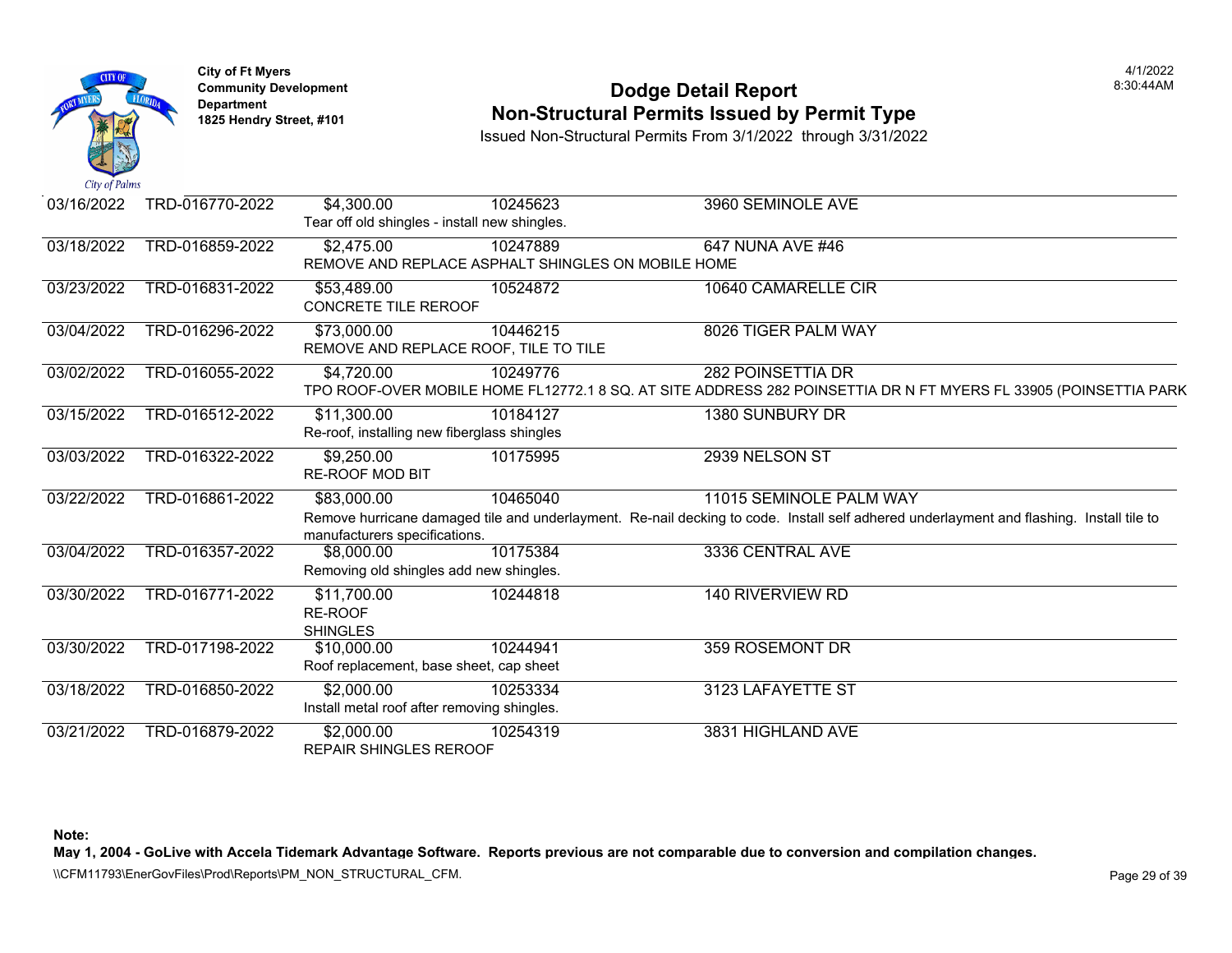

## **Community Development** 8:30:44AM **Dodge Detail Report Department Non-Structural Permits Issued by Permit Type 1825 Hendry Street, #101**

Issued Non-Structural Permits From 3/1/2022 through 3/31/2022

| 03/15/2022 | TRD-015941-2022 | \$86,550.00                            | 10455667 | 10507 WINE PALM RD                                                                                  |
|------------|-----------------|----------------------------------------|----------|-----------------------------------------------------------------------------------------------------|
|            |                 |                                        |          | Remove hurricane damaged tile and underlayment. Re-nail decking to code and install new underlaymen |
|            |                 | specifications.                        |          |                                                                                                     |
| 03/18/2022 | TRD-016658-2022 | \$20,000.00                            | 10496626 | 8138 SILVER BIRCH WAY                                                                               |
|            |                 | Shingle Re-Roof                        |          |                                                                                                     |
| 03/24/2022 | TRD-017008-2022 | \$1,000.00                             | 10441904 | 1108 WHITEHEAD CREEK LOOP                                                                           |
|            |                 | Take off old put on new.               |          |                                                                                                     |
| 03/08/2022 | TRD-016432-2022 | \$12,960.00                            | 10183524 | 1316 BURTWOOD DR                                                                                    |
|            |                 | Tear off shingles and reroof shingles. |          |                                                                                                     |

| <b>PERMIT TYPE: Re-Roof: Commercial</b> |                 |                                                             | Total # Permits Issued: 3                                                    | <b>TOTAL VALUATION: \$222,65</b> |
|-----------------------------------------|-----------------|-------------------------------------------------------------|------------------------------------------------------------------------------|----------------------------------|
| Date Issued                             | Permit #        | <b>Job Value</b>                                            | <b>Parcel Number</b>                                                         | <b>Site Address</b>              |
| 03/22/2022                              | TRD-016328-2022 | \$34,000.00                                                 | 10162353<br>remove and replace the existing roof. new roof to match existing | 2254 EDWARDS DR                  |
| 03/17/2022                              | TRD-016619-2022 | \$13,650.00<br>Roof over existing flat roof with single ply | 10173679                                                                     | 2475 CLEVELAND AVE               |
| 03/08/2022                              | TRD-016406-2022 | \$175,000.00                                                | 10162132<br>Remove roof then replace with tapered insulation board and TPO.  | 2612 LEMON ST                    |

|             | <b>PERMIT TYPE: Re-Roof: Multi-Family</b> |                                                               | Total # Permits Issued: 5 | <b>TOTAL VALUATION: \$101,96</b> |
|-------------|-------------------------------------------|---------------------------------------------------------------|---------------------------|----------------------------------|
| Date Issued | Permit#                                   | <b>Job Value</b>                                              | <b>Parcel Number</b>      | <b>Site Address</b>              |
| 03/07/2022  | TRD-016408-2022                           | \$8,500.00<br>Tear off modified and re roof with .60 mil TPO. | 10540132                  | 1406 PARK SHORE CIR #2           |
| 03/14/2022  | TRD-016666-2022                           | \$2,350.00<br><b>REROOF</b>                                   | 10250552                  | 1625 MARSH AVE                   |
| 03/29/2022  | TRD-016959-2022                           | \$26,660.00<br>Re-Roof                                        | 10176058                  | 1677 SUNSET PL                   |

**Note:**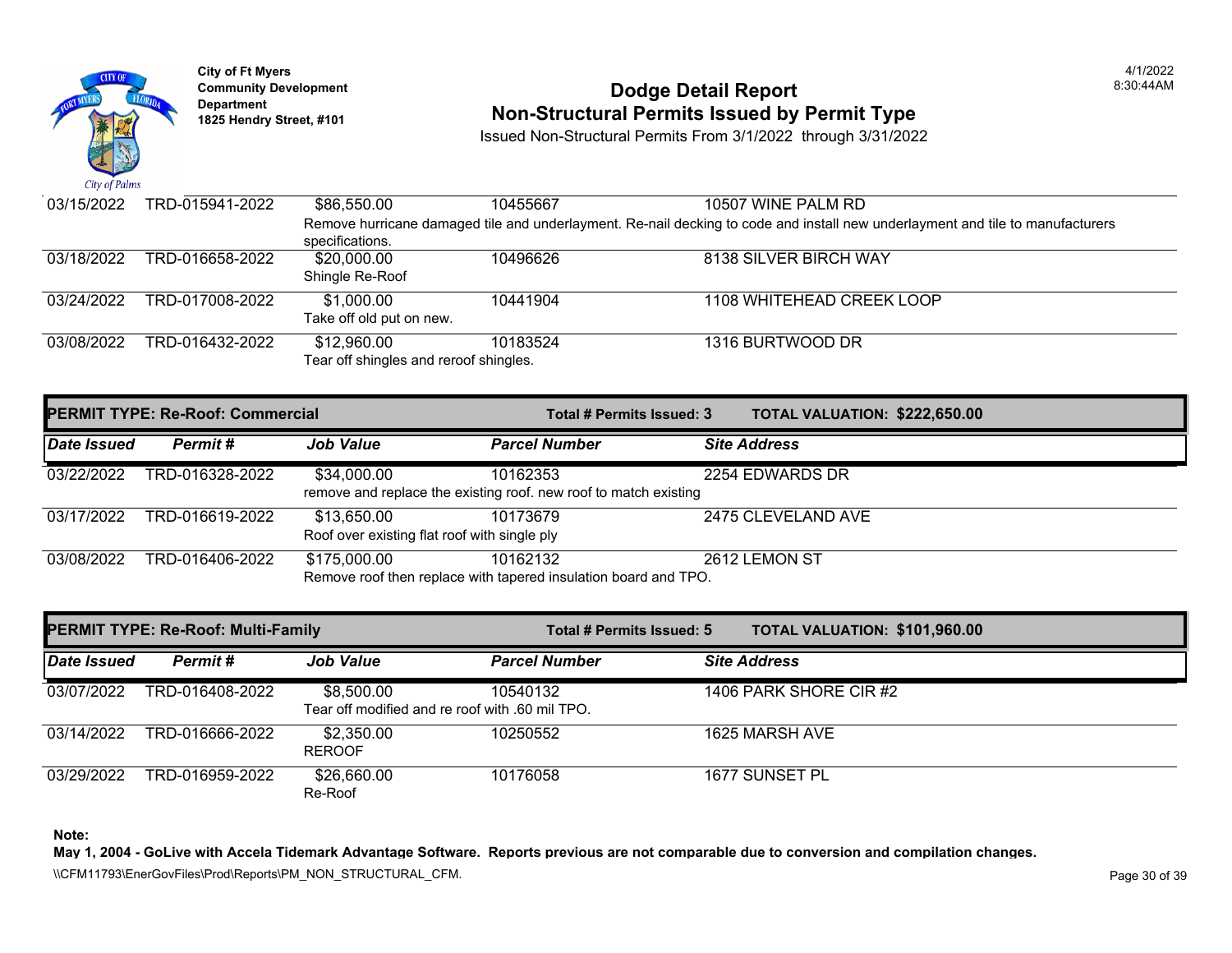

## **Community Development 18:30:44AM Dodge Detail Report Dodge Detail Report BEODIE 18:30:44AM Department 1825 Hendry Street, #101 Non-Structural Permits Issued by Permit Type**

Issued Non-Structural Permits From 3/1/2022 through 3/31/2022

| 03/28/2022 | TRD-017083-2022                                              | \$25.700.00 | 10185084 | 1442 LARKSPUR DR                                                                               |  |  |  |
|------------|--------------------------------------------------------------|-------------|----------|------------------------------------------------------------------------------------------------|--|--|--|
|            |                                                              |             |          | 6 Square roof replacement (Tile to Stone coated steel) and 15 squares roof over (tpo over Tpo) |  |  |  |
| 03/03/2022 | TRD-016246-2022                                              | \$38.750.00 | 10245802 | 4331 GLENWOOD AVE                                                                              |  |  |  |
|            | Reroof 41 sq of flatdeck ISO and 10 sq of 1/8 sloped Mansard |             |          |                                                                                                |  |  |  |

|             | <b>PERMIT TYPE: Right Of Way Only</b> |                                                       | Total # Permits Issued: 8                                                                      | TOTAL VALUATION: \$167,500.00                                                                                                                               |
|-------------|---------------------------------------|-------------------------------------------------------|------------------------------------------------------------------------------------------------|-------------------------------------------------------------------------------------------------------------------------------------------------------------|
| Date Issued | Permit#                               | <b>Job Value</b>                                      | <b>Parcel Number</b>                                                                           | <b>Site Address</b>                                                                                                                                         |
| 03/18/2022  | SITR-016152-2022                      | \$400.00<br>Concrete pipe, mitered end on each end    | 10253680                                                                                       | 2238 TOWLES ST                                                                                                                                              |
| 03/17/2022  | SITC-016722-2022                      | \$81,000.00<br>Liebert unit replacement - ROW CLOSURE | 10605095                                                                                       | 1639 ROYAL PALM AVE                                                                                                                                         |
| 03/29/2022  | SITC-016961-2022                      | \$5,000.00                                            | 10524120<br>Replace condensor unit on roof (HVAC ROAD CLOSURE)                                 | 2213 MAIN ST #3                                                                                                                                             |
| 03/03/2022  | SITC-011030-2021                      | \$15,000.00<br>Double Drive Entrance.                 | 10591480                                                                                       | 11021 COLONIAL BLVD                                                                                                                                         |
| 03/16/2022  | SITC-016116-2022                      | \$24,000.00<br>Tie in to existing Lemon Street.       | 10162135                                                                                       | 2650 LEMON ST                                                                                                                                               |
| 03/04/2022  | SITC-016154-2022                      | \$100.00<br>wall sign #2                              | 10162484                                                                                       | 1601 HENDRY ST<br>Blocking off Hendry St. for 2 hours to install DeMine Law Wall Sign #1 and blocking off Main St for another 2 hours to install DeMine Law |
| 03/07/2022  | SITC-015927-2022                      | \$18,000.00                                           | 10162370                                                                                       | 2500 EDWARDS DR<br>Temporary closure of eastbound lane Edwards drive for crane to place equipment on roof of Campo Felice. Estimate 4-6 hours.              |
| 03/18/2022  | SITC-015857-2022                      | \$24,000.00                                           | 10172765<br>Mill & pave existing Shriver Dr. with 1.5" Type S-III asphalt as shown on drawing. | 2724 SHRIVER DR                                                                                                                                             |

|             | <b>PERMIT TYPE: Roof: 1&amp;2 Family</b> |                  | Total # Permits Issued: 5 | <b>TOTAL VALUATION: \$15,775.00</b> |
|-------------|------------------------------------------|------------------|---------------------------|-------------------------------------|
| Date Issued | <b>Permit</b> #                          | <b>Job Value</b> | <b>Parcel Number</b>      | <b>Site Address</b>                 |

**Note:** 

**May 1, 2004 - GoLive with Accela Tidemark Advantage Software. Reports previous are not comparable due to conversion and compilation changes.** 

\\CFM11793\EnerGovFiles\Prod\Reports\PM\_NON\_STRUCTURAL\_CFM.<br>Rage 31 of 39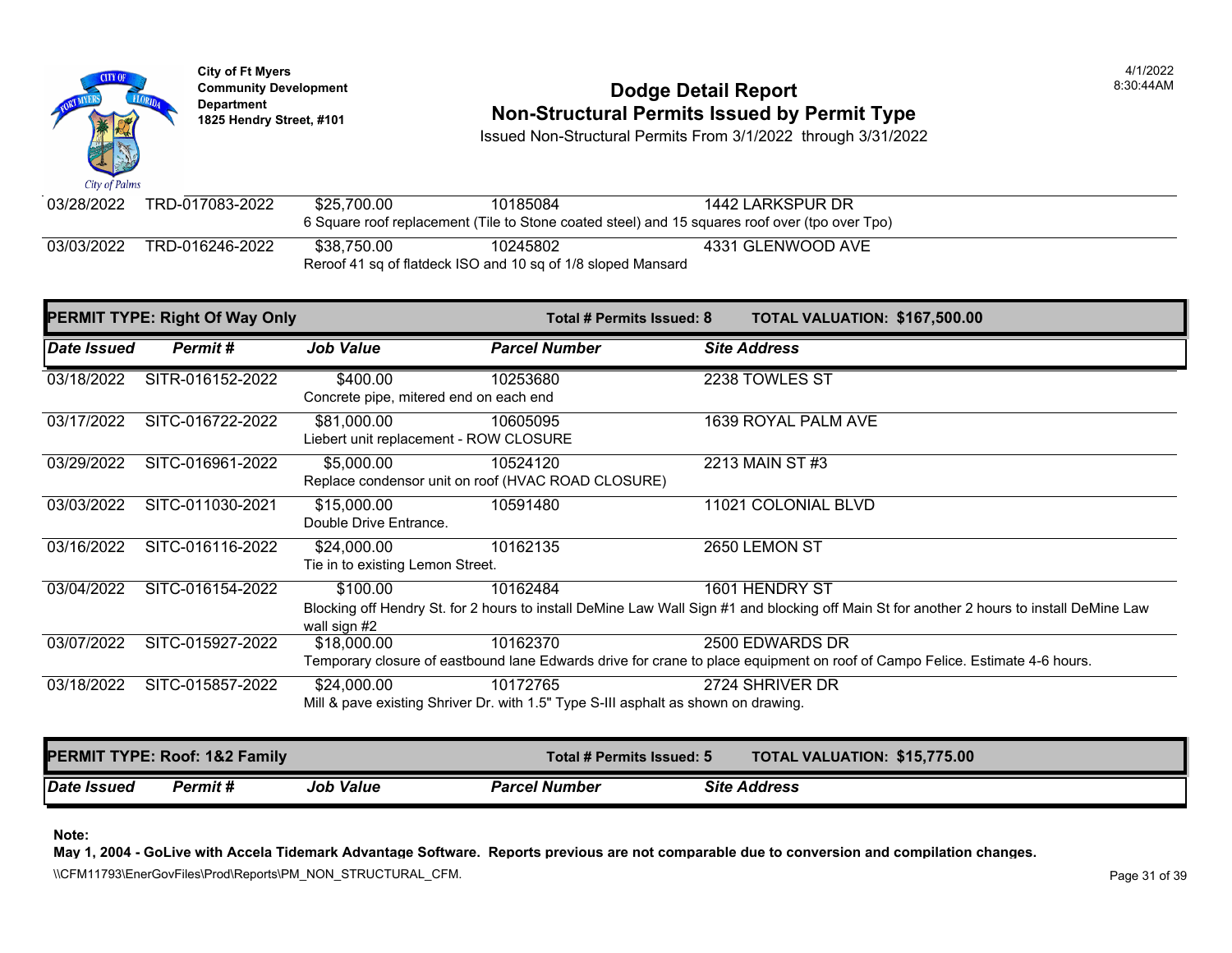

## **Community Development 18:30:44AM Dodge Detail Report Dodge Detail Report BEODIE 18:30:44AM Department 1825 Hendry Street, #101 Non-Structural Permits Issued by Permit Type**

Issued Non-Structural Permits From 3/1/2022 through 3/31/2022

| 03/16/2022 | TRD-016313-2022 | \$2,200.00<br>Replace left side of garage.       | 10183556 | 3874 HAROLD AVE   |
|------------|-----------------|--------------------------------------------------|----------|-------------------|
| 03/02/2022 | TRD-016264-2022 | \$1,500.00<br>LOUD REPAIR ROOF                   | 10175882 | 1825 LINHART AVE  |
| 03/03/2022 | TRD-016279-2022 | \$9.375.00<br>SHINGLE ROOF OVER                  | 10251775 | 2849 BLOUNT ST    |
| 03/08/2022 | TRD-016460-2022 | \$300.00<br>REPAIR/REPLACE SHINGLES WHERE NEEDED | 10245633 | 3771 EDGEWOOD AVE |
| 03/18/2022 | TRD-016842-2022 | \$2,400.00<br>ROOF OVER WITH METAL               | 10176475 | 1667 RICARDO AVE  |

|             |                  | <b>PERMIT TYPE: Sealing &amp; Striping - No Reconfiguration</b> | Total # Permits Issued: 8                                                                                  | <b>TOTAL VALUATION: \$52,000.00</b> |
|-------------|------------------|-----------------------------------------------------------------|------------------------------------------------------------------------------------------------------------|-------------------------------------|
| Date Issued | Permit#          | <b>Job Value</b>                                                | <b>Parcel Number</b>                                                                                       | <b>Site Address</b>                 |
| 03/02/2022  | SITC-000813-2020 | \$3,350.00<br>Reseal and Restripe per existing layout           | 10486198                                                                                                   | 4664 ELEVATION WAY                  |
| 03/15/2022  | SITC-016241-2022 | \$16,000.00                                                     | 10245724<br>Remove damaged asphalt pavement and replace with new asphalt pavement.                         | 4215 PALM BEACH BLVD                |
| 03/15/2022  | SITC-016115-2022 | \$2,200.00                                                      | 10162374<br>Seal coat & restripe parking lot per existing layout no changes or work in ROW                 | <b>1530 HEITMAN ST</b>              |
| 03/15/2022  | SITC-016119-2022 | \$2,400.00                                                      | 10245785<br>Seal coat & restripe parking lot - per existing layout no changes or work in ROW               | 4300 PALM BEACH BLVD                |
| 03/28/2022  | SITC-016381-2022 | \$2,659.00<br>Sealcoat/Restripe                                 | 10246892                                                                                                   | 3750 LORA ST                        |
| 03/01/2022  | SITC-015367-2022 | \$2,004.00                                                      | 10173535<br>Seal and Stripe location as shown in parking lot. Restripe 2 ADA stalls and 12 regular stalls. | 2546 FOWLER ST                      |
| 03/17/2022  | SITC-016289-2022 | \$19,356.00<br>ASPHALT REPAIRS SEALCOAT AND STRIPE              | 10174890                                                                                                   | 2811 CENTRAL AVE                    |

**Note:** 

**May 1, 2004 - GoLive with Accela Tidemark Advantage Software. Reports previous are not comparable due to conversion and compilation changes.** 

\\CFM11793\EnerGovFiles\Prod\Reports\PM\_NON\_STRUCTURAL\_CFM.<br>Rage 32 of 39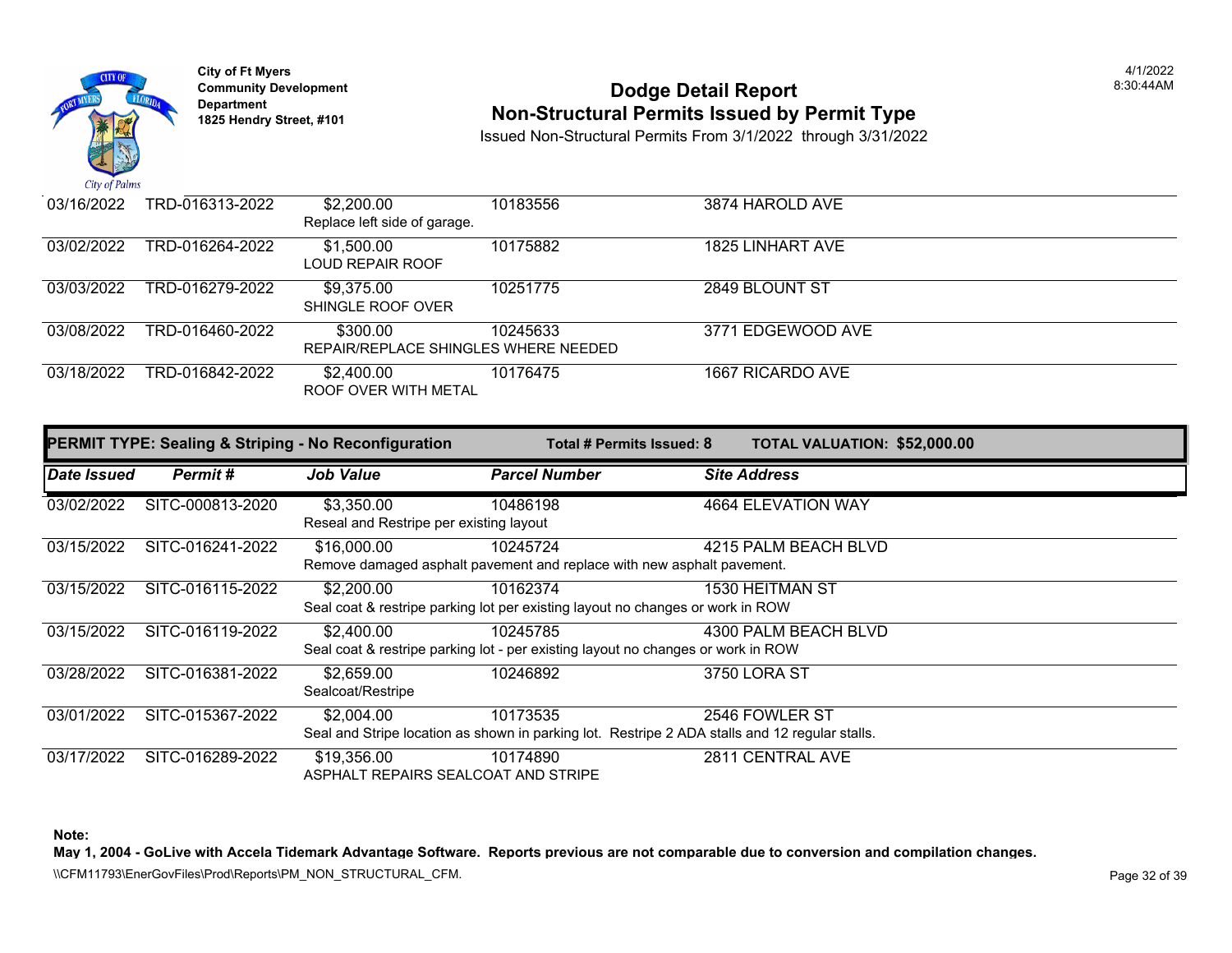

## **Community Development** 8:30:44AM **Dodge Detail Report Department Non-Structural Permits Issued by Permit Type 1825 Hendry Street, #101**

Issued Non-Structural Permits From 3/1/2022 through 3/31/2022

03/10/2022 SITC-013934-2021 \$4,031.00 10249496 1350 ORTIZ AVE

Sealcoating/restripe

|             |                  | <b>PERMIT TYPE: Sealing &amp; Striping - w/ Reconfiguration</b> | Total # Permits Issued: 4                                                        | <b>TOTAL VALUATION: \$28,450</b>                                                                                                  |
|-------------|------------------|-----------------------------------------------------------------|----------------------------------------------------------------------------------|-----------------------------------------------------------------------------------------------------------------------------------|
| Date Issued | Permit#          | <b>Job Value</b>                                                | <b>Parcel Number</b>                                                             | <b>Site Address</b>                                                                                                               |
| 03/09/2022  | SITC-015201-2022 | \$2,400.00                                                      | 10246734<br>Driveway Re-Asphalt 2" (Code Case COD-014467-2022; opened 2/17/2022) | 3862 WASHINGTON AVE                                                                                                               |
| 03/02/2022  | SITC-015661-2022 | \$14,850.00                                                     | 10249946<br>51 tons of asphalt. Install new car stops, layout and restripe.      | 4348 BALLARD RD<br>(COD-014439-2022 STOP WORK DOUBLE FEE +ADMIN) Excavate 1600sf of existing concrete and 27                      |
| 03/01/2022  | SITC-015552-2022 | \$3,200,00<br>Repaving and restriping COD-013519-2022           | 10253499                                                                         | 3340 DR MARTIN LUTHER KING JI                                                                                                     |
| 03/17/2022  | SITC-015817-2022 | \$8,000.00<br>handicap space, remove some interior fencing.     | 10598478                                                                         | 1849 ROYAL PALM AVE<br>Convert parking lot to all employee parking, relocate one controlled entrance, add one controlled entrance |

| <b>PERMIT TYPE: Site Work/Utilities</b> |                  |                                                                                                       | Total # Permits Issued: 13                                                                 |  | <b>TOTAL VALUATION: \$11.370</b>                                                                                                                                                                                        |  |
|-----------------------------------------|------------------|-------------------------------------------------------------------------------------------------------|--------------------------------------------------------------------------------------------|--|-------------------------------------------------------------------------------------------------------------------------------------------------------------------------------------------------------------------------|--|
| Date Issued                             | Permit#          | <b>Job Value</b>                                                                                      | <b>Parcel Number</b>                                                                       |  | <b>Site Address</b>                                                                                                                                                                                                     |  |
| 03/28/2022                              | SITC-014813-2022 | \$43.324.20                                                                                           | 10603652                                                                                   |  | 13080 SERENITY LAKE DR                                                                                                                                                                                                  |  |
|                                         |                  |                                                                                                       |                                                                                            |  | RWA, Inc. is pleased to submit, on behalf of our client, Fort Myers Gateway LLC, this Site Permit Applica<br>project. The purpose of this application is to develop a sales center and parking lot within Parkway Prese |  |
|                                         |                  |                                                                                                       |                                                                                            |  | Center and parking lot are proposed on lots 118-123 of Parkway Preserve with model homes on lots 115-                                                                                                                   |  |
|                                         |                  |                                                                                                       | Serenity Lakes Drive in Section 23, Township 45 South, Range 25 East, Lee County, Florida. |  |                                                                                                                                                                                                                         |  |
| 03/22/2022                              | SITC-007229-2021 | \$567.677.76                                                                                          | 10254564                                                                                   |  | 4130 VERONICA S SHOEMAKER E                                                                                                                                                                                             |  |
|                                         |                  |                                                                                                       |                                                                                            |  | Construction of Circle K convenience store and related improvements on previously graded pad. Access                                                                                                                    |  |
|                                         |                  |                                                                                                       | constructed points on Winkler Ave and Veronica S Shoemaker Blvd.                           |  |                                                                                                                                                                                                                         |  |
| 03/22/2022                              | SITC-013804-2021 | \$78.392.20                                                                                           | 10555334                                                                                   |  | 9347 BEN C PRATT SIX MILE CYP                                                                                                                                                                                           |  |
|                                         |                  | Proposed expansion of original Site Work Permit: SIT2018-00067. The expansion of the NE corner of the |                                                                                            |  |                                                                                                                                                                                                                         |  |
|                                         |                  |                                                                                                       | Commercial Building with associated site work infrastructure and Landscape.                |  |                                                                                                                                                                                                                         |  |

**Note:**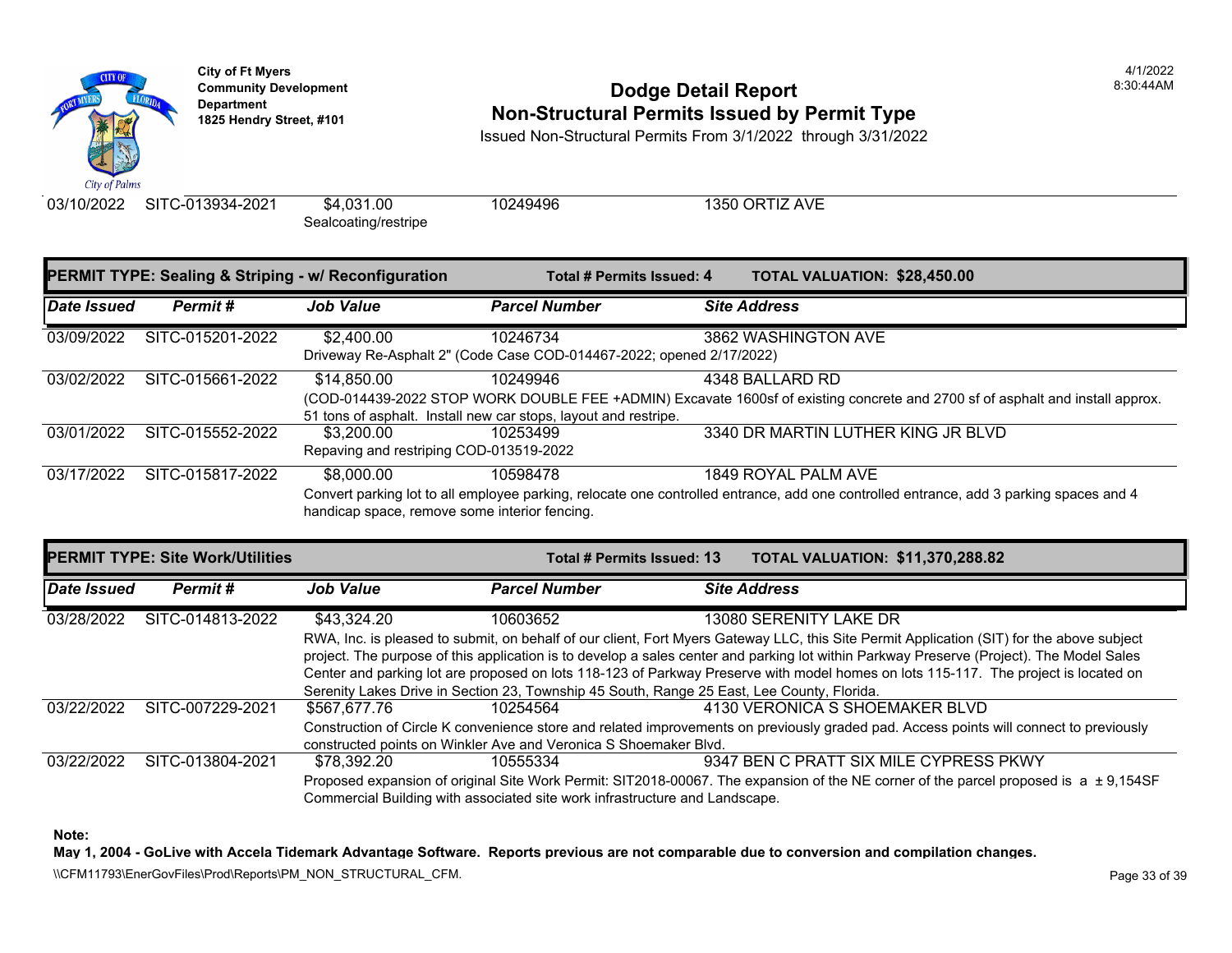

## **Community Development 18:30:44AM**<br>
Dodge Detail Report Department 18:30:44AM<br>
1825 Hendry Street, #101 **Non-Structural Permits Issued by Permit Type**

Issued Non-Structural Permits From 3/1/2022 through 3/31/2022

| 03/24/2022  | SITC-010656-2021                          | 2,247,824.04                                       | 10611400                                                                              | 3360 VERONICA S SHOEMAKER BLVD                                                                                                                  |
|-------------|-------------------------------------------|----------------------------------------------------|---------------------------------------------------------------------------------------|-------------------------------------------------------------------------------------------------------------------------------------------------|
|             |                                           |                                                    | To permit a 141 unit affordable multi-family housing complex on the subject property. |                                                                                                                                                 |
| 03/29/2022  | SITC-014973-2022                          | \$1,800.00                                         | 10185794                                                                              | 4264 FOWLER ST                                                                                                                                  |
|             |                                           | Update landscaping                                 |                                                                                       |                                                                                                                                                 |
| 03/15/2022  | SITC-007317-2021                          | 7,907,927.00                                       | 10254182                                                                              | 10699 BUCKINGHAM RD                                                                                                                             |
|             |                                           |                                                    |                                                                                       | Site work plan proposes single family and fee simple town homes with amenity center and associated utilities,                                   |
|             |                                           | drainage and stormwater management infrastructure. |                                                                                       |                                                                                                                                                 |
| 03/28/2022  | SITC-016018-2022                          | \$500.00                                           | 10185884                                                                              | 4125 CLEVELAND AVE                                                                                                                              |
|             |                                           | furnish and install 3/4" backflow device           |                                                                                       |                                                                                                                                                 |
| 03/03/2022  | SITC-010375-2021                          | \$404,399.52                                       | 10254564                                                                              | 4130 VERONICA S SHOEMAKER BLVD                                                                                                                  |
|             |                                           |                                                    |                                                                                       | This permit is intended to be the master site permit related to SITC-007230-2021 and SITC-009192-2021                                           |
| 03/30/2022  | SITC-013212-2021                          | \$23,000.00                                        | 10250551                                                                              | 4235 MICHIGAN AVE LINK                                                                                                                          |
|             |                                           | Overlay existing parking lot and re-stripe as is.  |                                                                                       |                                                                                                                                                 |
| 03/02/2022  | SITC-014160-2021                          | \$51,316.10                                        | 10531246                                                                              | 10401 DARTINGTON DR                                                                                                                             |
|             |                                           |                                                    | The addition of four pickle ball courts and two bocce ball courts.                    |                                                                                                                                                 |
| 03/29/2022  | SITC-012860-2021                          | \$9,128.00                                         | 10553305                                                                              | 5597 SUNRISE DR                                                                                                                                 |
|             |                                           |                                                    |                                                                                       | This application requests the approval for 6 additional parking spaces in front of the existing office building. The spaces will serve existing |
|             |                                           |                                                    |                                                                                       | staff and visitors. The parking will drain to an existing water management system. Additional dry detention is provided. A SFWMD permit         |
|             |                                           | modification has been                              |                                                                                       |                                                                                                                                                 |
| 03/14/2022  | SITC-014975-2022                          | submitted.<br>\$30,000.00                          | 10591482                                                                              | 11051 COLONIAL GATEWAY DR                                                                                                                       |
|             |                                           |                                                    |                                                                                       |                                                                                                                                                 |
|             |                                           |                                                    | borings total will be drilled across the three application parcels.                   | We will be drilling 23 soils borings and backfilling the borings with a cement-bentonite mixture containing no more than 5% bentonite. 70       |
| 03/04/2022  | SITC-015154-2022                          | \$5,000,00                                         | 10186387                                                                              | 4650 S CLEVELAND AVE                                                                                                                            |
|             |                                           |                                                    |                                                                                       | Installation of new 1-1/2" diam. domestic water meter along exterior wall of tenant space 15A (see plumbing permit # TRD-013807-2021).          |
|             |                                           |                                                    |                                                                                       |                                                                                                                                                 |
|             | PERMIT TYPE: Solar Electrical: 1&2 Family |                                                    | Total # Permits Issued: 14                                                            | TOTAL VALUATION: \$484,708.00                                                                                                                   |
|             |                                           |                                                    |                                                                                       |                                                                                                                                                 |
| Date Issued | Permit#                                   | <b>Job Value</b>                                   | <b>Parcel Number</b>                                                                  | <b>Site Address</b>                                                                                                                             |

**Note:** 

**May 1, 2004 - GoLive with Accela Tidemark Advantage Software. Reports previous are not comparable due to conversion and compilation changes.**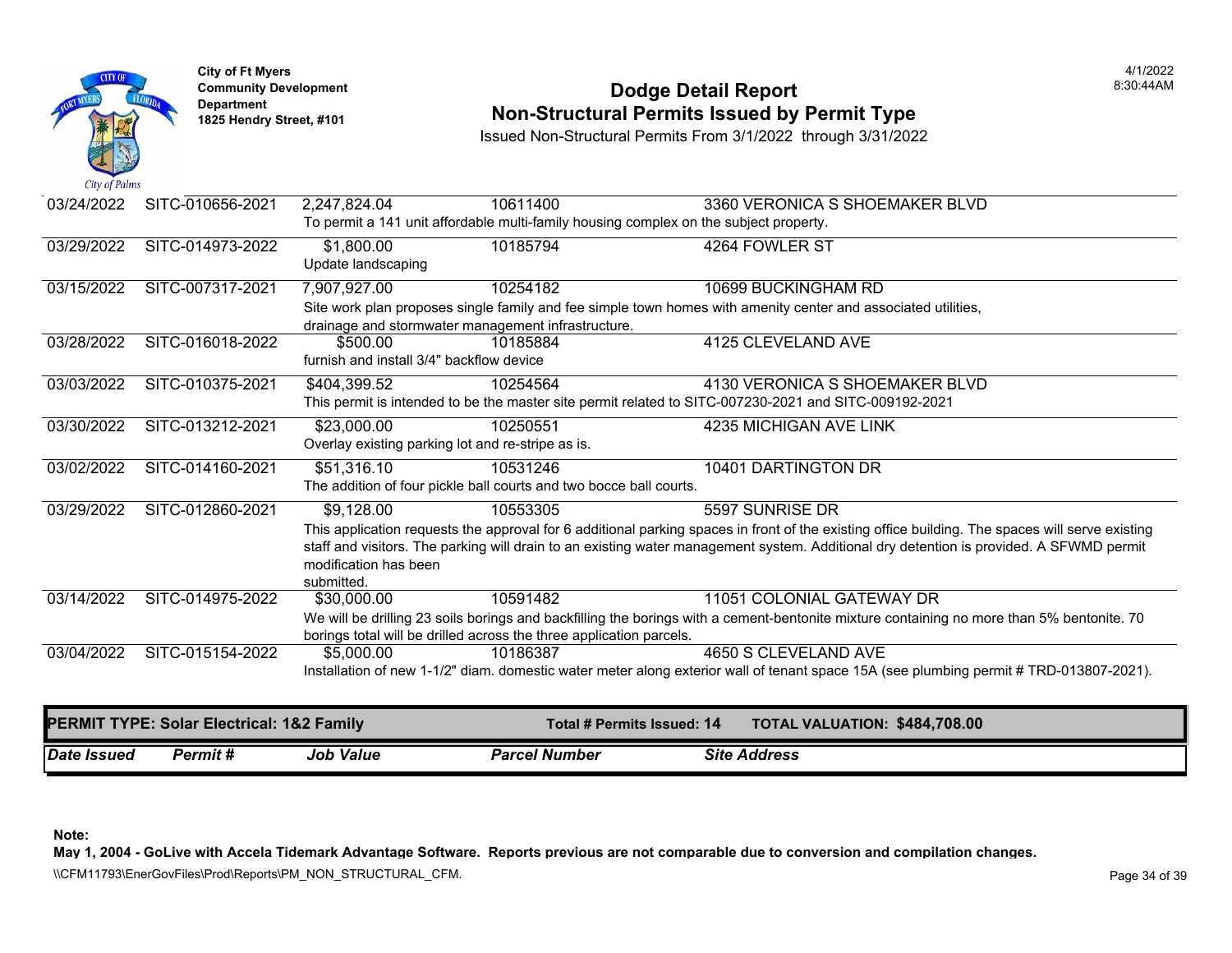

## **Community Development Community Development Community Development 1825 Non-Structural Permits Issued by Permit Type**

Issued Non-Structural Permits From 3/1/2022 through 3/31/2022

| 03/16/2022 | TRD-016030-2022 | \$24,684.00                      | 10186662                                                          | 4751 WEST DR              |
|------------|-----------------|----------------------------------|-------------------------------------------------------------------|---------------------------|
|            |                 |                                  | Installation of solar photovoltaic system                         |                           |
| 03/04/2022 | TRD-015928-2022 | \$45,208.00                      | 10496733                                                          | 8299 SILVER BIRCH WAY     |
|            |                 | Roof Mounted Solar Panel Install |                                                                   |                           |
| 03/18/2022 | TRD-016265-2022 | \$12,000.00                      | 10175827                                                          | 1545 RANSOM ST            |
|            |                 |                                  | Installation of Roof Mounted Photovoltaic 2.700 kWp System        |                           |
| 03/11/2022 | TRD-013585-2021 | $\overline{$33,000.00}$          | 10183830                                                          | 1306 BRADFORD RD          |
|            |                 |                                  | Installation of a roof mounted solar PV system with line side tap |                           |
| 03/17/2022 | TRD-016433-2022 | \$27,650.00                      | 10507218                                                          | 8580 PEGASUS DR           |
|            |                 |                                  | Install 9.87kW PV solar system on roof                            |                           |
| 03/22/2022 | TRD-016243-2022 | \$10,250.00                      | 10176551                                                          | <b>1532 MARAVILLA AVE</b> |
|            |                 |                                  | ADDITION OF A BATTERY BACKUP TO EXISTING SOLAR PV SYSTEM          |                           |
| 03/03/2022 | TRD-015954-2022 | \$39,516.00                      | 10567657                                                          | 11504 STONECREEK CIR      |
|            |                 |                                  | Installation of a roof-mounted solar PV system 11.10 kW           |                           |
| 03/10/2022 | TRD-015963-2022 | \$28,620.00                      | 10176446                                                          | 1648 GRACE AVE            |
|            |                 |                                  | ROOF MOUNTED SOLAR PV SYSTEM INSTALL - 10.8 KW                    |                           |
| 03/18/2022 | TRD-016336-2022 | \$29,652.00                      | 10581130                                                          | 3060 ROYAL GARDENS AVE    |
|            |                 |                                  | Installation of PV solar panels on rooftop.                       |                           |
| 03/17/2022 | TRD-015827-2022 | \$37,468.00                      | 10557252                                                          | <b>11664 EROS RD</b>      |
|            |                 |                                  | Installation of Roof Mounted Photovoltaic Solar System            |                           |
| 03/07/2022 | TRD-015956-2022 | \$70,154.00                      | 10247916                                                          | 738 DELLENA LN            |
|            |                 | Roof Mounted Solar Panel Install |                                                                   |                           |
| 03/11/2022 | TRD-016114-2022 | \$42,430.00                      | 10246517                                                          | 1037 ROSE AVE             |
|            |                 | Roof Mounted Solar Panel Install |                                                                   |                           |
| 03/09/2022 | TRD-015797-2022 | \$36,120.00                      | 10184605                                                          | 3936 LUZON ST             |
|            |                 |                                  | 8.4KW PV Solar Panel Instillation Roof Mounted                    |                           |
| 03/11/2022 | TRD-016113-2022 | \$47,956.00                      | 10496787                                                          | 11026 RIVER TRENT CT      |
|            |                 | Roof Mounted Solar Panel Install |                                                                   |                           |

**Note:**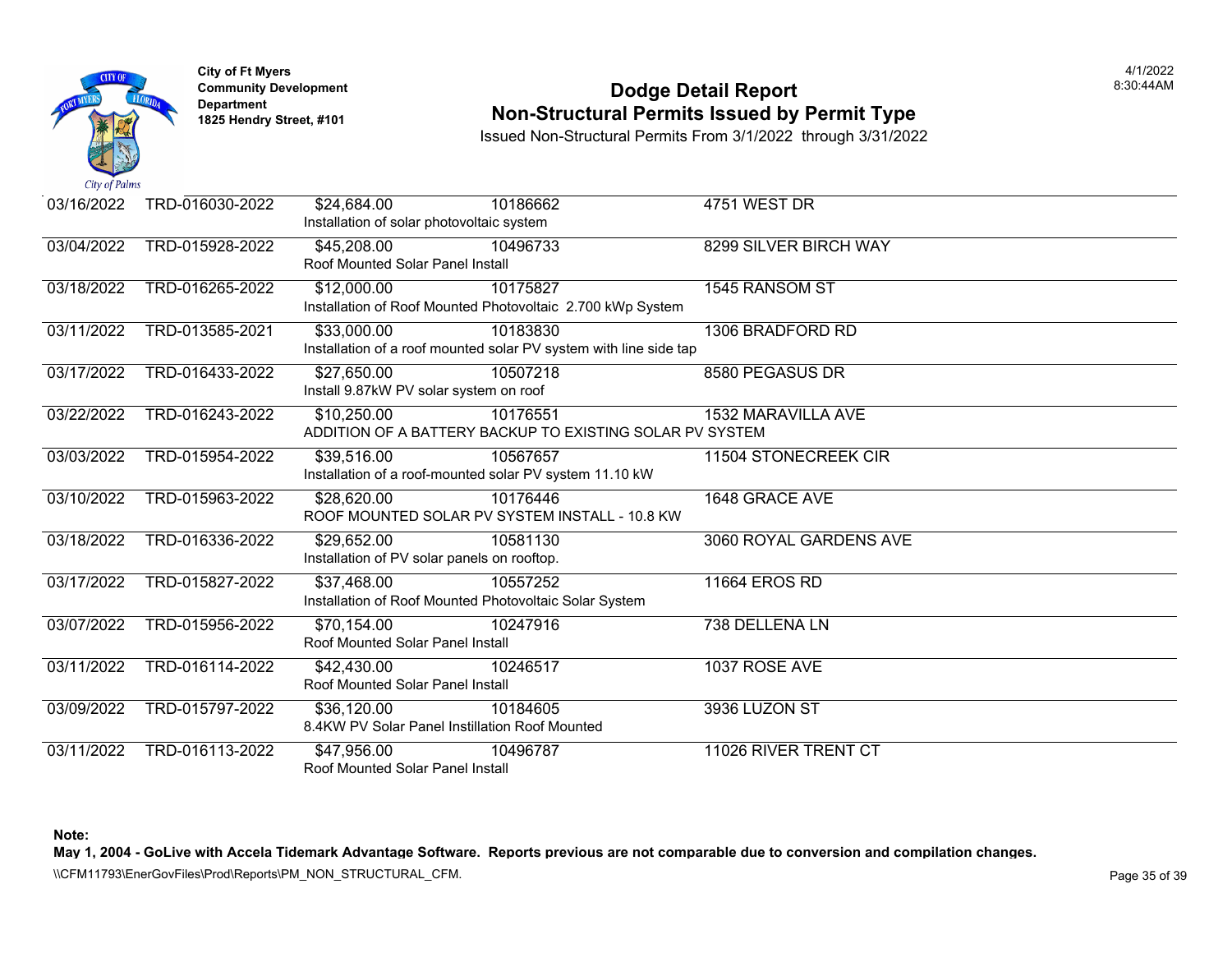

### **Community Development Community Development Community Development 1825 Non-Structural Permits Issued by Permit Type**

Issued Non-Structural Permits From 3/1/2022 through 3/31/2022

|                     | PERMIT TYPE: Solar Pool Heater: 1&2 Family |                                                                              |                      | Total # Permits Issued: 5 | <b>TOTAL VALUATION: \$11,940</b> |  |
|---------------------|--------------------------------------------|------------------------------------------------------------------------------|----------------------|---------------------------|----------------------------------|--|
| <b>Date Issued</b>  | Permit#                                    | <b>Job Value</b>                                                             | <b>Parcel Number</b> |                           | <b>Site Address</b>              |  |
| 03/21/2022          | TRD-016704-2022                            | \$2,485.00<br>Install solar pool heat with auto control                      | 10574667             |                           | <b>10670 PRATO DR</b>            |  |
| 03/01/2022          | TRD-016128-2022                            | \$2,485.00<br>Install solar pool heat with auto control                      | 10574695             |                           | 10671 PRATO DR                   |  |
| $\sqrt{03}/21/2022$ | TRD-016706-2022                            | \$2,485.00<br>Install solar pool heat with manual Control                    | 10491393             |                           | 9046 SHADOW GLEN WAY             |  |
| 03/28/2022          | TRD-016985-2022                            | \$2,000.00<br>INSTALLATION OF POOL SOLAR PANELS ON THE ROOF TO HEAT THE POOL | 10584802             |                           | 11318 TIVERTON TRCE              |  |
| 03/21/2022          | TRD-016708-2022                            | \$2,485.00<br>Install solar pool heat with manual control                    | 10452375             |                           | 10264 SAGO PALM WAY              |  |

|             | <b>PERMIT TYPE: Special Event (Tent Permit)</b> |                  | Total # Permits Issued: 2 | <b>TOTAL VALUATION:</b> |
|-------------|-------------------------------------------------|------------------|---------------------------|-------------------------|
| Date Issued | Permit #                                        | <b>Job Value</b> | <b>Parcel Number</b>      | <b>Site Address</b>     |
| 03/21/2022  | TEMP-016557-2022                                | Wedding          | 10171959                  | 2350 MCGREGOR BLVD      |
| 03/30/2022  | TEMP-016917-2022                                | Castle Building  | 10171959                  | 2350 MCGREGOR BLVD      |

|             |                 | <b>PERMIT TYPE: Upgrade Alteration Repair: 1&amp;2 Family</b> | Total # Permits Issued: 2 |                     | TOTAL VALUATION: \$9,400.0 |
|-------------|-----------------|---------------------------------------------------------------|---------------------------|---------------------|----------------------------|
| Date Issued | Permit #        | <b>Job Value</b>                                              | <b>Parcel Number</b>      | <b>Site Address</b> |                            |
| 03/15/2022  | TRD-016587-2022 | \$2,000.00                                                    | 10253771                  | 2165 BARKER BLVD    |                            |
|             |                 | Replace existing meter and riser for new.                     |                           |                     |                            |

**Note:**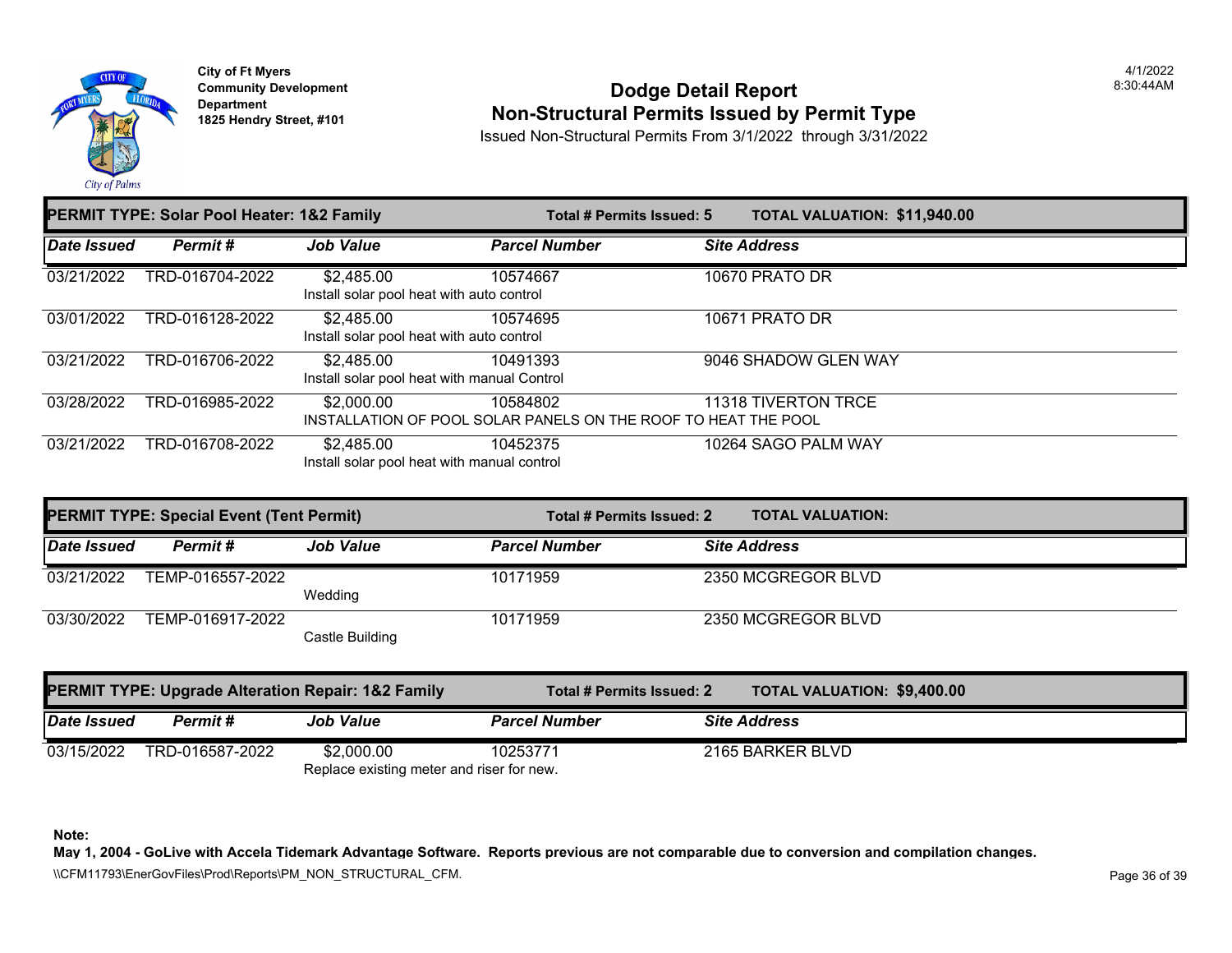

# **Community Development** 8:30:44AM **Dodge Detail Report Department Non-Structural Permits Issued by Permit Type 1825 Hendry Street, #101**

Issued Non-Structural Permits From 3/1/2022 through 3/31/2022

03/22/2022 TRD-016416-2022 \$7,400.00 10183807 1334 RIO VISTA upgrade one 100 amp panel and upgrade one 200 amp panel

| <b>PERMIT TYPE: Upgrade Alteration Repair: Commercial</b> |                 |                                                               | Total # Permits Issued: 5                                                                               | <b>TOTAL VALUATION: \$148,40</b>                                                                                              |
|-----------------------------------------------------------|-----------------|---------------------------------------------------------------|---------------------------------------------------------------------------------------------------------|-------------------------------------------------------------------------------------------------------------------------------|
| Date Issued                                               | Permit#         | <b>Job Value</b>                                              | <b>Parcel Number</b>                                                                                    | <b>Site Address</b>                                                                                                           |
| 03/10/2022                                                | TRD-015402-2022 | \$13,900.00<br>Add 80A 480V circuit for electric car charger  | 10162392                                                                                                | 2201 SECOND ST                                                                                                                |
| 03/21/2022                                                | TRD-014020-2021 | \$35,000.00                                                   | 10475522<br>Replace 400 amp 1 phase service with 600 amp 3 phase service TriCircle Pavers               | 2620 JEFFCOTT ST                                                                                                              |
| 03/31/2022                                                | TRD-015291-2022 | \$6,000.00                                                    | 10162456<br>Panels. 1 for 200 amp future Tenant, 1 for 100 amp house panel. Inspect and FPL re-connect. | <b>1529 LEE ST</b><br>Schedule shut down FPL, Remove existing meter, panel and overhead service, Install new underground      |
| 03/18/2022                                                | TRD-016721-2022 | \$81,000.00<br>Liebert unit replacement                       | 10605095                                                                                                | 1639 ROYAL PALM AVE                                                                                                           |
| 03/28/2022                                                | TRD-017066-2022 | \$12,500.00<br>machines; and replace and supply water heater. | 10245744                                                                                                | 691 VAN BUREN ST<br>Layout 4" sewer line for approx 80' to connect washing machine and floor drains; and run 100' 2" hot/cold |

| <b>PERMIT TYPE: Upgrade Alteration Repair: Multi-Family</b> |                 |                                              | Total # Permits Issued: 2 |                         | <b>TOTAL VALUATION: \$3,690.0</b> |
|-------------------------------------------------------------|-----------------|----------------------------------------------|---------------------------|-------------------------|-----------------------------------|
| Date Issued                                                 | Permit#         | <b>Job Value</b>                             | <b>Parcel Number</b>      | <b>Site Address</b>     |                                   |
| 03/16/2022                                                  | TRD-015818-2022 | \$1,200,00<br>125 amp panel change           | 10186390                  | 4636 DELEON ST #G131    |                                   |
| 03/10/2022                                                  | TRD-016169-2022 | \$2.490.00<br>Active Leak Whole house repipe | 10172450                  | 1920 VIRGINIA AVE #1002 |                                   |

**PERMIT TYPE: Utility Connection (Connect to City Owned Utility)** Total # Permits Issued: 4 TOTAL VALUATION: \$111,01

#### **Note:**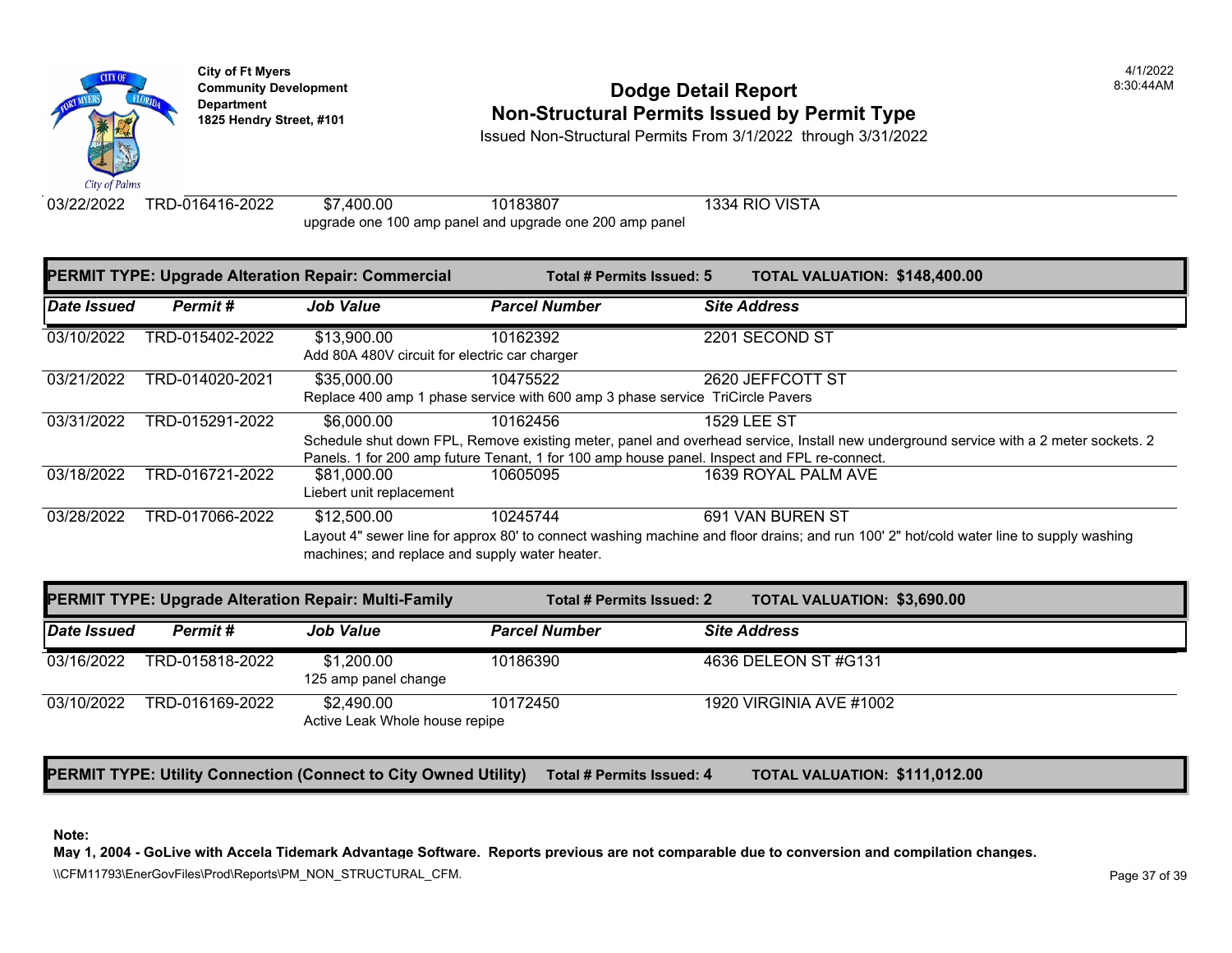

## **Community Development** 8:30:44AM **Dodge Detail Report Department Non-Structural Permits Issued by Permit Type 1825 Hendry Street, #101**

Issued Non-Structural Permits From 3/1/2022 through 3/31/2022

| Date Issued | Permit#          | <b>Job Value</b>                                                                                            | <b>Parcel Number</b> | <b>Site Address</b>           |  |  |
|-------------|------------------|-------------------------------------------------------------------------------------------------------------|----------------------|-------------------------------|--|--|
| 03/09/2022  | SITC-016440-2022 | \$75,000.00                                                                                                 | 10186387             | 4606 S CLEVELAND AVE          |  |  |
|             |                  | Addition of +/- 100' of new U/G domestic water line from ex. 8" diam. main line to exterior of tenant space |                      |                               |  |  |
| 03/04/2022  | SITC-009192-2021 | \$30,012.00                                                                                                 | 10254564             | 4130 VERONICA S SHOEMAKER E   |  |  |
|             |                  | This permit covers work performed including utility connections, construction of a stormwater pond, remot   |                      |                               |  |  |
|             |                  | work.                                                                                                       |                      |                               |  |  |
| 03/30/2022  | SITC-015191-2022 | \$4,000.00                                                                                                  | 10245071             | 3406 PALM BEACH BLVD          |  |  |
|             |                  | Installing two type C structures to existing trench drain for maintenance purposes. Previously permitted st |                      |                               |  |  |
|             |                  | will not be affected by installing the structures.                                                          |                      |                               |  |  |
| 03/10/2022  | SITC-015709-2022 | \$2,000.00                                                                                                  | 10476710             | 9250 BEN C PRATT SIX MILE CYP |  |  |
|             |                  | repair root damage on sewer line                                                                            |                      |                               |  |  |
|             |                  |                                                                                                             |                      |                               |  |  |

| <b>PERMIT TYPE: Wall Sign</b> |                  |                                                            | <b>Total # Permits Issued: 13</b>                                           |                               | <b>TOTAL VALUATION: \$21,050</b> |
|-------------------------------|------------------|------------------------------------------------------------|-----------------------------------------------------------------------------|-------------------------------|----------------------------------|
| Date Issued                   | Permit#          | <b>Job Value</b>                                           | <b>Parcel Number</b>                                                        | <b>Site Address</b>           |                                  |
| 03/07/2022                    | SIGN-014859-2022 | \$850.00<br>install vinyl graphics                         | 10610603                                                                    | 4601 FOWLER ST                |                                  |
| 03/28/2022                    | SIGN-016424-2022 | \$2,400.00                                                 | 10254474<br>Install Non illuminated wall sign on East Elevation of Building | 3135 HANSON ST                |                                  |
| 03/18/2022                    | SIGN-013429-2021 | \$2,250.00<br>Install wall sign 2 of 3 for Stevie Tomato's | 10610527                                                                    | 4420 COLONIAL BLVD            |                                  |
| 03/07/2022                    | SIGN-015636-2022 | \$1,600.00<br>Install of front lit channel letters         | 10185884                                                                    | 4125 CLEVELAND AVE #1345      |                                  |
| 03/01/2022                    | SIGN-015633-2022 | \$500.00<br>Install letterset and logo on wall             | 10586329                                                                    | 1520 BROADWAY #104            |                                  |
| 03/18/2022                    | SIGN-013428-2021 | \$2,250.00<br>Install wall sign 1 of 3 for Stevie Tomato's | 10610527                                                                    | 4420 COLONIAL BLVD            |                                  |
| 03/14/2022                    | SIGN-015916-2022 | \$2,150.00<br>INSTALL EXTERIOR SIGN ON NORTH WALL          | 10253499                                                                    | 3346 DR MARTIN LUTHER KING JI |                                  |

**Note:**